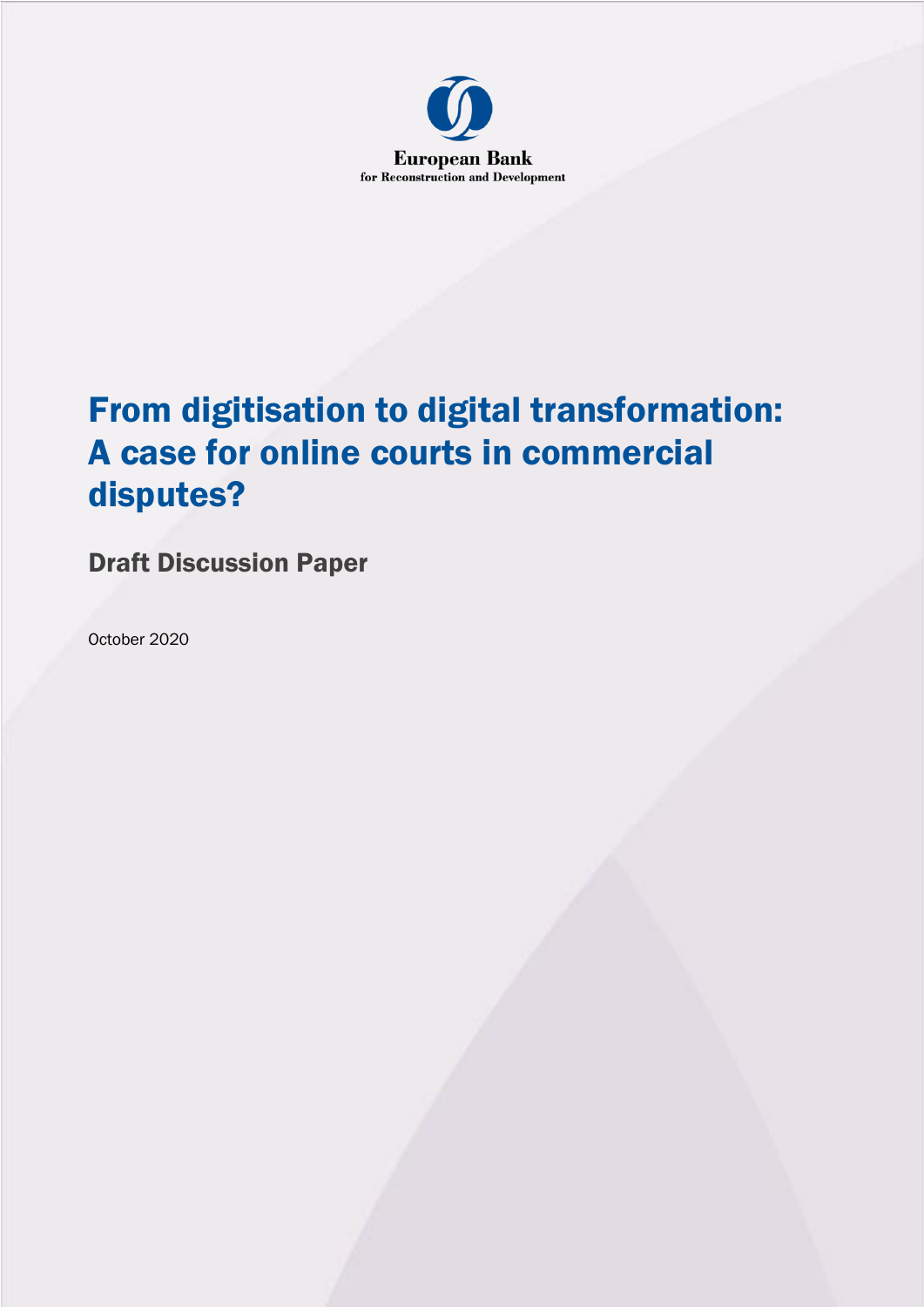#### Acknowledgements

This Discussion Paper was prepared by the European Bank for Reconstruction and Development (EBRD) Legal Transition Program Team and a group of experts:

Veronica Bradautanu, Principal Counsel, EBRD Christina Chelioti, Consultant Patricia Zghibarta, Consultant Liubov Skoryk, Acting Associate

The report also benefitted from the expertise of law firms in 20 EBRD countries of operation the full list of which is provided in Annex I.

For more information go to: [https://www.ebrd.com/what-we-do/sectors/legal-reform.html.](https://www.ebrd.com/what-we-do/sectors/legal-reform.html)

© European Bank for Reconstruction and Development One Exchange Square London EC2A 2JN United Kingdom

Website: ebrd.com

All rights reserved.

The contents of this publication reflect the opinions of individual authors and do not necessarily reflect the views of the EBRD.

Terms and names used in this report to refer to geographical or other territories, political and economic groupings and units, do not constitute and should not be construed as constituting an express or implied position, endorsement, acceptance or expression of opinion by the European Bank for Reconstruction and Development or its members concerning the status of any country, territory, grouping and unit, or delimitation of its borders, or sovereignty. This Paper is produced releasing the EBRD from any liability relative to the selection of consultants and the quality of consultants' work. EBRD makes no representation or warranty, express or implied, as to the accuracy or completeness of the information set forth in this Paper. EBRD accepts no liability whatsoever for any of the information contained in the Paper or for any misstatement or omission therein.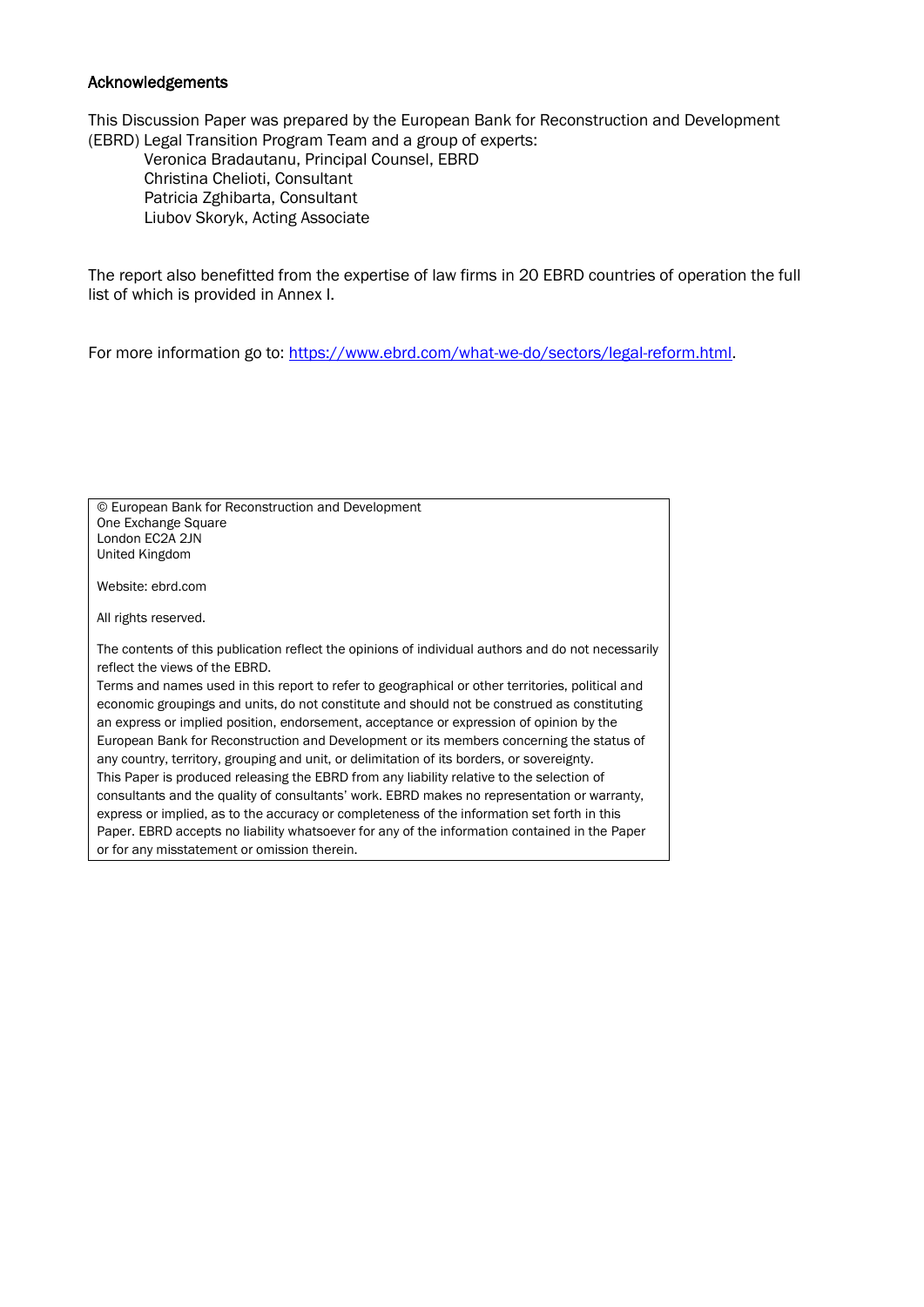# Table of Contents

| Digitisation vs digital transformation and on-line courts in the context of COVID-197 |  |
|---------------------------------------------------------------------------------------|--|
|                                                                                       |  |
| TECHNICAL PREREQUISITES FOR ONLINE COURTS AND OTHER GOOD PRACTICES  17                |  |
|                                                                                       |  |
| CHALLENGES IN THE DEVELOPMENT OF ONLINE COURTS FOR COMMERCIAL DISPUTES  24            |  |
|                                                                                       |  |
|                                                                                       |  |
|                                                                                       |  |
|                                                                                       |  |
|                                                                                       |  |
|                                                                                       |  |
|                                                                                       |  |
|                                                                                       |  |
|                                                                                       |  |
|                                                                                       |  |
|                                                                                       |  |
|                                                                                       |  |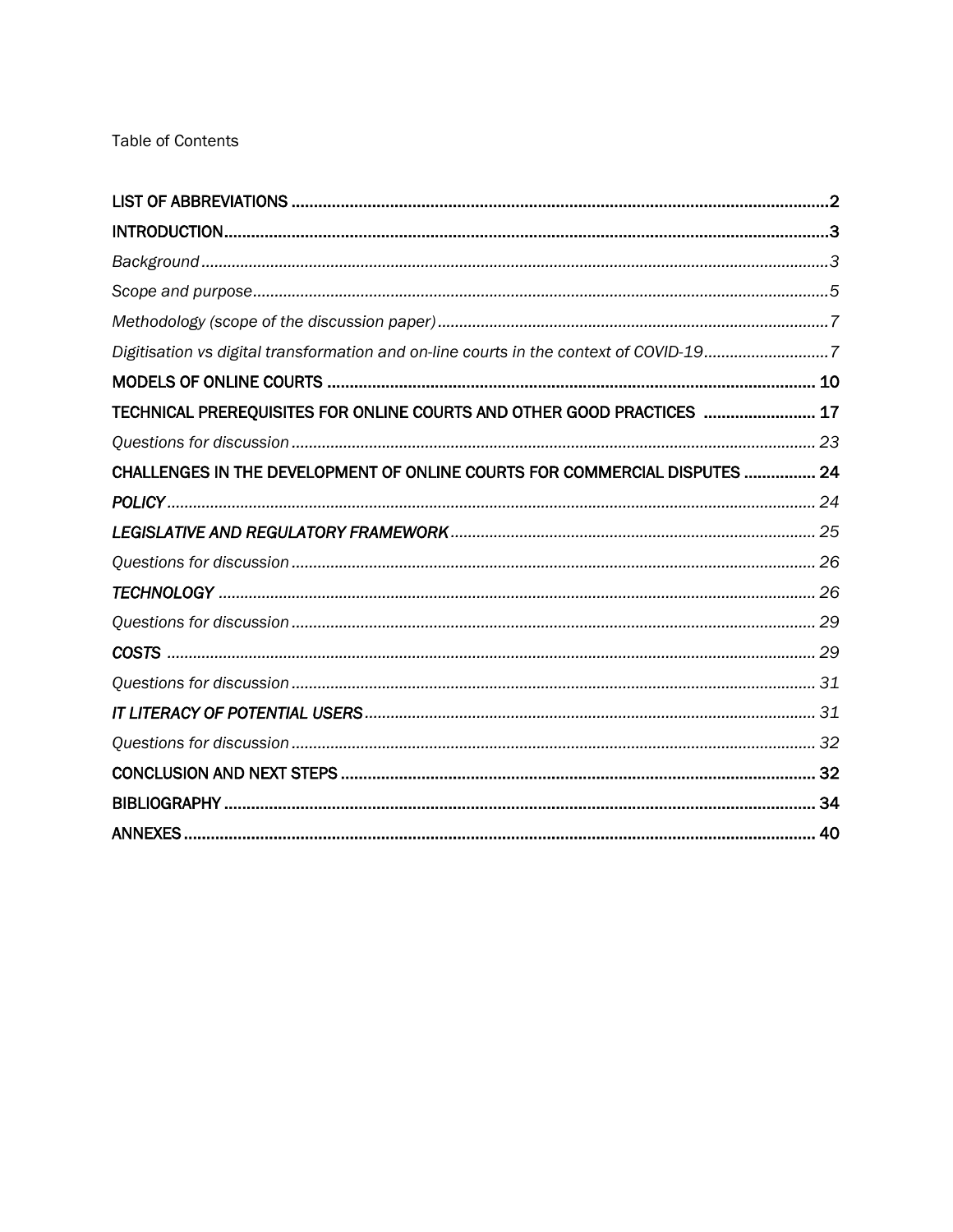#### <span id="page-3-0"></span>LIST OF ABBREVIATIONS

- ADR alternative dispute resolution
- COOs countries of operation of EBRD<sup>1</sup>
- CRT Civil Resolution Tribunal
- EBRD European Bank for Reconstruction and Development<sup>2</sup>
- E-ID electronic identification
- HMCTS Her Majesty's Courts and Tribunals Service
- ODR online dispute resolution
- SME small and medium enterprise

<sup>1</sup> EBRD, "Where we are", <https://www.ebrd.com/where-we-are.html> (last accessed 15 September 2020).

<sup>2</sup> EBRD, "Who we are", <https://www.ebrd.com/who-we-are.html> (last accessed 15 September 2020).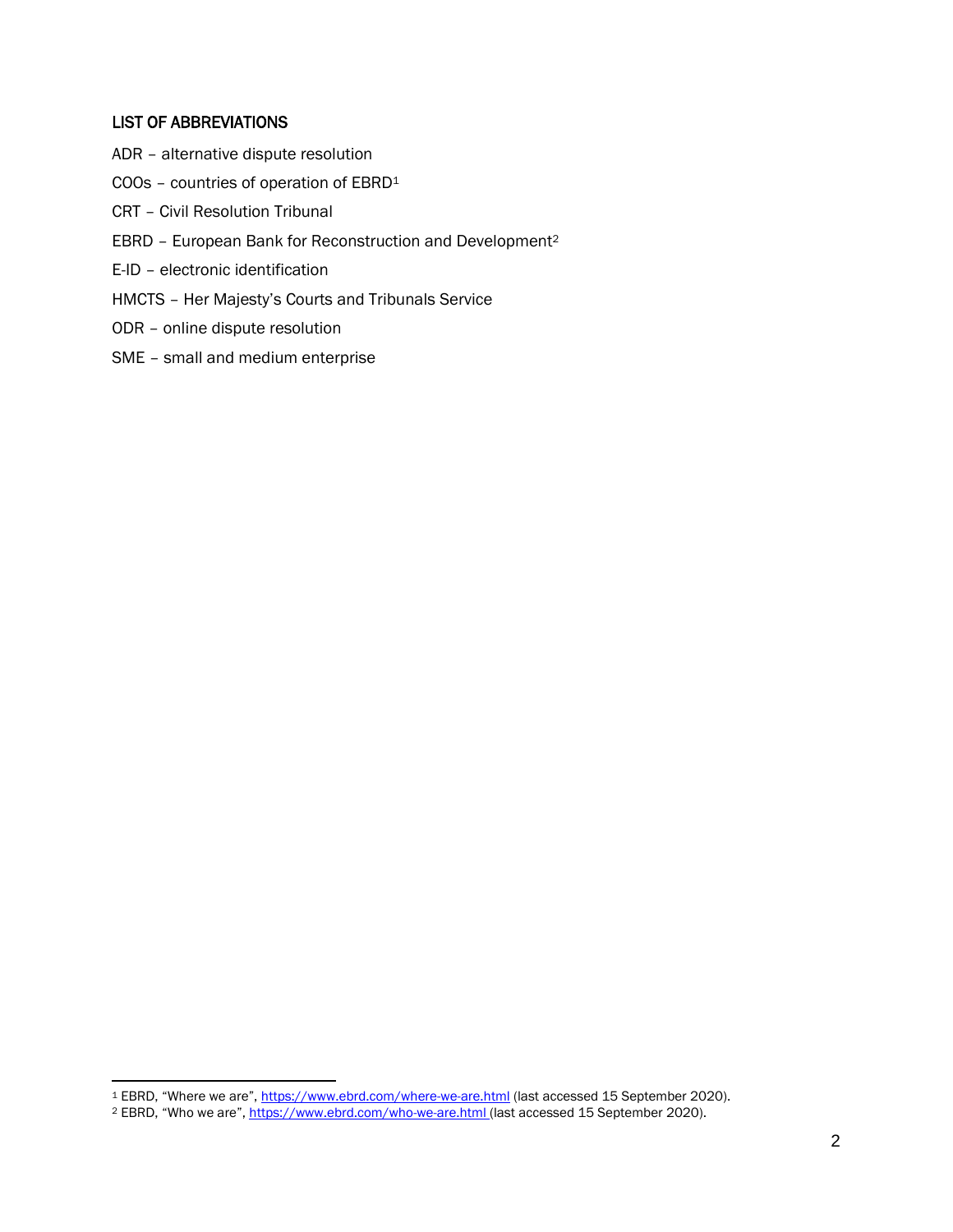# <span id="page-4-0"></span>**INTRODUCTION**

#### <span id="page-4-1"></span>**Background**

1. Technology has transformed the way individuals communicate, conduct business, make payments, work, and entertain. However, it has affected the way in which individuals defend their rights in courts only to a limited extent, usually through automation of redundant tasks. As one of the oldest institutions, courts have remained quite 'immune' to technological innovations. The obsolete nature of the manner in which they function in many jurisdictions has been recently emphasized by the COVID-19 pandemic.

2. The role of the judiciary, as a check on the executive power and upholder of the rule of law, has been particularly crucial during this time3. Courts had to reduce significantly the access to or even close at a time when they were already overburdened by backlogs. As a result, in an attempt to alleviate the impact of the crisis courts themselves with the support of the government took measures. In many jurisdictions, such as Belgium, Denmark, Greece, Portugal, Slovenia, these measures focused on the introduction of videoconferencing solutions, telephone conferences, increase in use of written procedures, and service of documents via emails.<sup>4</sup> Similarly, some African, Asian and American jurisdictions adopted practices, proportional to their level of preparedness and digitisation5.

3. Policy reforms are a key priority of the European Bank for Reconstruction and Development (hereinafter, the EBRD). They promote well-governed institutions, appropriate regulatory environment for the business climate, help access investment opportunities and ensure the development of the private sector over the long term.<sup>6</sup> The progress in this area has been, however, recently hindered by COVID-19. As a result, EBRD is now committing all its activity in 2020/2021 to helping counter the economic impact of the coronavirus pandemic.<sup>7</sup> In line with that commitment, significant efforts are made towards addressing pandemic's effects, including with a view to preserving and promoting the investor-friendly, transparent and predictable legal environment in EBRD countries of operation (COOs). In light of these events, the EBRD would like to invite policymakers from its COOs to consider whether the necessity to make more profound transformations around the work of courts has gained momentum. This call is focused on potential transformation of how courts deal with commercial disputes. It suggests that the development of online courts is a promising option for such a transformation.

<sup>3</sup> UNODC (2020) "Guidance Note: Ensuring Access to Justice in the Context of COVID-19" (available at: [https://bit.ly/3d1F8Ua\)](https://bit.ly/3d1F8Ua).

<sup>4</sup> For more information on the measures taken by some jurisdiction, please check the E-Justice page of the European Commission "Impact of COVID-19 on the justice field (available at: [https://e](https://e-justice.europa.eu/content_impact_of_the_covid19_virus_on_the_justice_field-37147-en.do)[justice.europa.eu/content\\_impact\\_of\\_the\\_covid19\\_virus\\_on\\_the\\_justice\\_field-37147-en.do\)](https://e-justice.europa.eu/content_impact_of_the_covid19_virus_on_the_justice_field-37147-en.do).

<sup>5</sup> Somalia initiated criminal proceedings via video conference, Kenya implemented e-filings, video linked detention hearings and Lebanon accelerated its criminal investigation using virtual platforms; United Nations, Peacekeeping, Remote court hearings and judicial practices in response to CVID-19 in mission and other fragile settings.

<sup>6</sup> EBRD, "Why policy reform", <https://www.ebrd.com/what-we-do/policy-reform/why-policy-reform.html> (last accessed 25 September 2020).

<sup>7</sup> EBRD, "Why policy reform", <https://www.ebrd.com/what-we-do/coronavirus> (last accessed 25 September 2020).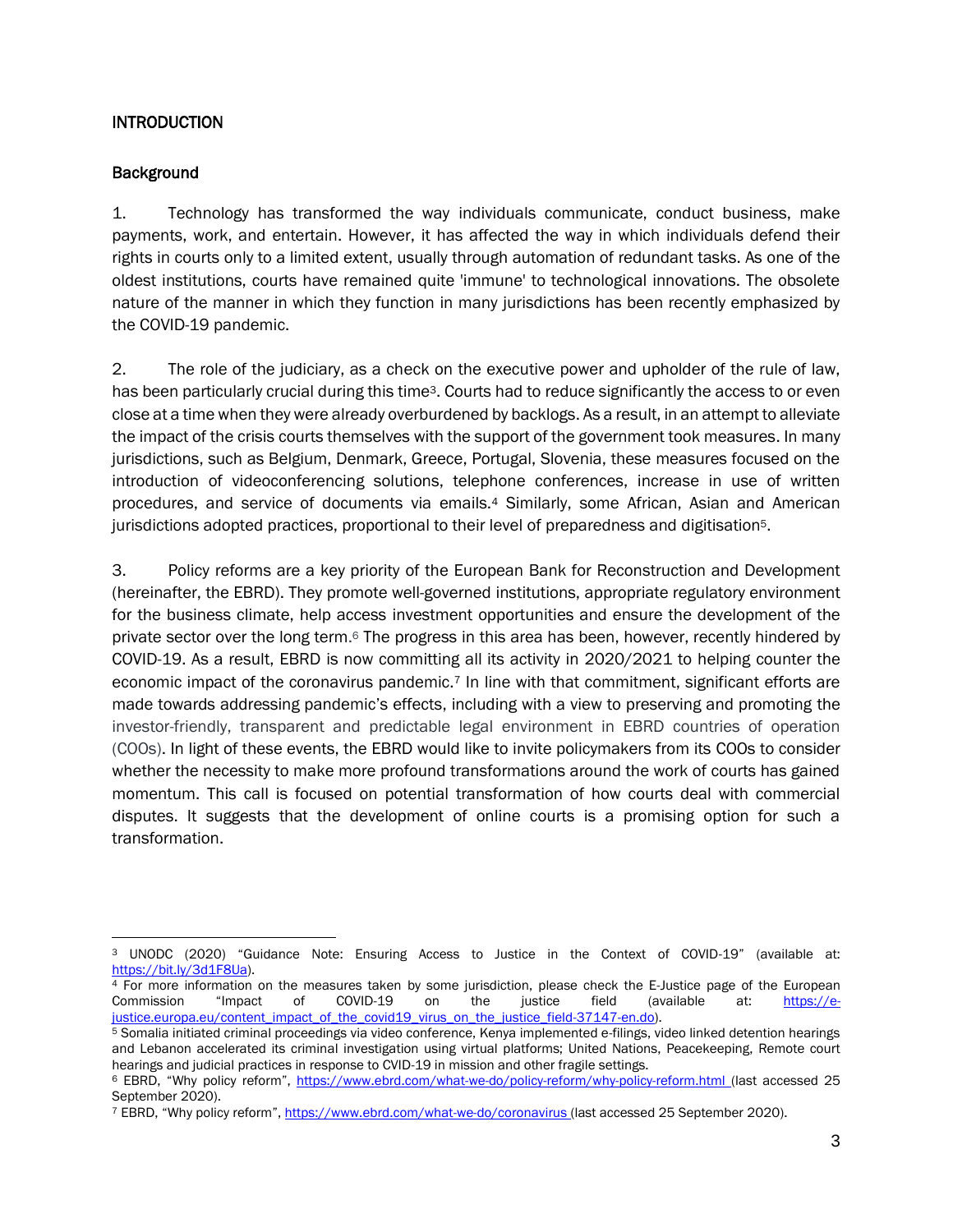#### Terminology and framework

4. There are many terms that circulate nowadays in the area of technological innovations in the justice sector and the judiciary, in particular. Among them - cyberjustice<sup>8</sup>, e-justice<sup>9</sup>, e-court<sup>10</sup>, online court<sup>11</sup>, online dispute resolution (ODR)<sup>12</sup>, e-litigation<sup>13</sup>, etc. While bearing some nuanced differences, many terms are frequently used interchangeably and all have in common the element of digital innovation in the judicial dispute settlement process.

5. As one can infer from its title, this discussion paper operates with five key terms: digitisation, digital transformation, online courts, commercial disputes, and small claims. By digitisation, in the context of the judiciary, we mean the transfer of information or processes to digital form.<sup>14</sup> A simple example of digitisation is the scanning of claims or paper-based judgments and their storing in an electronic system. Another term that is frequently circulated is **digitalisation**. It has been defined in quite vague terms, including as 'the way many domains of social life are restructured around digital communication and media infrastructures.'<sup>15</sup> However, for the purpose of this paper, the terms digitisation and digitalisation will be used interchangeably.

6. The other key notion is digital transformation. This is a concept which entails not only the integration of technical innovations in the workings of the judiciary but the rethinking of court processes in their entirety to ultimately increase access to courts and court user satisfaction.

For the purpose of this paper, **online courts** shall refer to proceedings conducted entirely remotely: from the online submission of the claim to the delivery of a judgment through an online service available to the litigants or their representatives.<sup>16</sup> Finally, commercial disputes refer to disputes of

<sup>8</sup> European Commission for the Efficiency of Justice (CEPEJ) (2019), "Toolkit for supporting the implementation of the Guidelines on how to drive change towards Cyberjustice" (available at: [https://rm.coe.int/cepej-toolkit-cyberjustice-en](https://rm.coe.int/cepej-toolkit-cyberjustice-en-cepej-2019-7/168094ef3e)[cepej-2019-7/168094ef3e\)](https://rm.coe.int/cepej-toolkit-cyberjustice-en-cepej-2019-7/168094ef3e).

<sup>9</sup> See WoltersKluwer (2018) "Impact of e-justice on law firms" (avaialble at: [https://www.wolterskluwer.com/en-gb/expert](https://www.wolterskluwer.com/en-gb/expert-insights/impact-of-e-justice-on-law-firms)[insights/impact-of-e-justice-on-law-firms\)](https://www.wolterskluwer.com/en-gb/expert-insights/impact-of-e-justice-on-law-firms).

<sup>10</sup> See World Bank (2014) "Improving court efficiency: the Republic of Korea's e-court experience" (available at: [https://bit.ly/34sVdhU\).](https://bit.ly/34sVdhU)

<sup>11</sup> See Supreme Court of New South Wales (2007) "Practice Note No. SC Gen 12. Supreme Court – online court Protocol" (available at: [https://bit.ly/3nmJqKz\)](https://bit.ly/3nmJqKz).

<sup>12</sup> See ABA Task Force on Electronic Commerce And Alternative Dispute Resolution (2002) "Addressing Disputes in Electronic Commerce. Final Report and Recommendations of The American Bar Association's Task Force on Electronic Commerce and Alternative Dispute Resolution" (available at: [https://bit.ly/3daSqxS\)](https://bit.ly/3daSqxS), p. 1. For more information on ODR, see Ethan Katsh, Orna Rabinovich-Einy (2017) "Digital justice: technology and the internet of disputes", Oxford University Press; Gabrielle Kaufmann-Kohler, Thomas Schultz (2007) "Online Dispute Resolution: Challenges for Contemporary Justice", Kluwer Law International.

<sup>13</sup> See Ahmad Tholabi Kharlie, Achmad Cholil (2020) "E-Court and E-Litigation: The New Face of Civil Court Practices in Indonesia", International Journal of Advanced Science and Technology Vol. 29, No.02, pp. 2206-2213.

<sup>14</sup> [Jason Bloomberg](https://www.forbes.com/sites/jasonbloomberg/) (2018) 'Digitization, Digitalization, And Digital Transformation: Confuse Them At Your Peril' (available at: [https://bit.ly/2GGel3E\)](https://bit.ly/2GGel3E).

<sup>15</sup> JS Brennen, D Kreiss (2016) "Digitalization", The international encyclopaedia of communication theory and philosophy, pp. 1-11.

<sup>16</sup> Richard Susskind (2019) "Online Courts and the Future of Justice", Oxford University Press.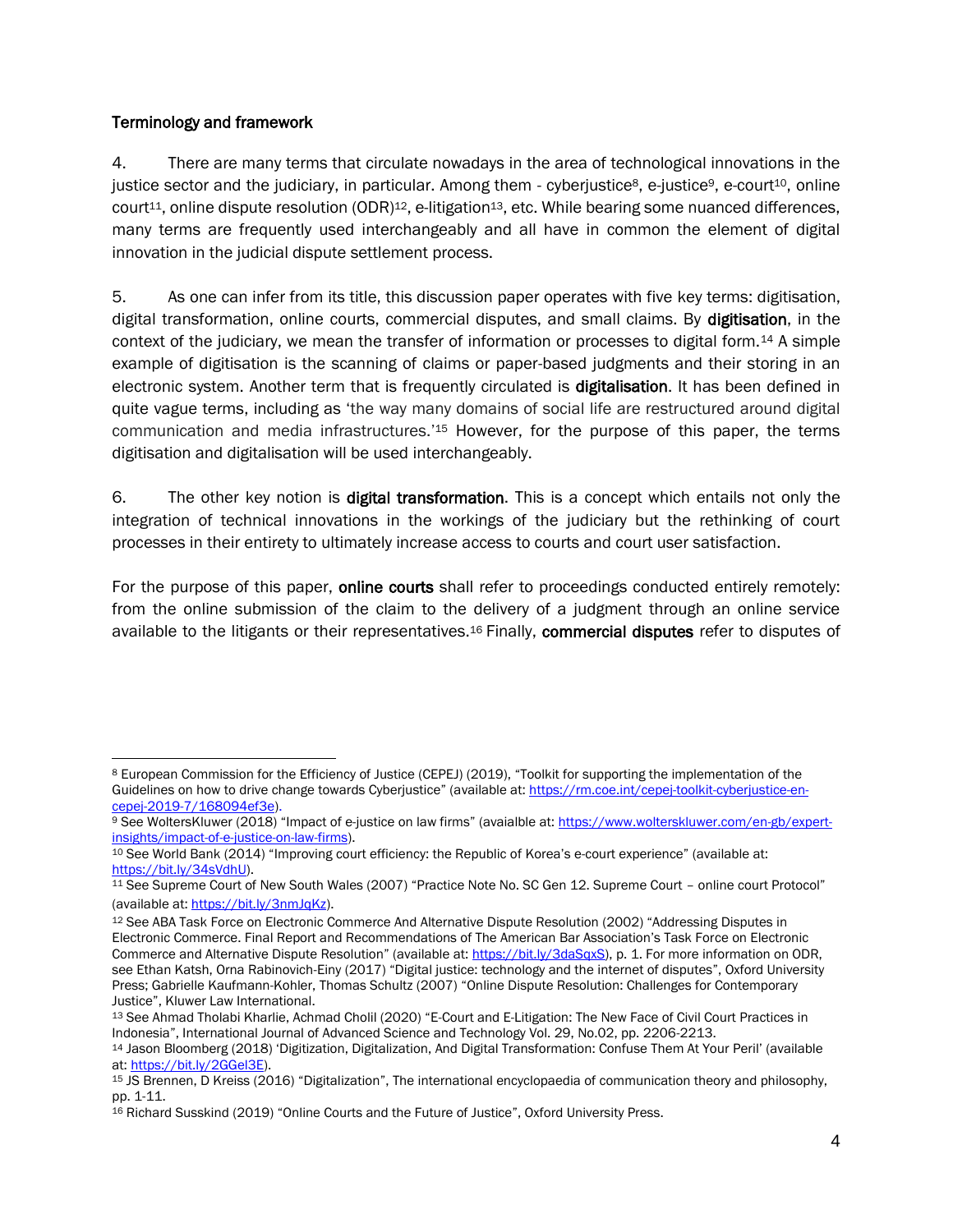commercial nature, whether contractual or not<sup>17</sup>, while **small claims** refer to "any simplified or fast track procedure for claims up to a certain fixed monetary threshold, as specified under the law."<sup>18</sup>

#### <span id="page-6-0"></span>Scope and purpose

7. The release of this discussion paper is intended to provide a context and framework for public discussion about the digital transformation of courts.

8. The establishment of online courts should not be viewed as a means of prioritising efficiency over justice. While speeding up proceedings and reducing reliance on paper-based cases are desirable outcomes, the primary driver behind the establishment of online courts is need to ensure a better access to justice. The World Justice Project data shows that an overwhelming number of people are facing experience legal problems.<sup>19</sup> More than half of the estimated 36% of people in the world who



Figure 2a. Proportion who Experienced Legal Problems in the Last Two Years

have experienced a non-trivial legal problem in the last two years cannot meet their civil justice needs. <sup>20</sup> But individuals are not the only ones who face significant limitations in access to justice. Cost associated with court proceedings are an important barrier for SMEs, for instance. While 51% of large enterprises reported that costs of court proceedings are satisfactory, only 24% of SMEs did so.<sup>21</sup> That is significant given the fact that SMEs amount to 99% of the entire business community in the EU.

<sup>19</sup> World Justice Project (2019) "Global Insights on Access to Justice 2019" (available at:

<sup>&</sup>lt;sup>17</sup> See, for example, UNCITRAL Model Law on International Commercial Mediation and International Settlement Agreements Resulting from Mediation, 2018 (amending the UNCITRAL Model Law on International Commercial Conciliation, 2002) [accessed 2019-08-16], available at: [https://uncitral.un.org/sites/uncitral.un.org/files/media](https://uncitral.un.org/sites/uncitral.un.org/files/media-documents/uncitral/en/annex_ii.pdf)[documents/uncitral/en/annex\\_ii.pdf,](https://uncitral.un.org/sites/uncitral.un.org/files/media-documents/uncitral/en/annex_ii.pdf) p 56

<sup>18</sup> The World Bank Group, "Fast-Tracking the Resolution of Minor Disputes: Experience from EU Member States" (available at: [https://bit.ly/30Fshlw\)](https://bit.ly/30Fshlw), p. 11.

https://worldjusticeproject.org/our-work/research-and-data/access-justice/ measuring-justice-gap), p. 6.

<sup>20</sup> World Justice Project (2019) "Global Insights on Access to Justice 2019" (available at:

https://worldjusticeproject.org/our-work/research-and-data/access-justice/ measuring-justice-gap), p. 10.

<sup>21</sup> European Commission (2012), "Business-to-Business Alternative Dispute Resolution in the EU", Flash Eurobarometer 347.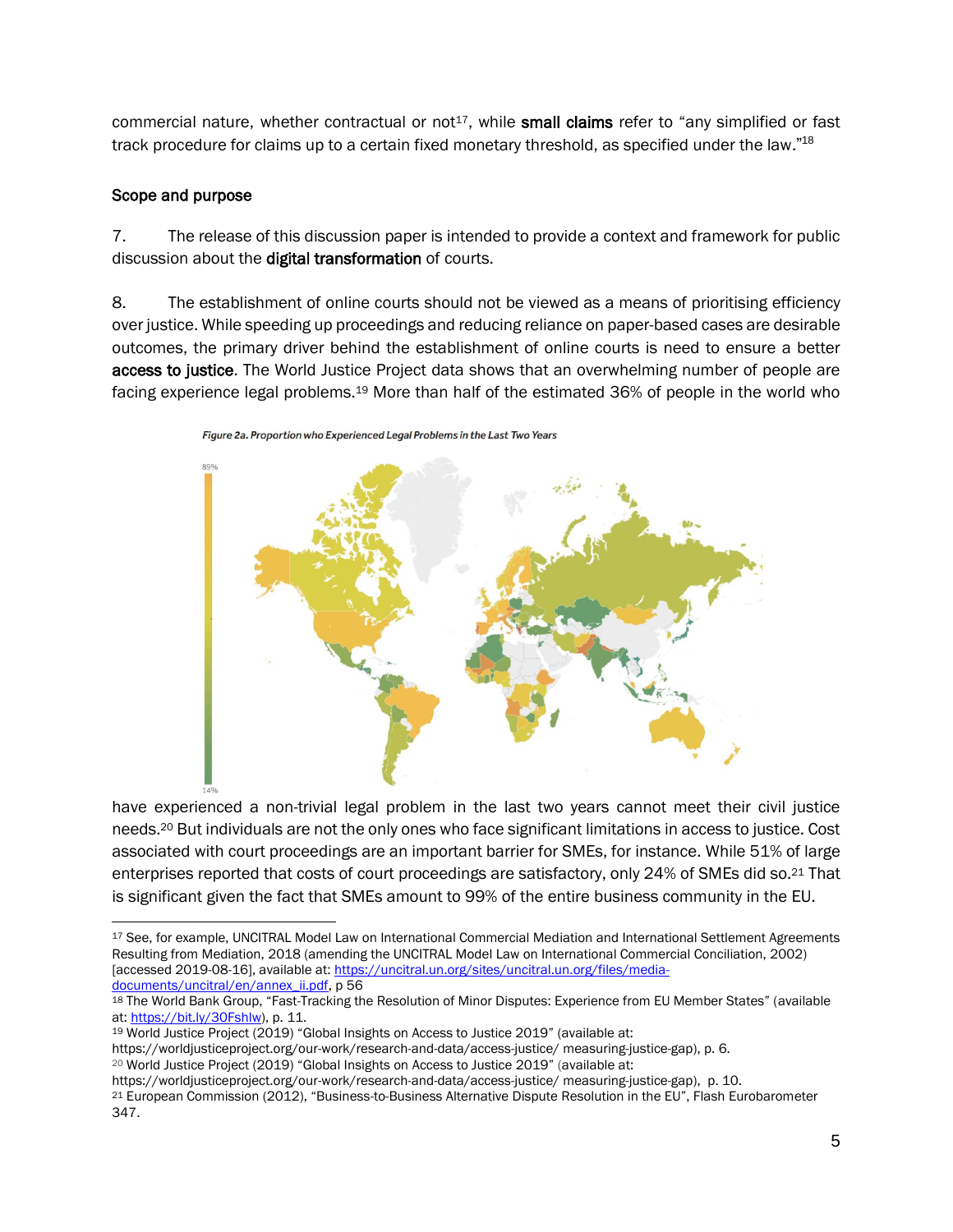9. Against this background, the commitment of the international community to implement the Target 16.3 of the Sustainable Development Goal to promote the rule of law at the national and international levels, and ensure equal access to justice for all has created an opportunity to start identifying best ways for improving access to justice by employing available technology and rethinking the judicial processes.

10. Another driving force behind the digital transformation of the judiciary is **increase in** transparency and the fight against corruption. Aside from its economic implications, corruption undermines the functioning of the governmental institutions, including the national courts22. Corruption in the COOs is often enhanced by bureaucratic stagnation and public sector arbitrariness. Naturally, this creates distrust of the public towards the judiciary and generates an obstacle to an impartial trial for both natural and legal persons. The digitisation of the court's functions and digital transformation offer automation and transparency in the procedural steps of the litigation, allow electronic evidence, produces efficiency and track records of the cases. Consequently, it minimizes the possibility for corrupt practices and by accountability and promoting transparency.

11. This paper focuses on the establishment of online courts in relation to **commercial disputes**. At the same time, disputes based on small claims in particular, seem a good terrain for transitioning to an online medium. There are several reasons for that, including the fact that in many jurisdictions these claims are often examined without court hearings and based on documents submitted by the parties. They present a rather straightforward legal problem; governed by a simplified set of rules of civil procedure.

12. As a result, the focus in this paper is on the digital transformation of courts through the development of online courts in commercial disputes, particularly those with a small value.

13. By issuing this paper, the Bank seeks input from COOs on experiences, lessons learned and suggestions that have not been mentioned here. It aims to accomplish the following:

- initiate a transparent and coordinated discussion about the digital transformation of courts with a focus on commercial disputes;
- identify the pre-requisites for, as well as the benefits and challenges that governments face in the process of digital transformation of courts;
- identify where and how EBRD and development institutions can make a meaningful impact on the courts' digital transformation process.

As illustrated above, the scope of the paper is limited. It is not a comprehensive overview of existing models of online courts, nor does it provide a roadmap for countries that consider introducing online courts.

14. This discussion paper will be mailed out to key stakeholders, and posted on the EBRD website for public comment in October 2020 to allow all interested parties to share their thoughts. Based on public input and stakeholder consultations scheduled to take place during an online event in October

<sup>22</sup> Special Rapporteur Diego García-Sayán (2017) "Corruption, Human Rights, and Judicial Independence", United Nations, A/72/140 (available at: https://www.unodc.org/dohadeclaration/en/news/2018/04/corruption--human-rights-andjudicial-independence.html).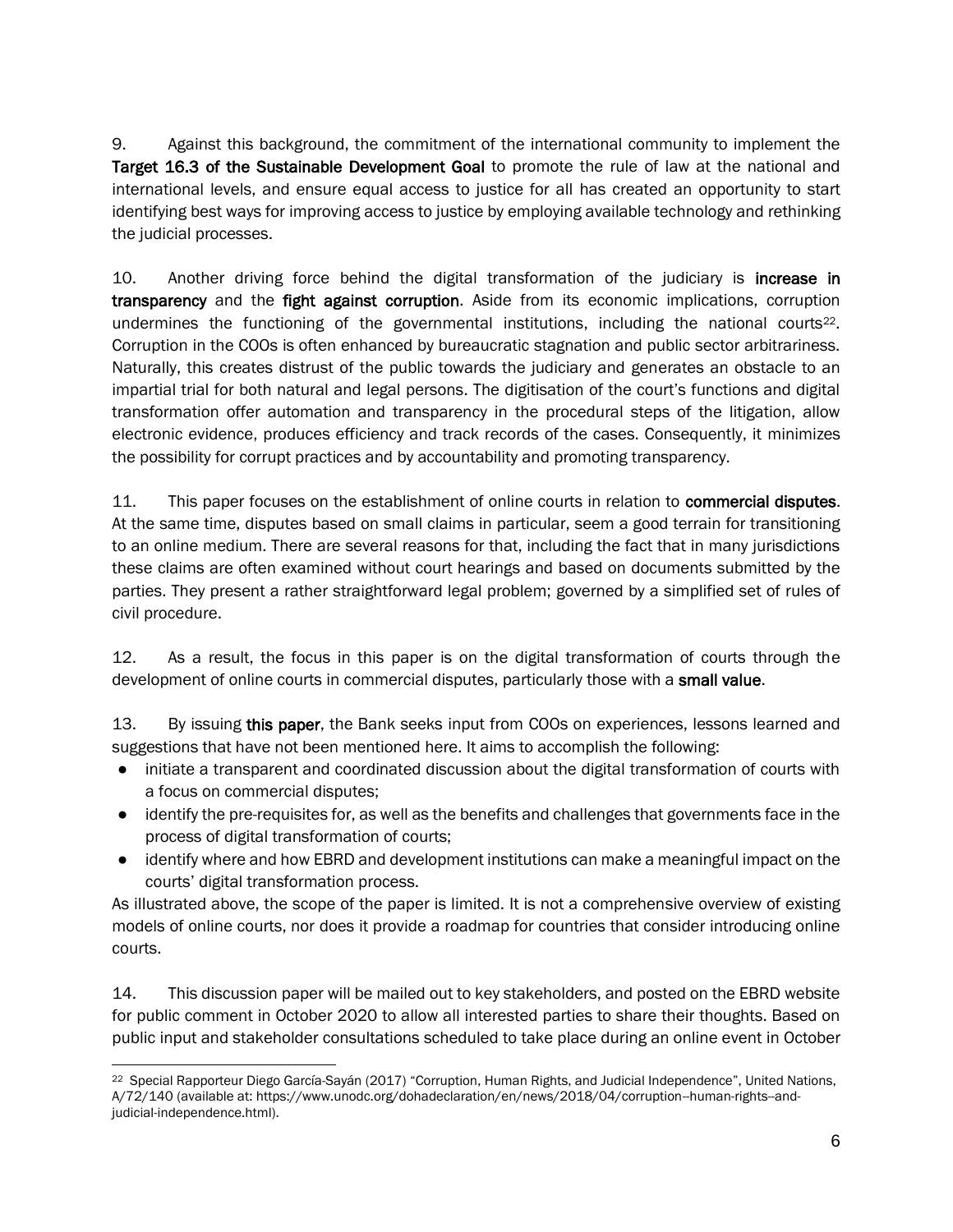2020, the final paper will be published and EBRD LTT team may use this material in potentially developing projects aimed at assistance in the development of online courts.

# <span id="page-8-0"></span>Methodology

15. This paper provides a brief and general overview of the existing models of online courts and the level of digitalisation of the judiciary in several jurisdictions. It does not claim to be comprehensive. The paper relies on empirical research and is primarily based on the analysis of answers provided to a questionnaire developed by the EBRD LTT team and on a review of national legislation.

16. In May 2020, EBRD conducted a survey among 20 COOs<sup>23</sup> to obtain information about the most recent developments in their court digitalisation processes. All of the selected countries are jurisdictions where EBRD currently has operational projects, which facilitated significantly the collection of data. The information was provided by law firms from those 20 jurisdictions.<sup>24</sup> The questions focused on the risk of postponement and backlogs amid COVID-19, the availability of a case management system for courts and online information system available to litigants and attorneys, as well as the use of remote hearings by courts. The full list of questions may be found in Annex 1.

17. In addition, the authors also relied on an inductive approach to research all the jurisdictions mentioned, including those which have online courts or systems which contain some elements of an online court. The information systematized in this paper is based on open data, including reports of the Council of Europe's European Commission for the Efficiency of Justice (CEPEJ),25 EU Justice Scoreboard<sup>26</sup> and the World Bank Doing Business Country Reports.<sup>27</sup>

#### <span id="page-8-1"></span>Digitisation vs digital transformation and on-line courts in the context of COVID-19

18. COVID-19 has highlighted the out of date nature of existing courts. Faced with the risks associated with the pandemic, many courts had to close, allowing only urgent matters to be heard. No jurisdiction affected by COVID-19 could avoid postponements of some case hearings. While in some jurisdictions courts were left to decide on the appropriateness of court hearing postponement, an overwhelming majority of the jurisdictions which responded to the EBRD questionnaire reported that they had been directed to postpone commercial case hearings.

<sup>23</sup> Armenia, Bosnia and Herzegovina, Bulgaria, Croatia, Estonia, Georgia, Jordan, Kazakhstan, Kyrgyzstan, Moldova, Mongolia, Montenegro, Morocco, Romania, Serbia, Tajikistan, Tunisia, Turkey, Ukraine, Uzbekistan.

<sup>24</sup> TK&Partners (Armenia), CMS (Bosnia and Herzegovina, Croatia, Morocco, Montenegro, Serbia and Ukraine), Soiranen (Estonia), Kinstellar (Bulgaria, Romania and Turkey), Begiashvili & Co (Georgia), Ali Sharif Zu'bi Advocates & Legal Consultants, Eversheds Sutherland (Jordan), Gladei & Partners (Moldova), KhanLex Partners LLP (Mongolia), Ferchiou & Associés (Tunisia), Centil (Kazakhstan, Kyrgyzstan, Tajikistan and Uzbekistan).

<sup>25</sup> See, for example, CEPEJ, 'European judicial systems Efficiency and quality of justice', [https://rm.coe.int/european-judicial](https://rm.coe.int/european-judicial-systems-efficiency-and-quality-of-justice-cepej-stud/1680786b57)[systems-efficiency-and-quality-of-justice-cepej-stud/1680786b57,](https://rm.coe.int/european-judicial-systems-efficiency-and-quality-of-justice-cepej-stud/1680786b57)

<sup>26</sup> European Commission, "EU Justice Scorboard" (available a[t https://ec.europa.eu/info/policies/justice-and-fundamental](https://ec.europa.eu/info/policies/justice-and-fundamental-rights/upholding-rule-law/eu-justice-scoreboard_en)[rights/upholding-rule-law/eu-justice-scoreboard\\_en\)](https://ec.europa.eu/info/policies/justice-and-fundamental-rights/upholding-rule-law/eu-justice-scoreboard_en).

<sup>27</sup> World Bank (2020) "Doing Business", [https://www.doingbusiness.org/en/reports/global-reports/doing-business-2020.](https://www.doingbusiness.org/en/reports/global-reports/doing-business-2020)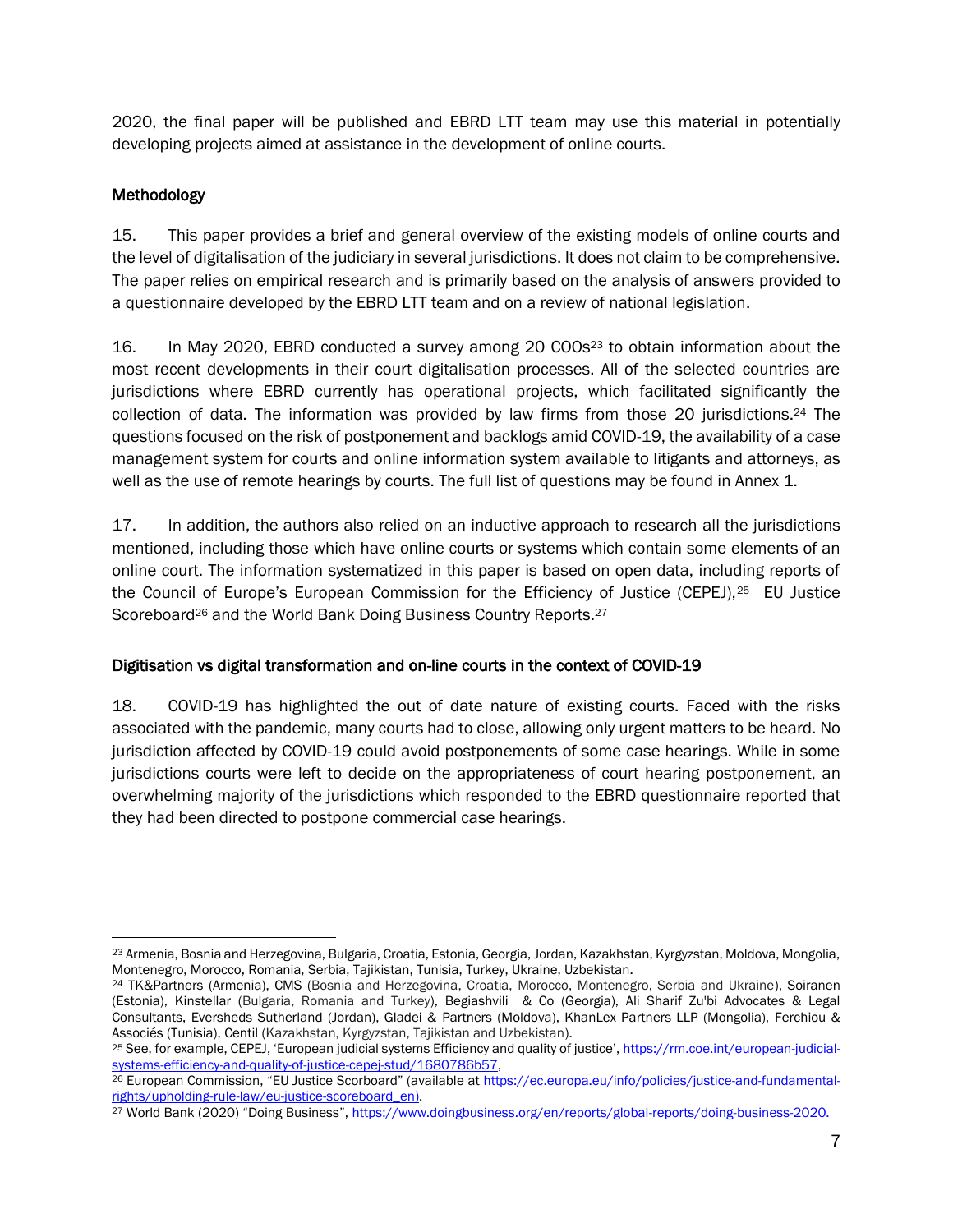

More concerning, 70% of the respondents expected a significant backlog in commercial courts because of the postponement.



19. Looking beyond the EBRD COOs, due to COVID -19 and the measures adopted at a global level, many courts have suspended or postponed the hearing of non-essential cases. Although the backlog cannot be estimated, the projections do not seem optimistic, as even short summer pauses have a negative impact on the efficiency of the courts. In a World Bank blog, Maksym Iavorskyi and Joseph Lemoine explained that in Rwandan courts commercial cases filed during the one month summer pause have suffered a six-month delay.<sup>28</sup> Such delays burden an already slow commercial litigation

<sup>&</sup>lt;sup>28</sup> Maksym lavorskyi, Joseph Lemoine, World Bank blogs Let's talk Development (2020), "Achieving commercial justice in the new COVID-19 world" (available at: [https://blogs.worldbank.org/developmenttalk/achieving-commercial-justice-new](https://blogs.worldbank.org/developmenttalk/achieving-commercial-justice-new-covid-19-world)[covid-19-world\)](https://blogs.worldbank.org/developmenttalk/achieving-commercial-justice-new-covid-19-world).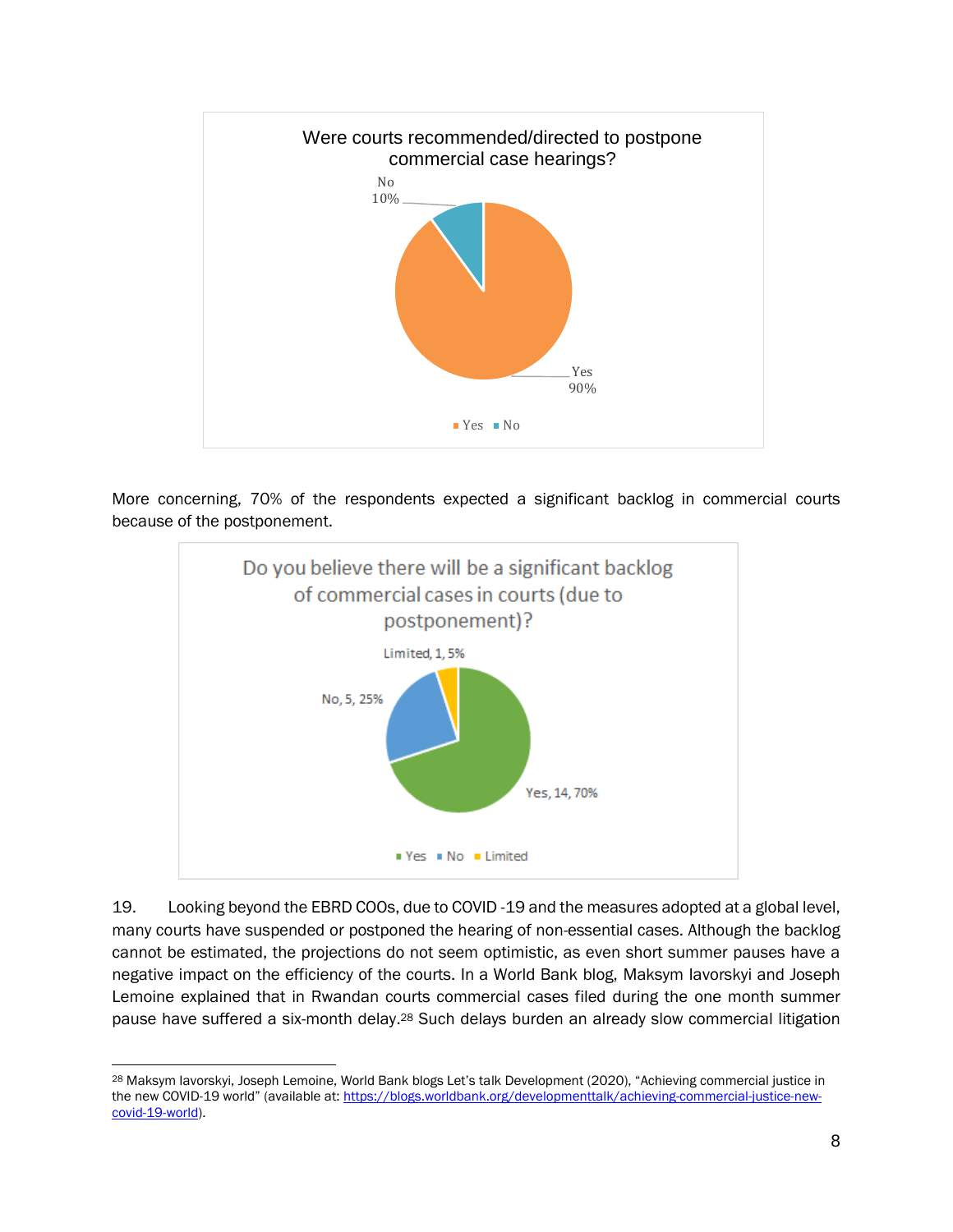pace, as even before the pandemic, the global average for the enforcement of a commercial contract, that is resolving a commercial dispute through a local first-instance court,<sup>29</sup> was 650 days, with regional variations. 30

20. The COVID-19 pandemic has been a trigger that forced governments to swiftly rethink and readjust the digital government services to meet the demand on existing public services in every sector in the short term, resolve socio economic consequences in the mid-term and reinvent the structure of its services and tools in the long-term<sup>31</sup>. The justice sector, which holds a crucial social and functional role, has been no exception to this trend. In times of problematic access to justice, the pandemic has only augmented the issue and has driven certain key initiatives. Many jurisdictions started thinking about transferring some of the litigation processes online, replicating in digital form the existing offline processes. To minimize the risk of expected backlog and to deal with emergency cases, certain countries, including Ireland, Italy and Kazakhstan, introduced guidance for the judiciary on how to conduct hearings remotely.<sup>3233</sup> Other jurisdictions, such as Bulgaria, developed legislative frameworks on remote hearings and digitisation of court proceedings. In July 2020, Bulgaria passed a bill that amended the civil procedure, providing parties the option to conduct their hearing online and offering a flexible way of gathering and introducing digital evidence and witness examination. These planned changes will also be introduced for criminal and administrative online proceedings34.

21. Digitisation occurs usually as a result of external pressure,<sup>35</sup> such as litigants willing to access judgments online from anywhere, without having to go physically to a court. It adds another way of making such judgments available. The mere digitisation, even if it improves access to some judicial information and increases efficiency, may not be sufficient any more. Access to justice, lengthy proceedings and backlogs<sup>36</sup> are still an issue and with the ongoing pandemic have only exacerbated.<sup>37</sup> Changing the format (i.e. digitisation) cannot fully address these issues. So, is digitisation an adequate response in the long-run? Should court administration authorities take this opportunity to focus rather on how to rethink and transform the judicial process and how? This is the key question that this paper puts forwards.

22. This paper argues that the pandemic has further enhanced this necessity by creating an opportunity to entirely rethink the way such traditional institutions as courts function. This is where digital transformation comes in play. It is a continuous process that implies 'a complete revision of the

<sup>29</sup> World Bank, "Doing Business, Enforcing Contract Methodology" (available at: [https://bit.ly/3jBTPjo\)](https://bit.ly/3jBTPjo).

<sup>30</sup> World Bank (2020) "Doing Business 2020" (available at: [https://bit.ly/3iwbOGp\).](https://bit.ly/3iwbOGp)

<sup>31</sup> United Nations Division for Public Institutions and Digital Government (2020) "UN/DESA Policy Brief #61: COVID-19: Embracing digital government during the pandemic and beyond" (available at: [https://bit.ly/2GudT90\)](https://bit.ly/2GudT90).

<sup>32</sup> Dentons (2020) "The impact of government provisions to tackle COVID–19 on the activity of tribunals. An overview of major European jurisdictions." (available at: [https://bit.ly/2GmTqDb\)](https://bit.ly/2GmTqDb).

<sup>33</sup> European Commission for the Efficiency of Justice (CEPEJ) (2020) "National Judiciaries' COVID-19 emergency measures of COE member States" (available at: [https://bit.ly/34xX6tP\)](https://bit.ly/34xX6tP).

<sup>34</sup> CMS (2020) "Bulgaria passes bill for digitalization of judicial proces" (available at: [https://bit.ly/30Dyqi8\)](https://bit.ly/30Dyqi8).

<sup>35</sup> [Ines Mergel, Noella Edelmannb, Nathalie Hauga](https://www.sciencedirect.com/science/article/pii/S0740624X18304131#!) (2019) "Defining digital transformation: Results from expert interviews panel", [Government Information Quarterly](https://www.sciencedirect.com/science/journal/0740624X) [Volume 36, Issue 4,](https://www.sciencedirect.com/science/journal/0740624X/36/4) 101385, p. 9.

<sup>36</sup> European Commission (2020) "EU Justice Scorboard" (available at: [https://bit.ly/33x2qh\)](https://bit.ly/33x2qh), figure 14.

<sup>&</sup>lt;sup>37</sup> United Nations Office on Drugs and Crime (2020) "Guidance Note Ensuring Access to Justice in the Context of COVID-19" (available at: [https://bit.ly/3izFWkg\)](https://bit.ly/3izFWkg) p. 36; International Commission of Jurists (2020) "The Courts and COVID-19" (available at [https://bit.ly/3lle0Tg\)](https://bit.ly/3lle0Tg) p. 6.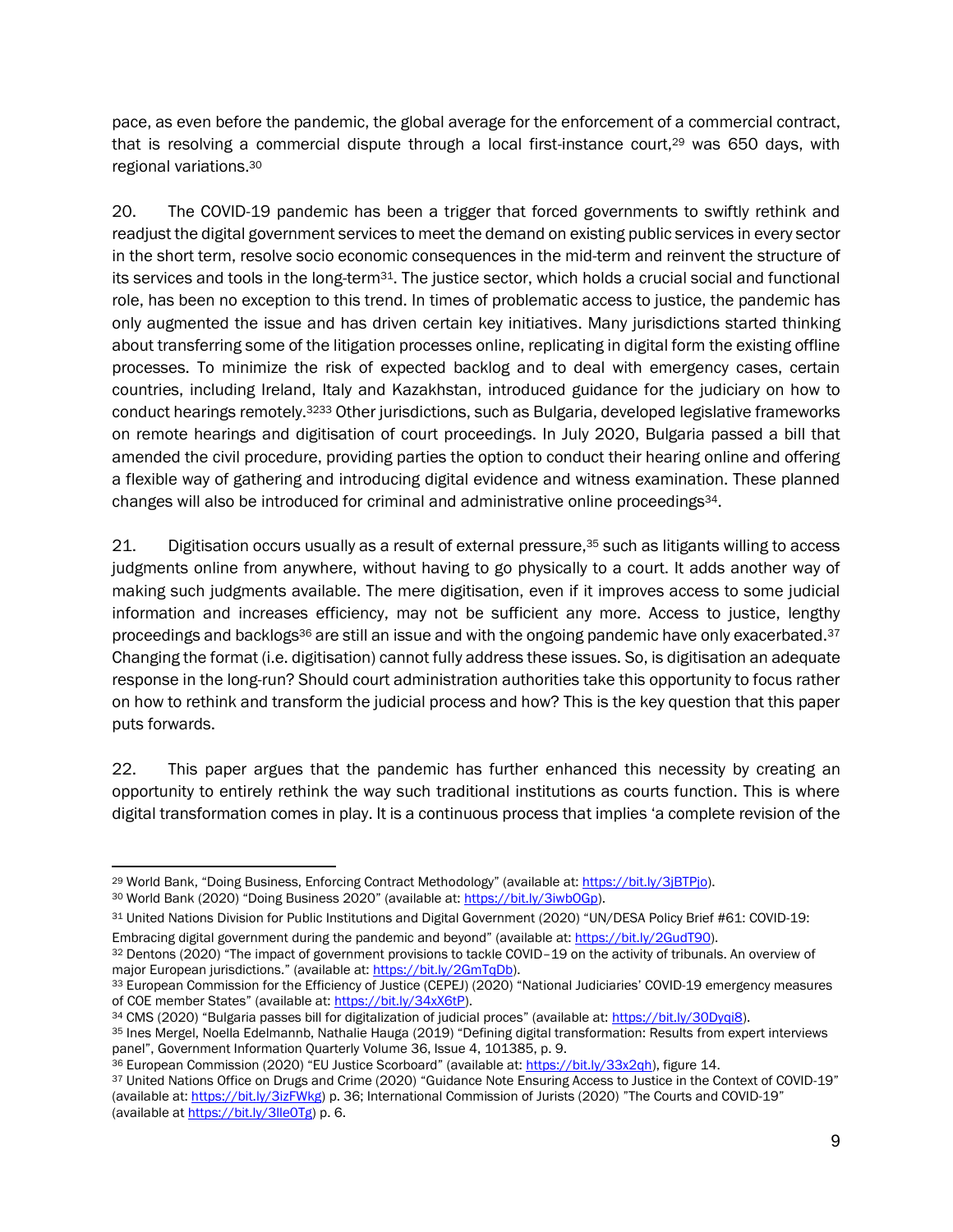existing and the creation of new digital services'.<sup>38</sup> The ultimate scope of such transformation is to meet user needs, to create new services and even expand the user base, i.e. ensure access to justice to those who had limited or no access whatsoever prior to the transformation process.

23. The starting point of such a transformation in the judiciary may be the introduction of online courts. As mentioned in the earlier sections, for the purpose of this discussion paper, online courts refer to litigation which takes place without in-court interaction. The entire process takes place online - the submission of claim, the serving of documents, the delivery of the judgment. This requires the entire rethinking of the delivery of justice. Such litigation proceedings would be characterized by pragmatism rather than formality. Because commercial disputes are also driven by pragmatism, developing online courts with a focus on such disputes seems to be a reasonable approach. Commercial disputes, and disputes based on small claims in particular, seem a good terrain for transitioning to an online medium. There are several reasons for that, including the fact that in many jurisdictions these claims are examined usually without court hearings, based on documents submitted by the parties; they present a rather straightforward legal problem and the litigants and their representatives are more familiarized with court proceedings; they are governed by a simplified set of rules of civil procedure, like shorter deadlines. As a result, the focus in this paper is on the digital transformation of courts through the development of online courts in commercial disputes, particularly those with a small value.

# <span id="page-11-0"></span>MODELS OF ONLINE COURTS

24. There are several notable models of 'online courts' and ODR mechanisms, which might serve as a source of inspiration for other jurisdictions. It is worth noting that the overwhelming majority of the models that are being promoted and publicly known come from common law jurisdiction. There are various drivers behind their development, including increasing access to justice, reducing costs and time for litigants, or increase efficiency of the dispute resolution process. In some jurisdictions, such as Canada, the solutions advocate for a reduced reliance on attorneys. The nature of the issues that these jurisdictions wanted to address by introducing online courts resulted in several different models – some within the public sphere but outside the judiciary, while others as an integrated part of a centralized court system. The discussion paper focuses on the following models of online courts: Small Claims Court and the HMTCS initiative in the UK; CRT in British Columbia, Canada; NWS Online Registry and Online Court in Australia; the Estonian E-File system, Smart Courts in China; and eLitigation in Singapore.

# The UK:

25. UK showcases an impressive online court system, which has been radically developed throughout the past 4 years. The reform was introduced by the Lord Chancellor, Lord Chief Justice and Senior president of the Tribunals, who shared the common objective of reforming the UK courts and tribunals and taking the HMCTS in an era of modernization of courts and tribunals and of conducting hearings online<sup>39</sup>. This joint announcement was followed by a consultation with its stakeholders who

<sup>38</sup> Mergel et al. (n 34) p. 12.

<sup>39</sup> UK Government, Ministry of Justice (2016) "Transforming Our Justice System" (available at: [https://bit.ly/30FiOuz\)](https://bit.ly/30FiOuz).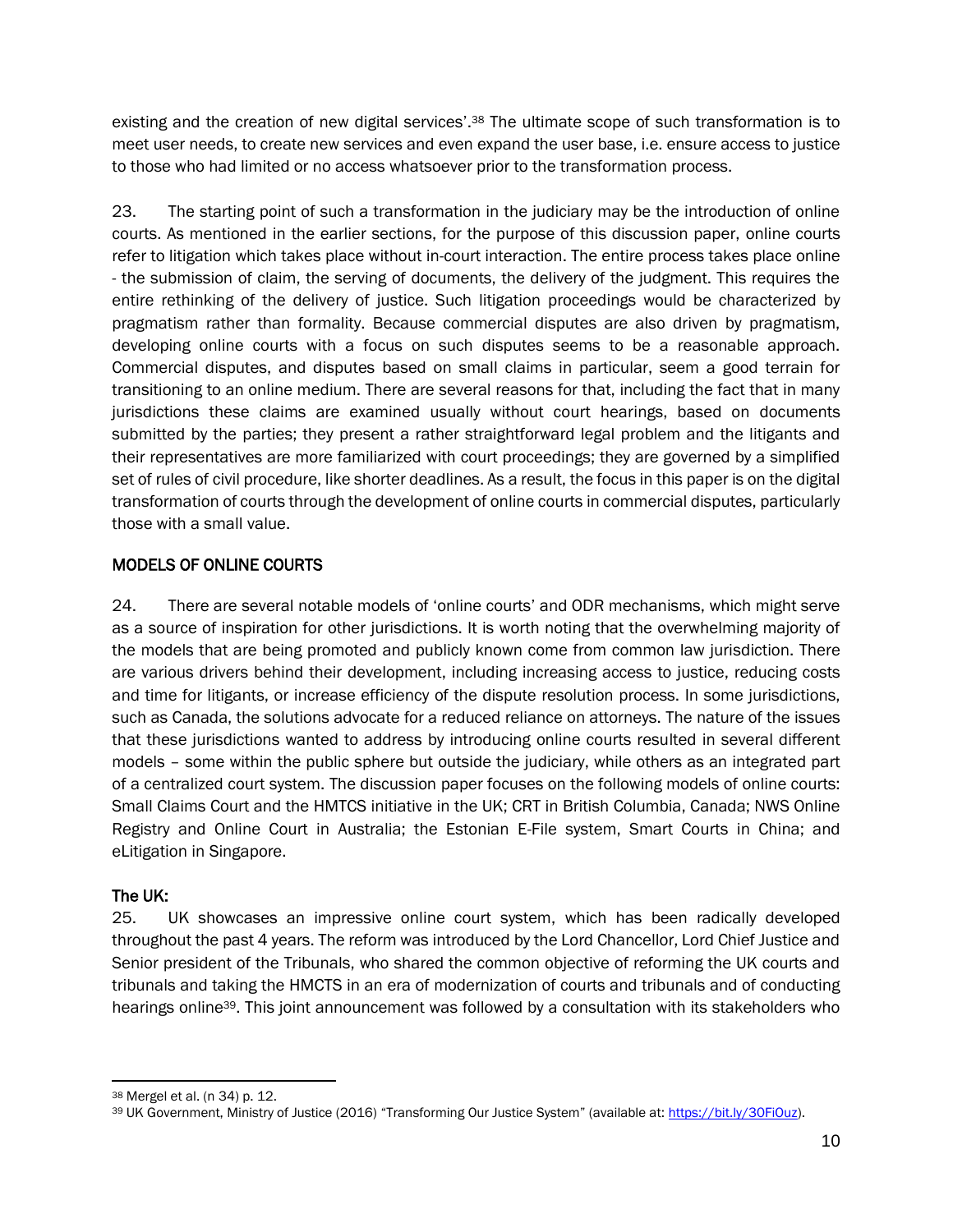offered their input in three key areas: assisted digital facilities, automatic online conviction and panel composition40.

26. The concept of online courts and video conferences has been one of the main elements of the reform of the court service, along with automation of case management, new tools for online filling and uploading and estate consultations. The UK Government has invested in this project more than 1 billion<sup>41</sup>. This reform aimed to create a modern justice administration system, which would meet the needs of its users by providing easy navigation, offering targeted online solutions to professionals and the public and to overall promote the access to justice.<sup>42</sup>

27. With a vision for an online adjudication system, the HMCTS developed a wide range of services and implemented hearings in digital environments for civil, family and criminal cases. Initially, it introduced online hearings for divorce, probate, small claims43, social security appeals and online plea services. Since its launch in 2018, the service has seen more than 23,000 divorce applications and more than 40,000 civil money claims. In a second stage of development, virtual hearings became possible for public family law, immigration and asylum tribunals. In its first year of operation more than 41,000 online divorce applications and have been made. HMCTS also encourages parties to mediate for small claims, property, probate and family law cases, and even established an online mediation platform for small claims44.

28. As the system matures, more services are becoming available online like the Personal Independence Payment, Employment and Support Allowances and additional customer service modules. In parallel, the HMCTS is investing in infrastructure like technology equipment, Wi-fi access and procurement/design work.

29. To complement this structural and technological reform, the Parliament voted on the Civil Procedure (Amendment No. 5) (Coronavirus) Rules 2020, a set of new, simplified rules on online services in civil, family and tribunal proceedings<sup>45</sup>. These rules will enable the civil and family cases to be progressed more efficiently and allow financial savings across the judicial system.

#### Canada:

<sup>40</sup> UK Government, Ministry of Justice (2017) "Transforming our justice system: assisted digital strategy, automatic online conviction and statutory standard penalty, and panel composition in tribunals, Government response." (available at: [https://consult.justice.gov.uk/digital-communications/transforming-our-courts-and-tribunals/results/transforming-our](https://consult.justice.gov.uk/digital-communications/transforming-our-courts-and-tribunals/results/transforming-our-justice-system-government-response.pdf)[justice-system-government-response.pdf\)](https://consult.justice.gov.uk/digital-communications/transforming-our-courts-and-tribunals/results/transforming-our-justice-system-government-response.pdf).

<sup>41</sup> N. Byrom (2019) "Digital Justice: HMCTS data strategy and delivering access to justice" (availabel at: [https://www.thelegaleducationfoundation.org/\)](https://www.thelegaleducationfoundation.org/).

<sup>42</sup> UK Government "The HMCTS reform programme" (available at: [https://www.gov.uk/guidance/the-hmcts-reform](https://www.gov.uk/guidance/the-hmcts-reform-programme#our-reform-programme)[programme#our-reform-programme\)](https://www.gov.uk/guidance/the-hmcts-reform-programme#our-reform-programme).

<sup>43</sup> A small claim procedure -often referred as money claim- is a procedure during which an individual who believes that a natural person or an organization owes him/her money, can request the claim amount by submitting an online form. Fees are paid online, and the recipient of the claim has a chance to respond. For claim amounts less than £10,000, the online service is called Civil Money Claim (CMC), whereas for amounts between £10,000 and £100,000, Money Claim Online  $(MCOL)$ 

<sup>44</sup> UK Government, Small claims mediation service,<https://www.gov.uk/guidance/small-claims-mediation-service> (last accessed: October 2nd 2020)

<sup>45</sup> UK Government, Legislation Gov.UK, "The Civil Procedure (Amendment No. 5) (Coronavirus) Rules 2020", 2020 No. 889 (available at: [https://www.legislation.gov.uk/uksi/2020/889/made\)](https://www.legislation.gov.uk/uksi/2020/889/made).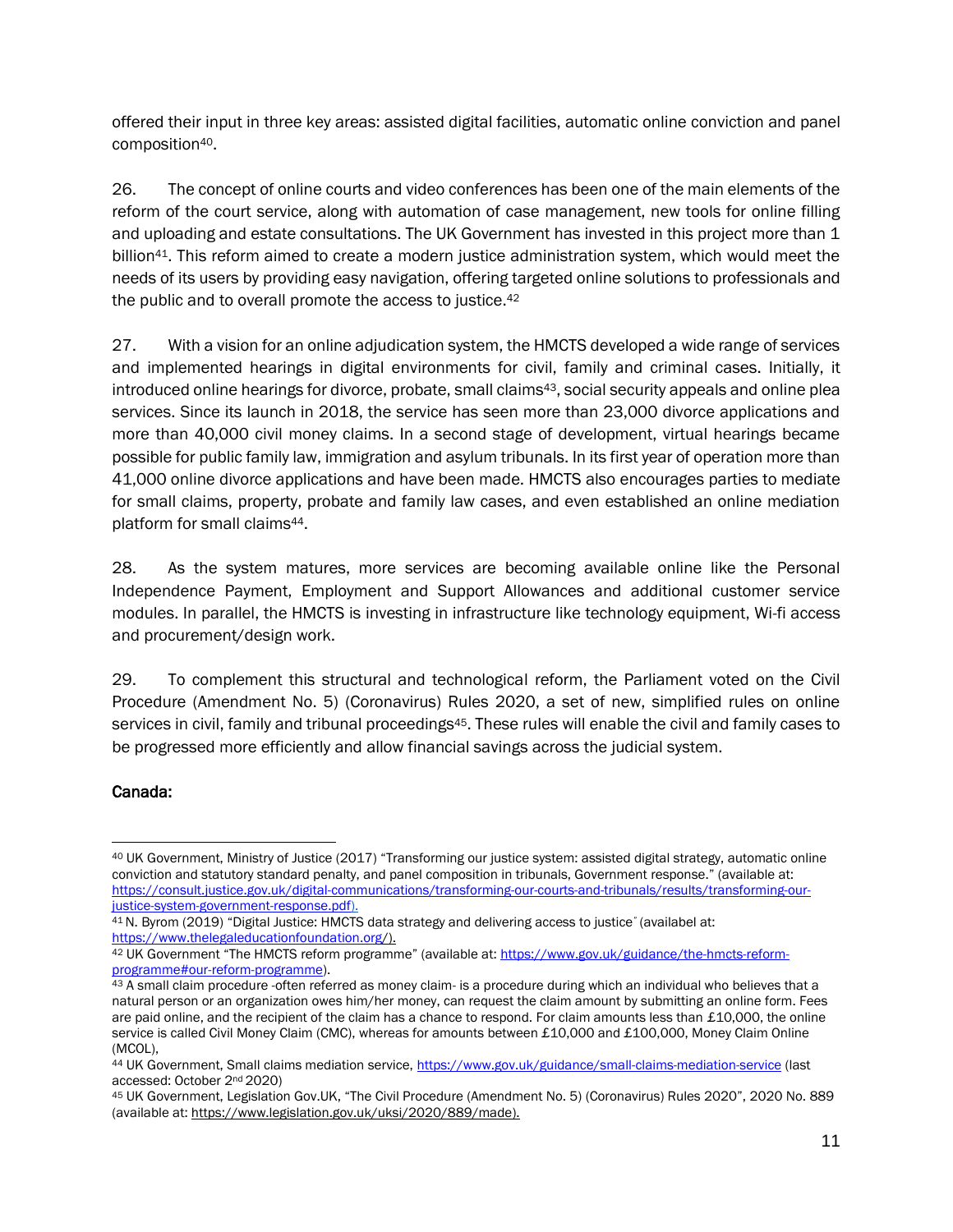30. The British Columbia Civil Resolution Tribunal (CRT) is the first online tribunal in Canada. CRT is not a court as such but an administrative tribunal. The disputes are not resolved by judges but by independent and neutral tribunal members.<sup>46</sup> The CRT is unique in several respects.

31. First, it is mandated to examine a series of disputes, including small claims of up to \$5,000. In addition to the latter category, CRT also examines motor vehicle accident and injury claims (MVI) of up to \$50,000, as well as societies and cooperative association disputes (Soc/Coop) and strata property (condominium) disputes of any amount.<sup>47</sup> Secondly, the CRT discourages the representation of parties by lawyers. The General rule provides that parties represent themselves, except for motor vehicle cases.<sup>48</sup> Thirdly, the focus of the CRT is to enable users to resolve disputes on their own first, and, if necessary, go through negotiation, facilitation and, as a last resort, have the dispute resolved by a member of the CRT. As a result, the CRT mandate is to provide dispute resolution services that are "accessible, speedy, economical, informal and flexible".<sup>49</sup>

32. Despite allowing applications by mail, fax or e-mail, the CTR incentivizes applicants to use the online platform by providing a discount on the regular application fee. The platform is available 24/7 and costs are significantly reduced because of CRT's focus on self-representation. It ensures accessibility by providing free legal information and forms.

33. The CRT is based on two applications. It starts with a "Solution Explorer" that diagnoses the legal dispute, and provides free legal information and other resources such as dispute customized letter templates to help parties resolve disputes on their own. If they are not resolved, the Solution Explorer sends the application appropriate to the nature of the dispute to the Tribunal. The dispute moves to a Dispute Resolution application – initially a negotiation platform on which the parties can "discuss" and attempt to resolve their dispute. If it is not resolved, it provides an online facilitator to assist. A settlement reached at this stage can be registered as an enforceable court order. If not resolved, the dispute is then moved to a decision maker – a CRT member (lawyers appointed to the CRT) who will review the dispute from the information provided online and make a determination. To enforce the order issues by CRT, one has to file it with the BC Provincial Court or BC Supreme Court depending on the nature of the dispute, requesting execution of the order.

34. Since 2016, the CRT has shown impressive results. According to its 2019/2020 Annual Report, the average time to resolution was 79.3 days. Out of 5880 new CRT applications for dispute resolution in 2020, 4926 were small claims applications, 793 strata (condominium) applications, 125 MVI and 36 Soc/Coop.<sup>50</sup> In 2020, the CRT user satisfaction survey shows that 80% of the respondents would recommend the CRT and considered it handled their dispute in a timely manner.<sup>51</sup>

<sup>46</sup> CRT's tribunal members are expert decision-makers. They are appointed after an extensive merit-based competition process.

<sup>47</sup> Civil Resolution Tribunal Act, [SBC 2012] CHAPTER 25 (availabel at: [https://bit.ly/33zC12H\)](https://bit.ly/33zC12H).

<sup>48</sup> Ibid, section 20.

<sup>49</sup> Ibid, section 2(2)(a)

<sup>50</sup> CRT, "2019-2020 Annual report" (available at: [https://civilresolutionbc.ca/wp-content/uploads/2020/07/CRT-Annual-](https://civilresolutionbc.ca/wp-content/uploads/2020/07/CRT-Annual-Report-2019-2020.pdf)[Report-2019-2020.pdf\)](https://civilresolutionbc.ca/wp-content/uploads/2020/07/CRT-Annual-Report-2019-2020.pdf), p. 5

<sup>51</sup> Ibid, p. 30.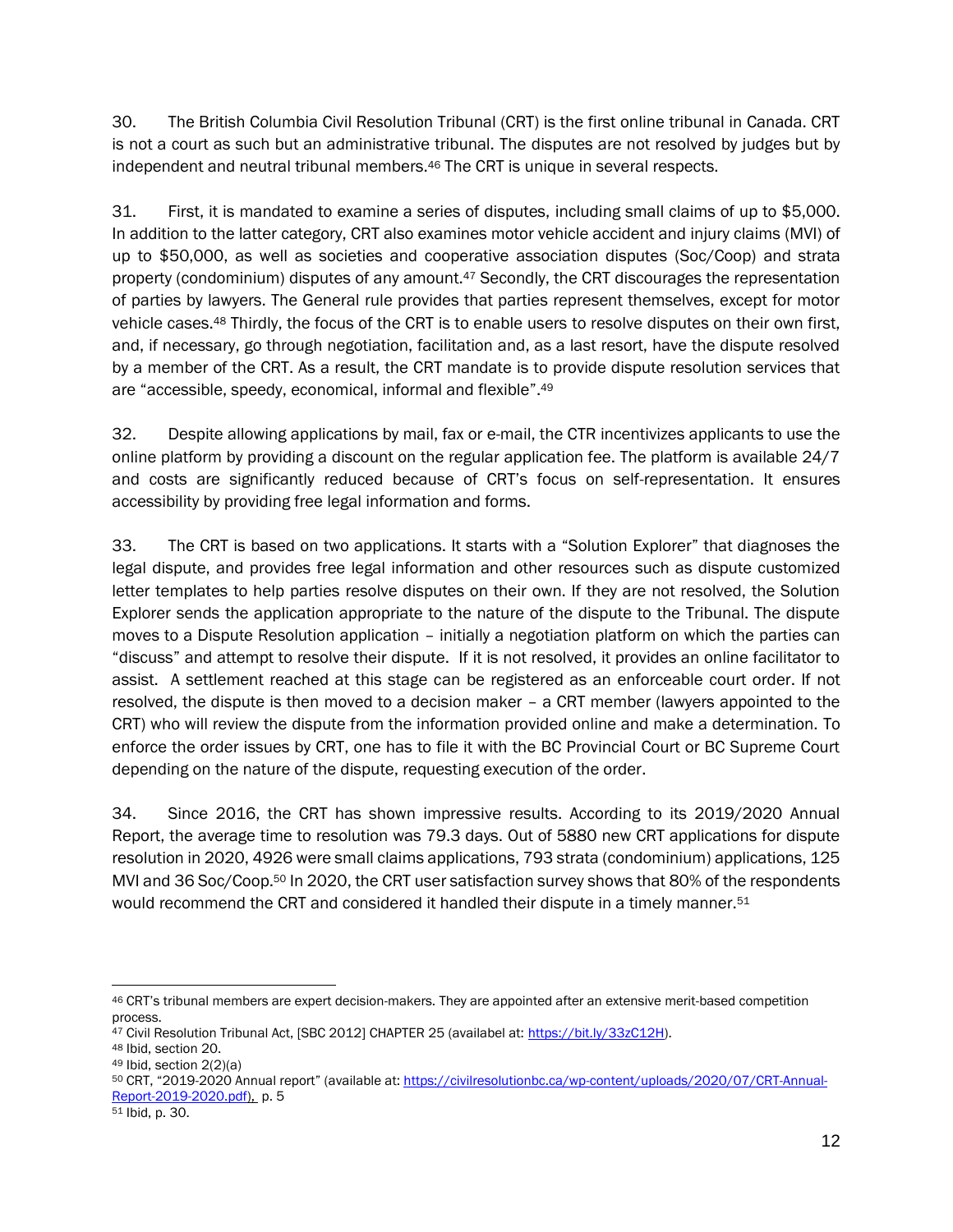#### Australia

35. The New South Wales initiative consists of two services - the Online Registry and the Online Court. The Registry was piloted in 2013 and officially launched in 2014.<sup>52</sup> The Registry allows the filing of more than 80 forms for civil cases<sup>53</sup>, the receipt of court-sealed documents via email, the verification of documents submitted for a certain case and the online payment of court filing fees.

36. Despite being called an "online court", the second service of the New South Wales initiative provides a very specific solution to legal practitioners and *pro se* litigants to manage cases online. It allows users to make a certain request or to consent or counter a request made by the other party, once the case is listed.<sup>54</sup> Usually, such requests concern adjournments and allow users to seek other additional orders such as directions. Users can also attach documents or send messages through the system. The claims that are 'eligible' for the NSW Online Court include some categories of cases in the Supreme Court, Land and Environment Court, District Court and Local court if both parties are represented and the lawyer is registered with the NSW Online Registry. As one can see, the focus here is on the use of the solution by legal professionals rather than enabling *pro se* litigants to access court services online without representation.

#### Estonia:

37. Estonia is one of the world pioneers in introducing e-Justice solutions, having implemented complex systems allowing the online submission of claims as early as 2005. Fifteen years later, Estonia boasts with one of the fastest court proceedings in Europe<sup>55</sup> and fully automated court processes across all three court levels (first and second instance courts and the Supreme Court).

38. While not having an online court *per se*, Estonia is a clear example of a country that can offer online litigation through digitalisation of court processes. The rationale behind Estonia's model was to move away from fragmentation and provide a single solution for professionals and pro se litigants alike, as well as a single platform for all court levels.<sup>56</sup>

39. This model is based on the E-File system, which is the central information system, allowing an entirely digital workflow for each participant to the proceedings.<sup>57</sup> Litigants and their representatives submit claims, monitor cases, receive documents and file appeals via the public-facing system - Public E-File.<sup>58</sup> Courts are using the Case Management System (KIS), which receives information submitted by litigants on the Public E-File through the centralized system E-File. KIS allows the registration and automatic distribution of cases, registration of hearings, summonses, as well as automatic publication

<sup>58</sup> RIK, "Public E-File" (available at:

<sup>52</sup> New South Wales Online Registry Courts and Tribunals (2014) "Virtual Registry open anytime" (available at: [https://www.justice.nsw.gov.au/Pages/media-news/media-releases/2014/Virtual-registry-open-anytime.aspx\)](https://www.justice.nsw.gov.au/Pages/media-news/media-releases/2014/Virtual-registry-open-anytime.aspx). 53 New South Wales Online Registry Courts and Tribunals "Available Forms" (available at: [https://onlineregistry.lawlink.nsw.gov.au/content/available-forms\)](https://onlineregistry.lawlink.nsw.gov.au/content/available-forms).

<sup>54</sup>New South Wales Government Courts and Tribunals Service (2019) "User Guide Online Court" (available at: [https://s3](https://s3-ap-southeast-2.amazonaws.com/jol-orw-prod-flysystem-s3/docs/online-courts/JLUG_OnlineCourt_BAR_v1.6.pdf) [ap-southeast-2.amazonaws.com/jol-orw-prod-flysystem-s3/docs/online-courts/JLUG\\_OnlineCourt\\_BAR\\_v1.6.pdf\)](https://s3-ap-southeast-2.amazonaws.com/jol-orw-prod-flysystem-s3/docs/online-courts/JLUG_OnlineCourt_BAR_v1.6.pdf). <sup>55</sup> European Commission (2020) "EU Justice Scorboard" (available at

[https://ec.europa.eu/info/sites/info/files/justice\\_scoreboard\\_2020\\_en.pdf\)](https://ec.europa.eu/info/sites/info/files/justice_scoreboard_2020_en.pdf) pp. 11-13.

<sup>56</sup> See E-Estonia, available at[: https://e-estonia.com/solutions/security-and-safety/e-justice/](https://e-estonia.com/solutions/security-and-safety/e-justice/)

<sup>57</sup> RIK, "E-File" (available at: [https://www.rik.ee/sites/www.rik.ee/files/elfinder/article\\_files/RIK%20eFile.pdf\)](https://www.rik.ee/sites/www.rik.ee/files/elfinder/article_files/RIK%20eFile.pdf).

[https://www.rik.ee/sites/www.rik.ee/files/elfinder/article\\_files/RIK%20Public%20eFile.pdf\)](https://www.rik.ee/sites/www.rik.ee/files/elfinder/article_files/RIK%20Public%20eFile.pdf).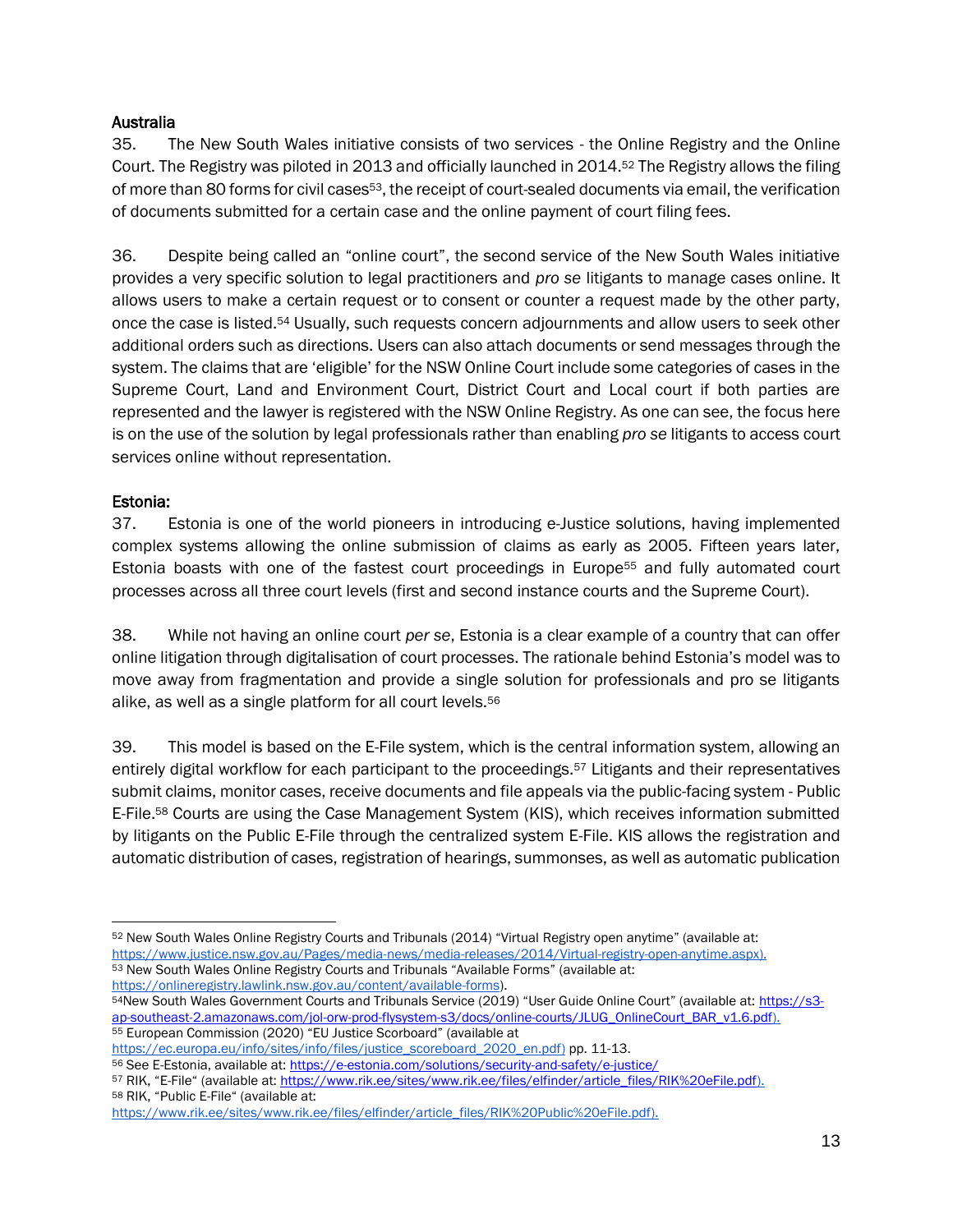of judgments.<sup>59</sup> KIS is interoperable with other systems, including the Police Information System, the Prison Information System, and the Criminal Case Management System managed by the Office of Public Prosecutor.<sup>60</sup>

#### Singapore:

40. Singapore, as a pioneer in many public sector technological innovations, has been praised by international institutions and stakeholders for its technological sophistication and accessibility. Singapore's court modernization can be traced back to the early 90's, where major initiatives took place, aiming to deal with the court's backlog and lack of proper administration. The administration reform was led by specialists in management and administration that refined the models of justice by expanding alternatives to regular hearings, introduced accountability of the judiciary and leveraged technology to facilitate case management and emphasized on performance and results. In a decade, Singapore's court was again in the top of the Asia Pacific region courts, by investing in technology and automation. 61

41. Currently in Singapore, remote hearings are available in State and Supreme Courts, through several available tools, which allow parties to file and litigate their case through a digital exchange of judicial documents. The navigation in the digital court environment is facilitated by the national E-Id which citizens use to navigate in e-governance services.<sup>62</sup>

42. One of the most significant elements of its reform was the implementation of the Community Justice and Tribunal System, which was launched in 2017 as a case filing and online case management system for Small claims and later expanded to Community and employment disputes63. The CJTS offers several online tools, including pre-filling assessment, filling system, case management, case tracking system. This platform offers a digital adjudication for small claims, community disputes and employment claims. At the Supreme Court level, the already existing Electronic Filling System (ESF) was further developed through the launch of the E-litigation module, which offered a modernized online court environment for case management system, online tools for litigants and a negotiation platform64. The use of these tools in the Singapore courts have increased the efficiency of the litigation process, as according to its report, in 2019 the Supreme court achieved a clearance rate of 96% of all civil and criminal cases, thanks to these applications. 65

43. Based on the principle that the digital transformation of courts and institutions shall develop hand in hand with adoption of relevant technologies by the practitioners, the Law Society of Singapore has introduced SmartLaw Guide, which assists attorneys in the digital transformation of their practice.

<sup>59</sup>RIK, "E-Court Information System" (available at:

[https://www.rik.ee/sites/www.rik.ee/files/elfinder/article\\_files/RIK\\_e\\_Court\\_Information\\_System%2B3mm\\_bleed.pdf\)](https://www.rik.ee/sites/www.rik.ee/files/elfinder/article_files/RIK_e_Court_Information_System%2B3mm_bleed.pdf). <sup>60</sup> Ibid.

<sup>61</sup> Waleed Haider Malik (2007) "Judiciary-Led Reforms in Singapore: Framework, Strategies, and Lessons, World Bank, Directions in Development, Public Sector Governance" (available at: [https://bit.ly/3d2AMw5\)](https://bit.ly/3d2AMw5).

<sup>62</sup> See SingPass,<https://www.singpass.gov.sg/spauth/login/loginpage> (last accessed on 5 October 2020)

<sup>63</sup> See State Courts Singapore, Community Justice and Tribunal System[s,](https://www.statecourts.gov.sg/CJTS/#!/index1) <https://www.statecourts.gov.sg/CJTS/#!/index1> (last accessed on 18 August 2020).

<sup>64</sup> See Supreme Court of Singapore "E-litigation" (available at: [https://www.supremecourt.gov.sg/services/services-for-the](https://www.supremecourt.gov.sg/services/services-for-the-legal-profession/elitigation)[legal-profession/elitigation\)](https://www.supremecourt.gov.sg/services/services-for-the-legal-profession/elitigation).

<sup>65</sup> See Supreme Court of Singapore (2019) "One Judiciary, annual report" (avaialble at:

[https://www.supremecourt.gov.sg/docs/default-source/default-document-library/2019-one-judiciary-annual-report.pdf\)](https://www.supremecourt.gov.sg/docs/default-source/default-document-library/2019-one-judiciary-annual-report.pdf).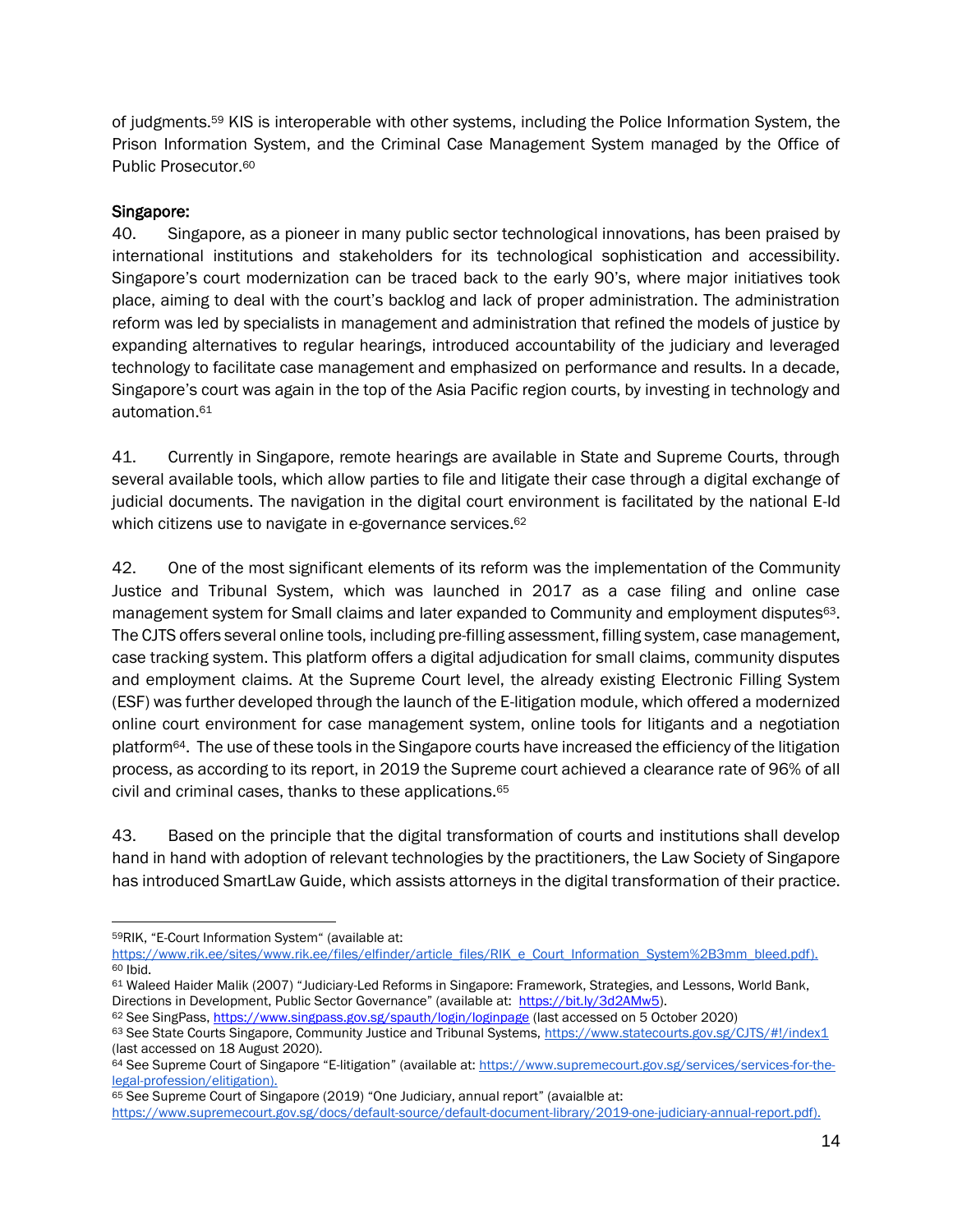In May 2019, the Ministry of Law (MinLaw), the Law Society of Singapore (LawSoc), Enterprise Singapore and the Infocomm Media Development Authority (IMDA).launched a one-year support program of S\$3.68 million, that enabled firms to advance applications such as artificial intelligence (AI) to facilitate document review and digital discovery66.

# China:

44. The concept of 'Smart Courts' was first proposed by China's top court, the Supreme People's Court (SPC), in 2015-16. This court modernization strategy through the adoption of ICT, cloud technology and AI, was part of a plan for the reform of the judiciary, which aimed to enhance efficiency, transparency and anti-corruption and restore the public's trust to the judiciary<sup>67</sup>.

45. Smart courts provide a multi-layered system, which covers all the steps of the dispute resolution process from online mediation, court hearings, issuance of the judgment, and enforcement proceedings. The process is simple: the claim can be filled by either litigants or lawyers, service of process is via text message, fax, email or WeChat messenger and all evidence can be uploaded online in word, video or audio form. Litigants and attorneys receive notification regarding the status and the progress of their case and may also track it and receive the judgment online<sup>68</sup>. Online courts has enabled the judicial system to manage their increasing caseload<sup>69</sup>

46. The most advanced online courts in China are the three internet courts in Hangzhou, Beijing and Guangzhou set up in 2017-2018. Their jurisdictional scope covers internet related disputes arising from e-commerce, including infringement of personal and property rights and product liability disputes. As they are the first courts that conducted the litigation process online, policy makers often use them as testing ground for new techniques and innovations, which are then adopted by local courts.

47. To support online litigation, the Beijing Internet court released in February 2019 a detailed protocol of 26 procedures for online court hearings, which provide specifications on issues regarding online identity, authentication of hearings in video rooms<sup>70</sup>. Centralization of case management also has a key role in the Chinese judiciary as all the courts (3,520 courts, 9,277 tribunals and 39 maritime courts) are connected to a single database, which is being constantly updated with incoming cases and data71.

<sup>66</sup> Fiona Lam (2019) "Bigger S\$3.68m scheme launched to boost tech use by Singapore law firms", Business Times (available at: [https://www.businesstimes.com.sg/government-economy/bigger-s368m-scheme-launched-to-boost-tech-use](https://www.businesstimes.com.sg/government-economy/bigger-s368m-scheme-launched-to-boost-tech-use-by-singapore-law-firms)[by-singapore-law-firms\)](https://www.businesstimes.com.sg/government-economy/bigger-s368m-scheme-launched-to-boost-tech-use-by-singapore-law-firms)

<sup>67</sup> Zou, Mimi, 'Smart Courts' in China and the Future of Personal Injury Litigation (March 11, 2020). Journal of Personal Injury Law (available at: [https://ssrn.com/abstract=3552895\)](https://ssrn.com/abstract=3552895).

<sup>68</sup> Guodong Du 杜国栋 , Meng Yu 余萌, China Justice Observer (2019) "How to Litigate Before the Internet Courts in China: Inside China's Internet Courts Series -02" (available at: [https://www.chinajusticeobserver.com/a/how-to-litigate-before-the](https://www.chinajusticeobserver.com/a/how-to-litigate-before-the-internet-courts-in-china)[internet-courts-in-china\)](https://www.chinajusticeobserver.com/a/how-to-litigate-before-the-internet-courts-in-china).

<sup>69</sup> From January to June 2019, there was an increase of 14.54% increase from the same period in 2018, [http://www.xinhuanet.com/english/2019-07/31/c\\_138272989.htm](http://www.xinhuanet.com/english/2019-07/31/c_138272989.htm) (last accessed: October 4th, 2020)

<sup>70</sup> Hou Na, China boosts online litigation services amid coronavirus epidemic, (CGTN, April, 2019)[,](https://news.cgtn.com/news/2020-04-20/China-boosts-online-litigation-services-amid-coronavirus-epidemic-PQ00XDUfPq/index.html) [https://news.cgtn.com/news/2020-04-20/China-boosts-online-litigation-services-amid-coronavirus-epidemic-](https://news.cgtn.com/news/2020-04-20/China-boosts-online-litigation-services-amid-coronavirus-epidemic-PQ00XDUfPq/index.html)[PQ00XDUfPq/index.html](https://news.cgtn.com/news/2020-04-20/China-boosts-online-litigation-services-amid-coronavirus-epidemic-PQ00XDUfPq/index.html) (last accessed on 30 August 2020).

<sup>71</sup> Zou, Mimi (2020) "'Smart Courts' in China and the Future of Personal Injury Litigation", Journal of Personal Injury Law (available at: [https://ssrn.com/abstract=3552895\)](https://ssrn.com/abstract=3552895).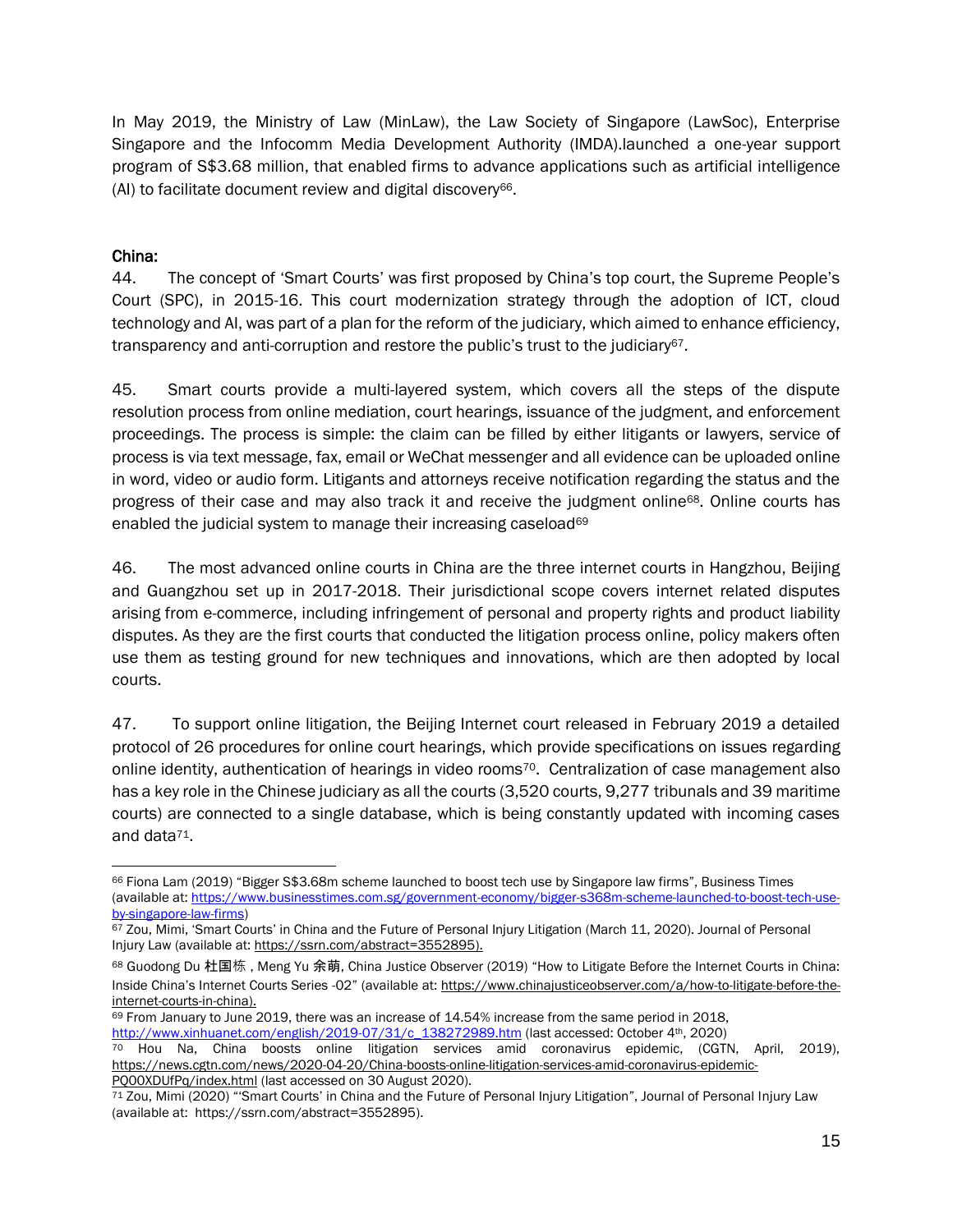48. In conclusion, the examples provided above reveal that the IT solutions connected to litigation have all been developed and adapted to the specific needs of a certain jurisdiction. In the case of Canada, the CTR was created to offer a flexible and affordable solution to disputes. In Estonia, the E-File and KIS were developed to offer a single centralized solution for both litigants/legal practitioners and all court levels and fits into the greater E-Estonia concept. In Australia, the NWS Online Court was developed to streamline the processes around preliminary orders, reducing the time and costs associated with in-person appearance in courts.<sup>72</sup>

49. While advocates of online courts are very vocal about their advantages, one should be mindful about the possible concerns that such solutions raise. To this date, except for some aspects of the CRT, there haven't been any comprehensive post-implementation reports on the qualitative and quantitative impact of such systems. In particular, the development and use of online courts raises questions about the "equality of arms" principle and the right to a fair hearing, computer illiteracy, access to internet and technology, privacy and data protection, cybersecurity, and establishing the identity of the litigants and their representatives.<sup>73</sup>

50. Innovations in the above-mentioned jurisdictions have led to various benefits: Estonia managed to streamline judicial processes and eliminate data redundancy; the CRT in Canada achieved impressive user satisfaction results; smart courts in China led to significant reduction in case handling time; the solutions adopted in Singapore increased significantly the case clearance rate.

51. As shown above, access to justice and efficiency can be achieved through a wide range of models that jurisdictions cand adopt if they are considering the development of online courts for commercial disputes. Some, such as Estonia, achieved the development of online-only litigation through the digitisation of various steps of the litigation process (from filing claims to receiving a judgment). The digitisation process there was conducted across the entire judiciary and did not focus on small claims in particular. Other jurisdictions, such as the UK, developed dedicated small claims online courts. Finally, jurisdictions such as Canada have completely reconsidered the way in which justice is delivered and created a tribunal outside the court system but in the public sphere, which empowers people to solve their disputes independently, through embedded negotiation and facilitation services. Ultimately, each jurisdiction is best suited to decide which of these models or a mixture of these models would serve better the litigants and would gain more support from the legal community.

#### Questions for discussion

• Is digital transformation contradictory to digitisation? Shall countries start with digitisation and gradually move into digital transformation or have digital transformation as goal from the outset? Which of the models described in this chapter are most relevant to your jurisdiction and why?

<sup>72</sup> New South Wales Online Registry Courts and Tribunals "About online court" (available at: [https://onlineregistry.lawlink.nsw.gov.au/content/about-online-court\)](https://onlineregistry.lawlink.nsw.gov.au/content/about-online-court).

<sup>73</sup> Secretariat Directorate General of Human Rights and Rule of Law, Council of Europe, Technical Study On Online Dispute Resolution Mechanisms, Strasbourg, 1 August 2018, CDCJ(2018)5.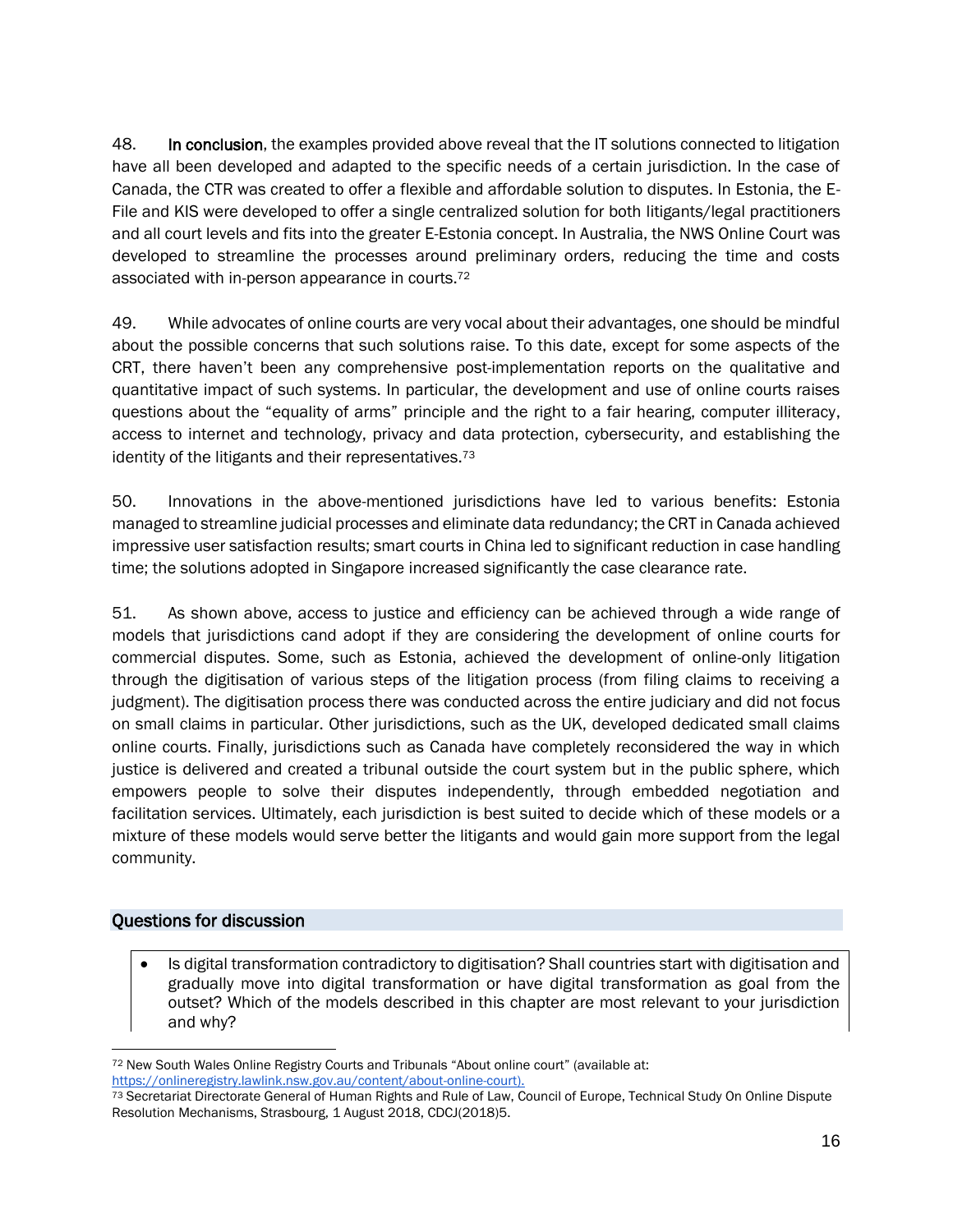- What potential drawbacks do you envision for the chosen model?
- What are the key takeaways and lessons learned you think would be most beneficial for emerging market jurisdictions?
- Are there any areas of the judiciary where digitisation is a more appropriate solution than digital transformation?
- Where do you see digitisation processes cross-over with on-line courts and helping the case for on-line courts? Or do you believe that these should be completely separate and standalone processes?

# <span id="page-18-0"></span>TECHNICAL PREREQUISITES FOR ONLINE COURTS AND OTHER GOOD PRACTICES

52. In order to assess the potential of certain jurisdictions to develop online courts, one should first have an understanding of what are the constitutive elements of an online court. Is there a minimal number of elements that should be in place for one to consider that an online court exists? If so, which are those? For the purpose of this paper, the following elements are deemed essential: electronic filing, electronic service of process, online payment of court fees, and court case management system that allows for the random distribution of cases. In addition, some jurisdictions might consider embedding an online dispute resolution system that allows disputes to be settled via online negotiation, facilitation or mediation. Finally, from a legal standpoint, jurisdictions that are interested in developing online small claims courts should have a small claims procedure regulated their national legislation or specialized small claims courts. Data from Doing Business reports show that 138 jurisdictions have either a small claims court or a certain simplified procedure for small claims.<sup>74</sup> As a result, most jurisdictions do not require significant changes to their legal framework to start developing small claims online courts.

53. The digital tools employed by EBRD CoOs vary across jurisdictions. The main incentives behind introducing such tools are increase in efficiency, transparency (particularly in jurisdictions where corruption in the judiciary is an issue), but also the lack of court personnel. In the latter case, automation is used to fill in the existing human capital gap. While all states attempt to introduce innovations in the judiciary, there is still a great divide between them. The chart below depicts the extent to which the 20 jurisdictions surveyed by EBRD are incorporating digital innovations in the judiciary.

54. Online courts require countries to adopt a multi layered approach by initiating technical, political and legal reforms. The online courts models described in the previous chapter show that most of them share the same structural and technical prerequisites for the implementation of online hearings. These are: electronic filing, electronic service of process, online payment of court fees, court case management system that allows for the random distribution of cases.

# Electronic Filing:

55. An important part of the functionality of a court's automation depends on the availability of an online platform through which the parties can file their judicial documents including: the initial complaint, counter claims, applications and supporting documentation/evidence. This service is often

<sup>74</sup> World Bank, the Ministry of Foreign Affairs of the Kingdom of the Netherlands (2017) "Fast-Tracking the Resolution of Minor Disputes: Experience from EU Member States", p. 7.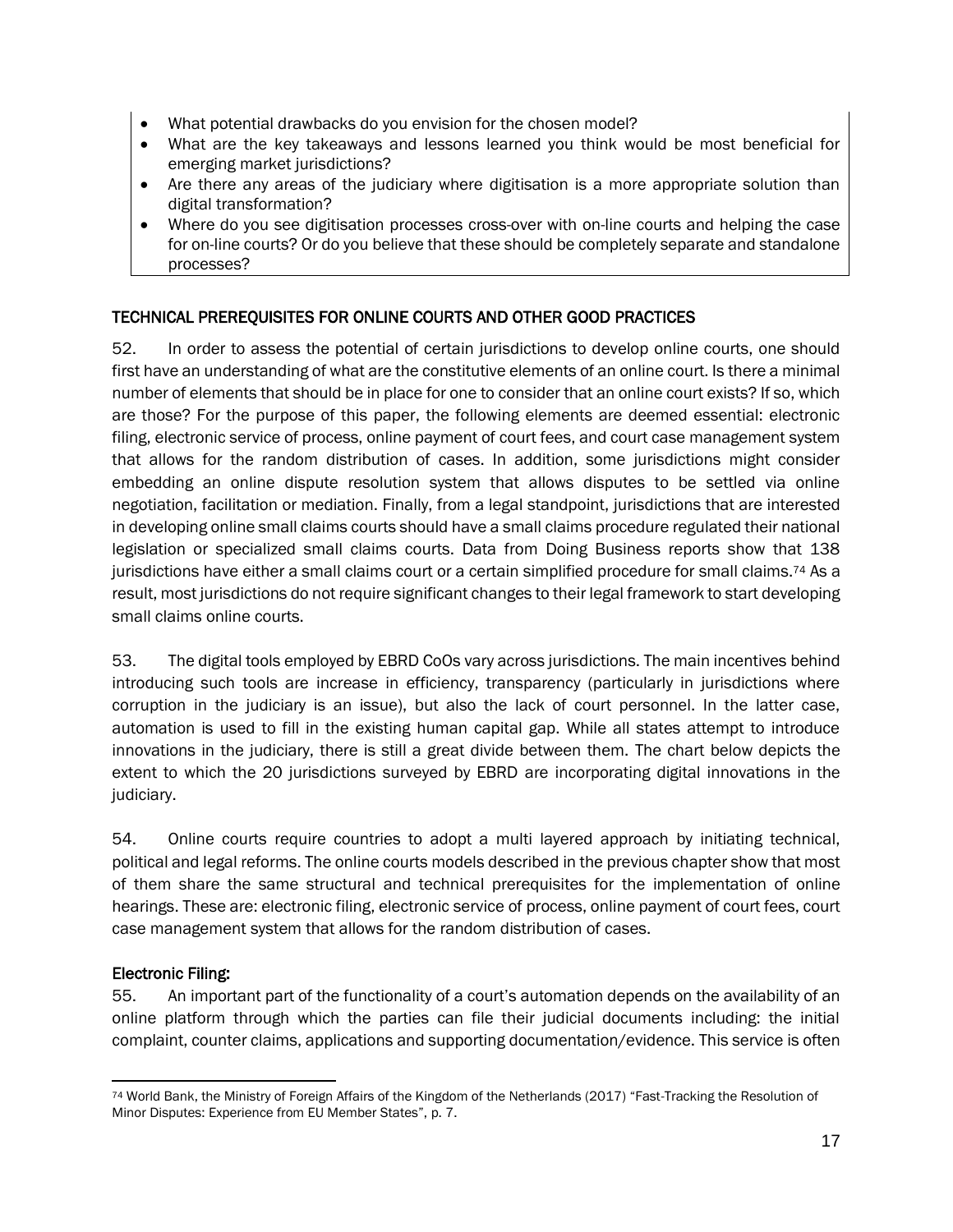the first step towards a platform that gradually develops and offers extended court automation. For instance, through the Australian eLodgement<sup>75</sup> system, parties may file documents relating to existing matters, by entering the case's file number.

56. Apart from brining efficiency, filing of judicial documents is a practice that limits bureaucracy and corruption.

57. From among surveyed EBRD CoOs, jurisdictions where there are online filling systems include Estonia, Georgia, Kazakhstan, Turkey, Ukraine and Uzbekistan76..The adoption of this practice has been an overarching trend among the examined countries, as Georgia has adopted online filling in its courts in 2015, Kazakhstan in 2014. An advanced example is Turkish UYAP system, which was developed to ensure a reliable, fast and effective judicial system, and includes case management tools for judges and attorneys as well as functions for online filling, service of process, payment of court fees77. Moldova is currently piloting this function by a limited group of attorneys in one first-tier court and appellate court and Croatia is also developing an e-filling system, as part of its initiative of upgrading the judiciary through the adoption of e-justice practices. Kyrgyzstan, Romania, Kosovo and Cyprus still need to progress in this area.

#### Electronic Service of process:

58. Online service of process is another essential part of a digital court function. It promotes timeefficiency, reliability and lowers the cost of the litigation<sup>78</sup>. Electronic service may be performed directly by a party, by an agent of the party (who could be the party's attorney) or through an electronic filing service provider. The domestic legislation must provide for service of process and allow for esignatures. Electronic service has been adopted by several jurisdictions in the EBRD regions such as Estonia, Georgia, Kazakhstan, Ukraine and North Macedonia.

#### Electronic payment of court fees:

59. An online process in courts can be performed as long as the court fees can be paid electronically and the parties don't need to perform any additional actions in the bank. Online payments are made possible in countries like Greece through functions that are embodied in platforms that serve for transactions with the public<sup>79</sup>. From among 20 EBRD jurisdictions considered online payment of court fee is possible in Armenia, Bulgaria, Croatia, Uzbekistan, Serbia, Moldova, Kazakhstan, Jordan, Turkey. In some countries as for example in Kyrgyzstan litigants can pay on line but need to provide to the court the hard copy of the Bank's receipt.

#### Case management system – Assignment of cases:

60. Another essential element is the case management system for court staff and judges, which offers the automatic assignment of cases – essential for the transparency and independence of the judiciary. The case management system should be interoperable with the electronic filing and allow court staff and judges to access, add and exchange with parties case files. The complexity of the court

<sup>75</sup> Federal Court of Australia, "E-Lodgment" (available at: [https://www.fedcourt.gov.au/online-services/elodgment\)](https://www.fedcourt.gov.au/online-services/elodgment). <sup>76</sup> EBRD COO data collection.

<sup>77</sup> Ministry of Justice, "National Judiciary Informatics System"<http://www.e-justice.gov.tr/General-Information>

<sup>78</sup> Annie Chen (2016) "Electronic Service of Process: A Practical and Affordable Option", Cornell Law School J.D. Student Research Papers, 39 (available at: [http://scholarship.law.cornell.edu/lps\\_papers/39\)](http://scholarship.law.cornell.edu/lps_papers/39).

<sup>79</sup> See E-Payment (available at[: https://www1.gsis.gr/sgsisapps/eparavolo/public/welcome.htm\)](https://www1.gsis.gr/sgsisapps/eparavolo/public/welcome.htm).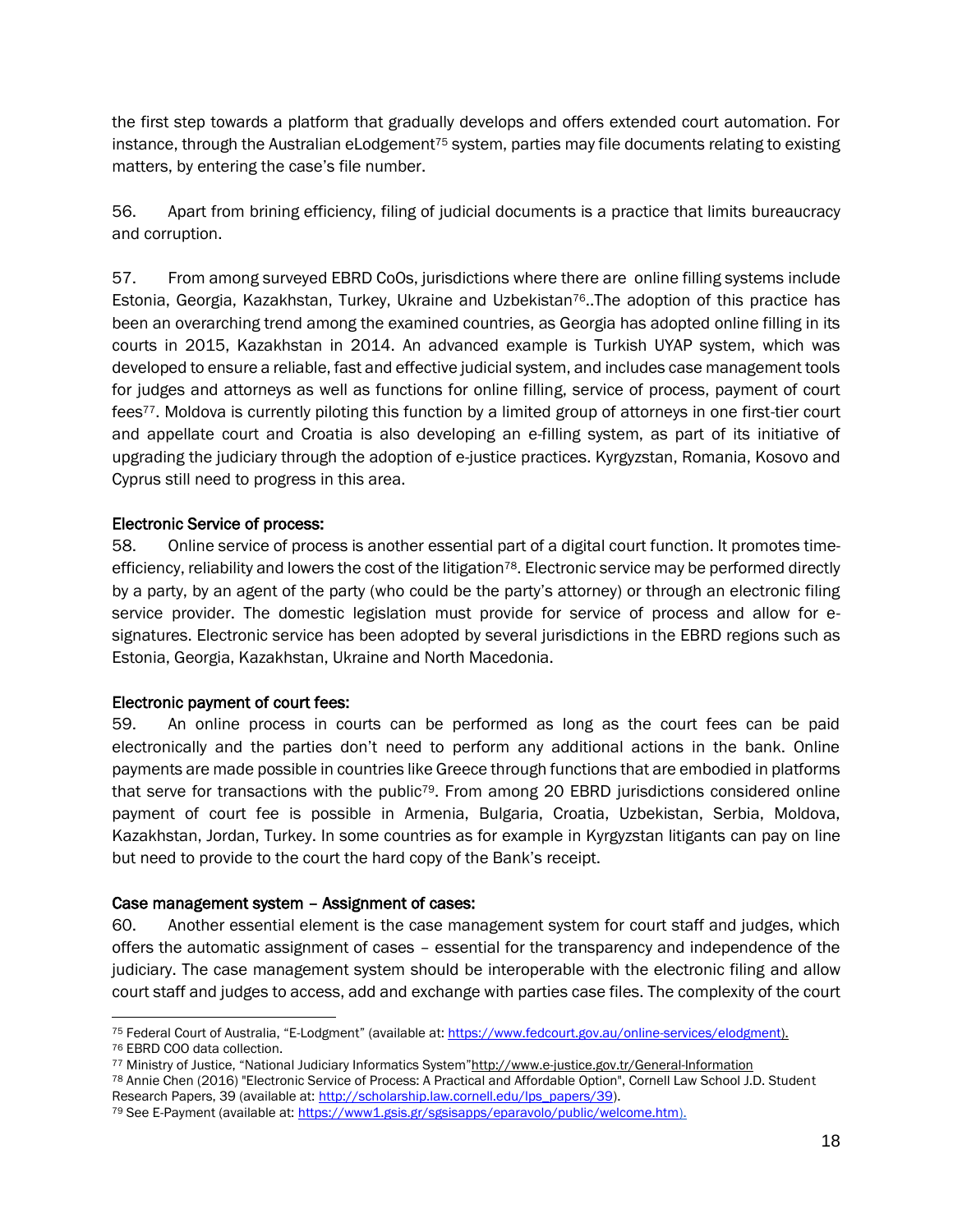case management system can vary and can also include an electronic statistics module that can support court performance improvement,

61. While most EBRD COOs have some form of case management system, Estonia stands out as a top performer in case management tools for the court's administrators, judges and attorneys. In addition to technical capacity for digitalization, the foundations of an online court equally lay on the countries' legislative frameworks, adequate budget allocation, political commitment and technical literacy and training. All the above can be enabled through institutional collaboration and adoption of good practices from countries with similar judicial structures and challenges.

#### Commercial courts, small claims courts/proceedings:

62. Having courts or divisions with a subject matter commercial jurisdiction, with judges who hear exclusively commercial cases, is an internationally recognized good practice. It is arguable that this development stems from the increasing specialization and growing complexity of the commercial topics litigated and the need for judge's increased need for expertise<sup>80</sup>. Croatia stands out as one of the top performers in this area, since it has nine commercial courts spread in the largest business centres of the country81. Kazakhstan also has several inter-district economic courts, a financial court as well as a court for investment disputes<sup>82</sup>. Similar good practices have been established in Montenegro, Morocco and Serbia have specialized commercial courts in both first instance and in appeal level courts<sup>83</sup>.

63. A different model that targets the objective of specialization is the creation of separate commercial division within the civil courts. Such a division can be established with less cost and formality than by special legislation, sometimes only by the adoption of administrative regulations of the court itself. Judges may be allocated to a special division either indefinitely, for a specific term of time to serve a specific need<sup>84</sup>.

64. Positive steps have been taken by Georgia that adopted in 2012 a simplification and speeding up the proceedings for commercial disputes, by Jordan that established in 2009 a commercial court division. Reform efforts need to be made by Georgia, Azerbaijan, Moldova, Cyprus and Mongolia, that lack any form of special court structure or division for commercial matters.

65. Small claims court are the form of justice most likely to be encountered by the public, providing a mechanism for quick and inexpensive resolution of legal disputes involving small sums of money. Such courts are often ruled by simplified rules of civil procedure and lower court costs, therefore

<sup>80</sup> See Working Party of the CCJE, "Report of the 22nd Meeting", Strasbourg 26-28 March 2012[,](https://rm.coe.int/168074733d) <https://rm.coe.int/168074733d>

<sup>81</sup> See Ministry of Justice of the Croatian Republic,

[https://pravosudje.gov.hr/pristup-informacijama-6341/ostale-informacije/pravosudna-tijela-rh/trgovacki-sudovi-](https://pravosudje.gov.hr/pristup-informacijama-6341/ostale-informacije/pravosudna-tijela-rh/trgovacki-sudovi-6437/6437)[6437/6437](https://pravosudje.gov.hr/pristup-informacijama-6341/ostale-informacije/pravosudna-tijela-rh/trgovacki-sudovi-6437/6437)

<sup>82</sup> BakerMckenzie (2009) "Dispute Resolution Around the World, Kazakhstan", [https://www.bakermckenzie.com/-](https://www.bakermckenzie.com/-/media/files/insight/publications/2016/10/dratw/dratw_kazakhstan_2009.pdf?la=en) [/media/files/insight/publications/2016/10/dratw/dratw\\_kazakhstan\\_2009.pdf?la=en](https://www.bakermckenzie.com/-/media/files/insight/publications/2016/10/dratw/dratw_kazakhstan_2009.pdf?la=en)

<sup>83</sup> World Bank (2020) "Doing Business 2020", <https://www.doingbusiness.org/en/reforms>

<sup>84</sup> Dr. Heike Gramckow and Barry Walsh (2013) "Developing Specialized Court Services International Experiences and Lessons Learned" (available at:

[http://documents1.worldbank.org/curated/en/688441468335989050/pdf/819460WP0Devel00Box379851B00PUBLIC](http://documents1.worldbank.org/curated/en/688441468335989050/pdf/819460WP0Devel00Box379851B00PUBLIC0.pdf) [0.pdf\)](http://documents1.worldbank.org/curated/en/688441468335989050/pdf/819460WP0Devel00Box379851B00PUBLIC0.pdf).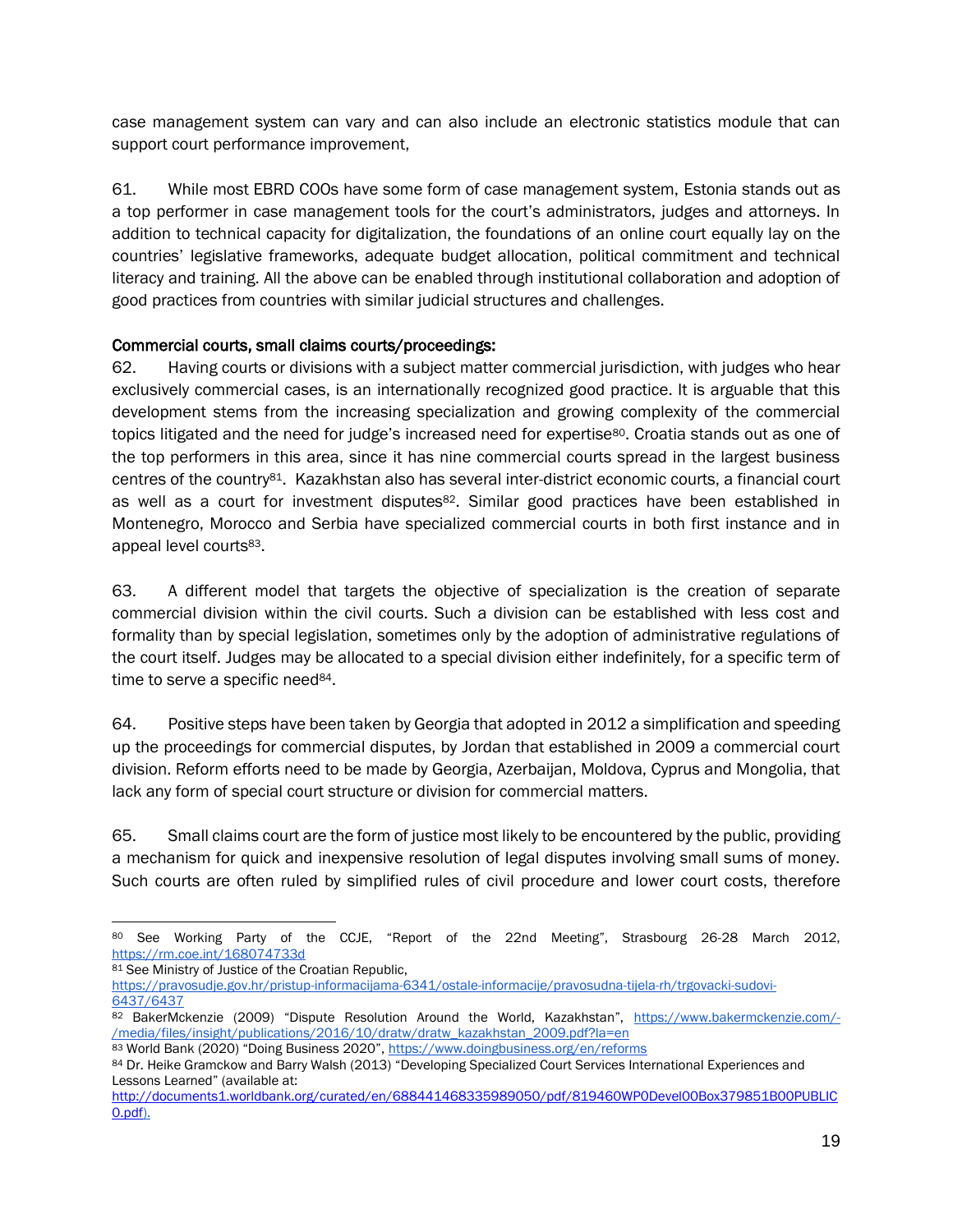meeting the modern objectives of efficiency and trust to the judicial system. These hearings reduce the backlog and play a special part in building public trust and confidence in the judicial system. Small claims courts usually use informal hearings, simplified rules of evidence and more streamlined rules of civil procedure—and typically allow the parties to represent themselves<sup>85</sup>.

66. To align this trend across the EU jurisdictions, the EU has introduced the European Small claims procedure, which offers an alternative avenue to national legislation for claims under the amount of 5,000 euros on cross border claims. A judgment by the European Small Claims Procedure immediately recognizable and binding to member states<sup>86</sup>.

67. Based on the principle of differentiated case management, different kinds of cases in terms of claim amount, subject matter and complexity need to be treated differently by the national court system<sup>87</sup>. Croatia, Georgia, Jordan, Montenegro, Morocco, Serbia, Tunisia, Cyprus, Kosovo and North Macedonia are some of the examined countries that have small claims court. These courts are often governed by a set of simplified rules of civil procedure with shorter deadlines. In certain cases, like in Tunisia, Cyprus and Kosovo, parties may self-represent and resolve their conflict without resorting to an attorney's assistance in the hearing. Bulgaria, Estonia, Tajikistan still lack in this judicial structure, while Kazakhstan has adopted fast track procedures for small claims, although it lacks a separate small claims court<sup>88</sup>. On the other hand, Armenia's seriously clogged court system would greatly benefit from such a method, since it has an excessive number of small claims89.

#### E-IDs:

68. The electronic ID is a key infrastructure element, which can be used as a basis for the development and expansion of multiple services of digital governance, including the judiciary. The logging in an online court and the use of its services -from paying court fee to attending a hearing and participating in an online auction- makes the safe digital navigation of the users an issue of outmost importance. Electronic identification, is a practice which has been adopted by several jurisdictions, enabling the navigation in the digital governmental and judicial environment with security and convenience. The EU, through its eID regulation and technical interoperability framework for the eID mechanism has provided the foundations for the intergovernmental cooperation and mutual recognition and technical specifications of eIDs.<sup>90</sup> E-IDs don't only serve the navigation of the online court system, but they enable citizens perform digitally all their interactions with the public through a sole portal, with secu stores essential information in a systematic manner.

<sup>85</sup> Heike Gramckow and Omniah Ebeid (2016) "Establishing small claims courts and the impact on service delivery in the justice system", Just Development, Issue 9.

<sup>86</sup> See European Small Claims procedure website[:](https://europa.eu/youreurope/business/dealing-with-customers/solving-disputes/european-small-claims-procedure/index_en.htm) [https://europa.eu/youreurope/business/dealing-with-customers/solving](https://europa.eu/youreurope/business/dealing-with-customers/solving-disputes/european-small-claims-procedure/index_en.htm)[disputes/european-small-claims-procedure/index\\_en.htm](https://europa.eu/youreurope/business/dealing-with-customers/solving-disputes/european-small-claims-procedure/index_en.htm) (last accessed on 7 September 2020)

<sup>87</sup> World Bank, "Fast-tracking the resolution of minor disputes experience from EU Member States" (available at: [https://bit.ly/30Fshlw\)](https://bit.ly/30Fshlw).

<sup>88</sup> World Bank (April, 2018), "Report No. 125611-KZA. New Growth model for Building a secure middle class" (available at: [https://bit.ly/33AgK9e\)](https://bit.ly/33AgK9e)

<sup>89</sup> European Commission (2017) "Assessment Mission On The Rule Of Law In Armenia (JHA IND/EXP 64029)" (available at: [http://www.justice.am/storage/uploads/001.Final\\_Efficiency-Judiciary\\_Quintavalle-2.pdf\)](http://www.justice.am/storage/uploads/001.Final_Efficiency-Judiciary_Quintavalle-2.pdf).

<sup>90</sup> Commission Implementing Regulation (EU) 2015/1501 of 8 September 2015 on the interoperability framework pursuant to Article 12(8) of Regulation (EU) No 910/2014 of the European Parliament and of the Council on electronic identification and trust services for electronic transactions in the internal market (available at: [https://eur](https://eur-lex.europa.eu/legal-content/EN/TXT/?uri=CELEX:02015R1501-20150909)[lex.europa.eu/legal-content/EN/TXT/?uri=CELEX:02015R1501-20150909\)](https://eur-lex.europa.eu/legal-content/EN/TXT/?uri=CELEX:02015R1501-20150909).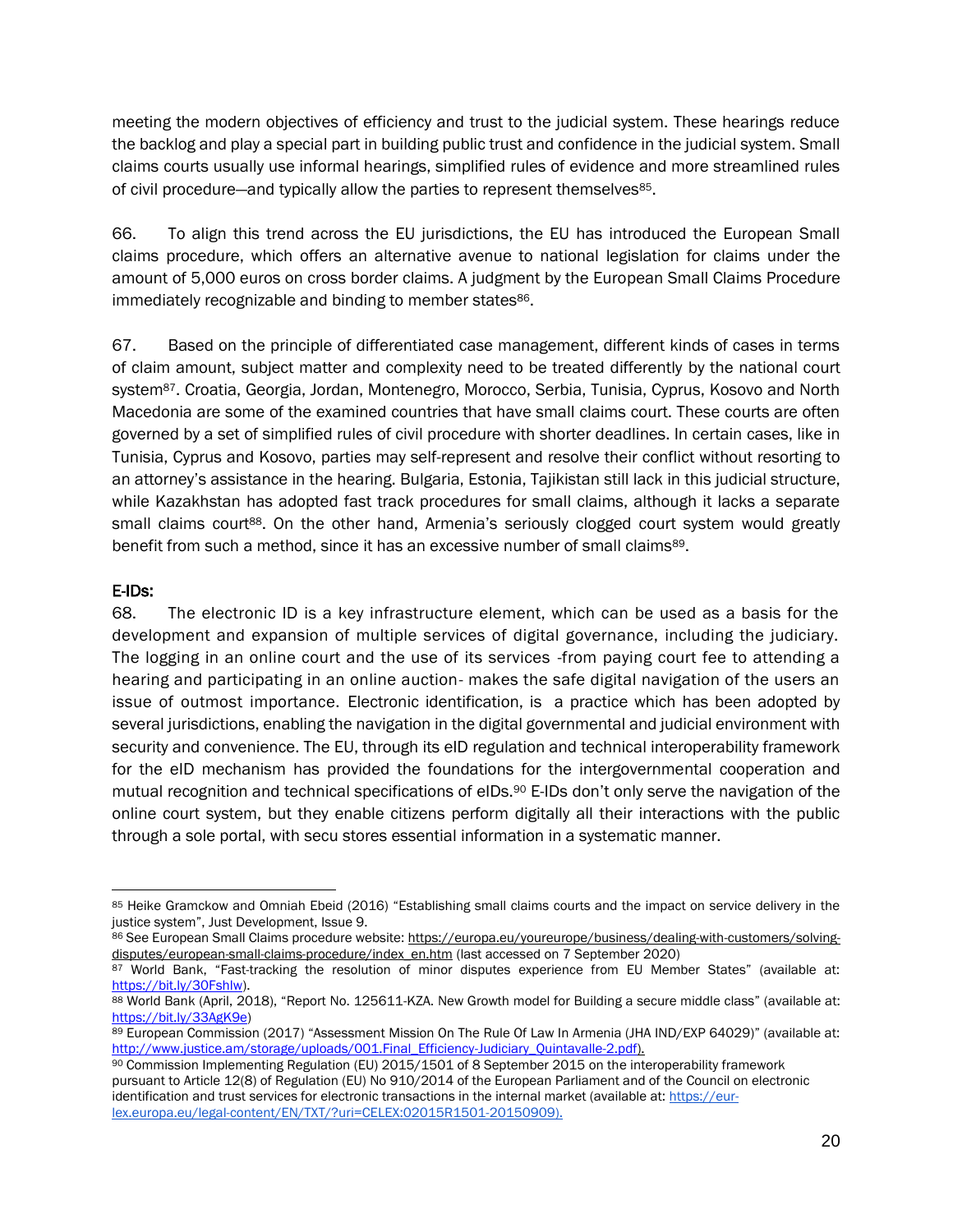69. Estonia is the most well-known jurisdiction which issues digital identity to its citizens and residents. Approximately 98% of Estonians have electronic ID-cards, which allows them to access all the available e-services.<sup>91</sup> In the context of online courts, eIDs are useful because they can provide secure access to online courts and ensure the identification of the litigant or attorney using the services of an online courts. Using logins and passwords makes online court users susceptible to security threats. At the same time, eIDs lift the requirement of sending copies of IDs or other identify proof to the court and allow a secure method of applying electronic signature. As a result, jurisdictions that consider introducing online courts should first assess whether they have the opportunity to introduce eIDs, which, in the long-run, may play a key role in the development of and access to governmental e-services.

#### Electronic Enforcement:

70. As an integral part of the judicial process, a reliable and effective court enforcement system is important for an economy's good business climate and economic growth. With the digitisation of the judiciary and the creation of online courts, the shift to electronic enforcement of a judgment is a necessity and a natural continuation of the online litigation. CEPEJ, in its Good Practice gGuide on enforcement has expressly encouraged the countries of the council of Europe of adopt online methods that avoid physical possession to ensure the items as long as the rights of the debtor and the confidentiality of the parties are protected92.

71. Online auctions have been successfully implemented in certain jurisdictions and have been successful in decreasing the time of the auction, while increasing the countries and have provided economy of time and increases the in public auctions<sup>93</sup>. Portugal<sup>94</sup>, Greece<sup>95</sup>, Croatia<sup>96</sup>, Estonia<sup>97</sup>, Hungar $y^{98}$  are some of the jurisdictions where, pursuant to relevant legislation, all auctions are performed through an online auction hall, administered by bailiffs, notaries or other enforcement agents. To facilitate the end goal of enforcement, several economies have adopted good practices which allow for the quick and accurate location of the assets and the payment of the creditor. Certain countries have set up online registrars of movable and immovable assets, which are interlinked , comprising a centralized electronic system, through which enforcement agents can accurately and swiftly exchange information, see the totality of the debtor's assets and locate them. This serves in the attachment process of bank accounts, immovable property and vehicles in Armenia, Denmark, Georgia and the Czech Republic99. A developed and sophisticated enforcement system is key to an online court's function, which promotes transparency trust to the judiciary.

<sup>93</sup> UNIDROIT (2020) "Best practices of effective enforcement".

<sup>91</sup> E-Estonia, "E-Identity" (available at: [https://e-estonia.com/solutions/e-identity/\).](https://e-estonia.com/solutions/e-identity/)

<sup>92</sup> European Commission for the Efficiency of Justice (CEPEJ) "Good Practice Guide on Enforcement" (available at: [https://rm.coe.int/european-commission-for-the-efficiency-of-justice-cepej-good-practice-/16807477bf\)](https://rm.coe.int/european-commission-for-the-efficiency-of-justice-cepej-good-practice-/16807477bf).

<sup>94</sup> See [https://www.e-leiloes.pt/.](https://www.e-leiloes.pt/) 

<sup>95</sup> See [https://www.eauction.gr/.](https://www.eauction.gr/)

<sup>96</sup> In accordance with the provisions of the Enforcement Act (*Ovršni zakon*) (*Narodne Novine* (NN; Official Gazette of the Republic of Croatia) Nos 112/12, 25/13, 93/14 and 55/16, hereinafter: the EA).

<sup>97</sup> See [https://www.oksjonikeskus.ee/.](https://www.oksjonikeskus.ee/)

<sup>98</sup> See [http://arveres.nav.gov.hu/.](http://arveres.nav.gov.hu/)

<sup>99</sup> World Bank (2016) "GOOD PRACTICES FOR COURTS: Helpful Elements for Good Court Performance and the World Bank's Quality of Judicial Process Indicators" (available at:

[http://documents1.worldbank.org/curated/en/465991473859097902/pdf/108234-WP-GoodPracticesforCourtsReport-](http://documents1.worldbank.org/curated/en/465991473859097902/pdf/108234-WP-GoodPracticesforCourtsReport-PUBLIC-ABSTRACT-EMAILED.pdf)[PUBLIC-ABSTRACT-EMAILED.pdf\)](http://documents1.worldbank.org/curated/en/465991473859097902/pdf/108234-WP-GoodPracticesforCourtsReport-PUBLIC-ABSTRACT-EMAILED.pdf).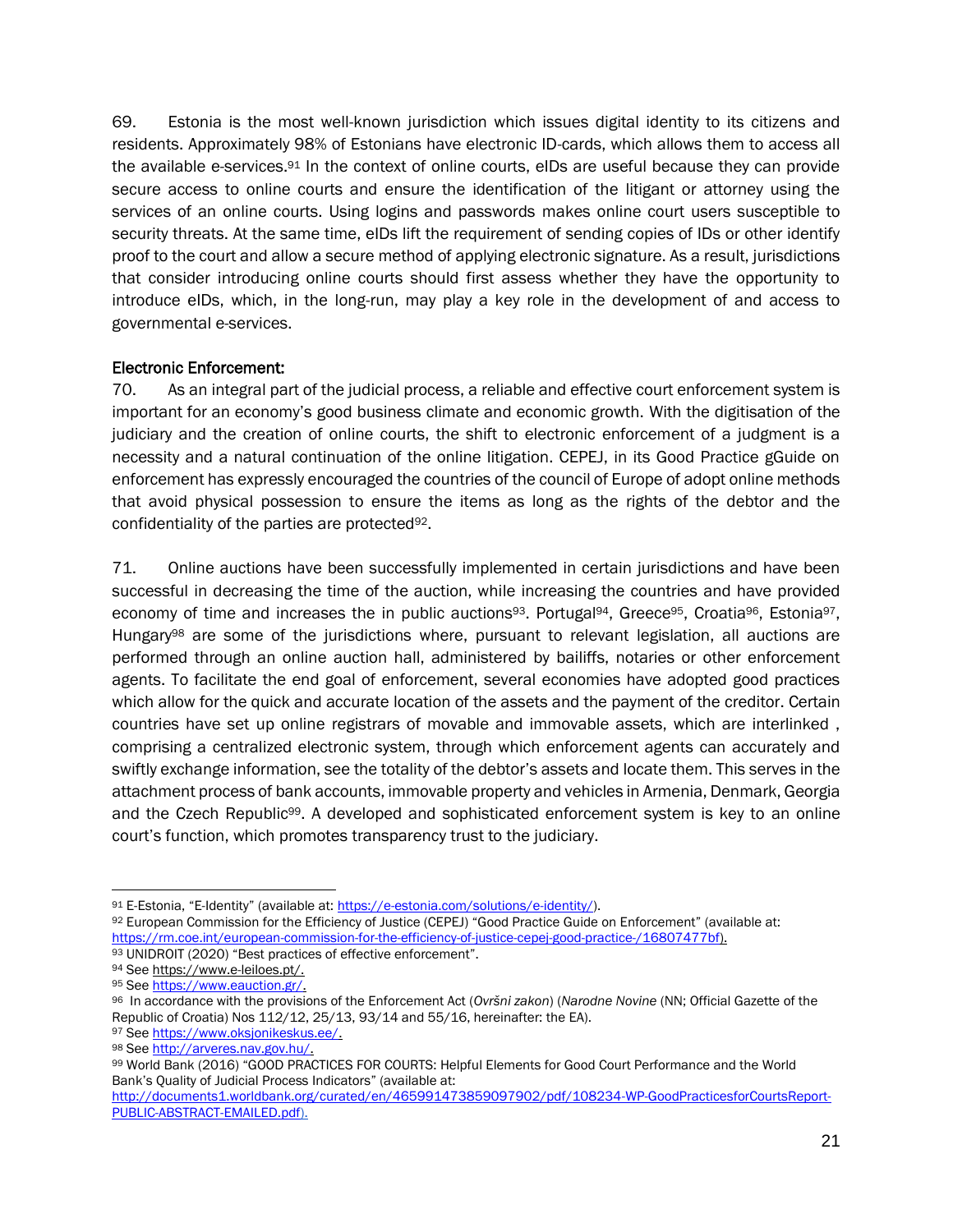#### Data collection and Court Statistics reporting:

72. Online courts can only evolve sustainably by making informed decisions, based on accurate and updated data. The collection and publication of this data is not only critical for developing the strategy for the judiciary; It serves to showcase results of the reforms, to encourage the adoption of modern practices and enhance transparency<sup>100</sup>.

73. Countries with advanced online and digitisation systems have been systematically producing and heavily relying on accurate data reporting on court performance and the quality of the judicial system. Such data include the workload of judges and court staff of the different divisions of the courts, the duration for handling this load and the efficiency and the clearance rate of the different types of cases. The method of collection, presentation and reporting of this data shall be consistent and tailored to each branch of the judiciary As crucial as recent data is key for strategic planning, data that was gathered in the past, is also used for the production to produce statistical time series $101$ .

74. Countries that base their planning on statistical reporting have a valuable road map towards proper allocation of justice budgets, human resources and facilities. Also, since this data reflects the court's productivity, countries can strategize on implementing solutions to ensure effective timeframes $102$ . It is by no surprise that jurisdictions with developed online courts systems have leveraged their functions based on evidence offered to their diligent statistical reporting and have pivoted their model according to data. As a result, through the publication of court statistics per se and the reporting procedure, the judiciary promotes transparency on its performance which provide a rationale to the jurisdiction's financial and policy decisions.

#### E-negotiations and online ADR:

75. Online Dispute resolution is a process of settling claims and delivering access to justice by using technology and alternative dispute mechanisms and may be the element that distinguishes digitised courts from courts which went through a genuine digital transformation. The UNCITRAL defines ODR as *"*a system for dispute resolution through an information technology-based platform and facilitated through the use of electronic communications and other information technology*" <sup>103</sup>*. Their integration in the settlement of disputes may not only reduce backlog but also incentivize litigants to settle their dispute in a more flexible and autonomous manner. ODR initiatives first appeared in USA (Philadelphia, Villanova University) and soon expanded in Europe. In 2016 the Commission adopted the new legislation of the ADR Directive 2013/11/EU and of the ODR Regulation 524/2013 that sets as a primal goal the protection of consumers in their e-commerce transactions and encouragement of the use of ODR entities in case of relevant arising disputes.<sup>104</sup>

[https://ec.europa.eu/info/sites/info/files/justice\\_scoreboard\\_2019\\_en.pdf\)](https://ec.europa.eu/info/sites/info/files/justice_scoreboard_2019_en.pdf).

<sup>100</sup> European Commission (2020) "EU Justice Scorboard" (available at

<sup>101</sup> N. Byrom (2019) "Digital Justice: HMCTS data strategy and delivering access to justice" (availabel at: [https://www.thelegaleducationfoundation.org/\)](https://www.thelegaleducationfoundation.org/).

<sup>102</sup> Council of Europe (2020) "strengthening the efficiency and quality of the justice system in Albania (SEJ III). Data Collection, Case Management and IT Strategy in Albania" (available at: [https://rm.coe.int/report-court-statistics-al](https://rm.coe.int/report-court-statistics-al-mar2020-final-converted-eng/16809ebf41)[mar2020-final-converted-eng/16809ebf41\)](https://rm.coe.int/report-court-statistics-al-mar2020-final-converted-eng/16809ebf41).

<sup>103</sup> UNCITRAL (2017) "Technical Notes on Online Dispute Resolution"(available at: [https://bit.ly/3ljFLLE\)](https://bit.ly/3ljFLLE).

<sup>104</sup> Cortes (2011) "Online Dispute Resolution for Consumers in the European Union", p.54; Morek (2013) "New legislation on ADR and ODR for consumer disputes adopted in the European Parliament" Kluwer Mediation Blog.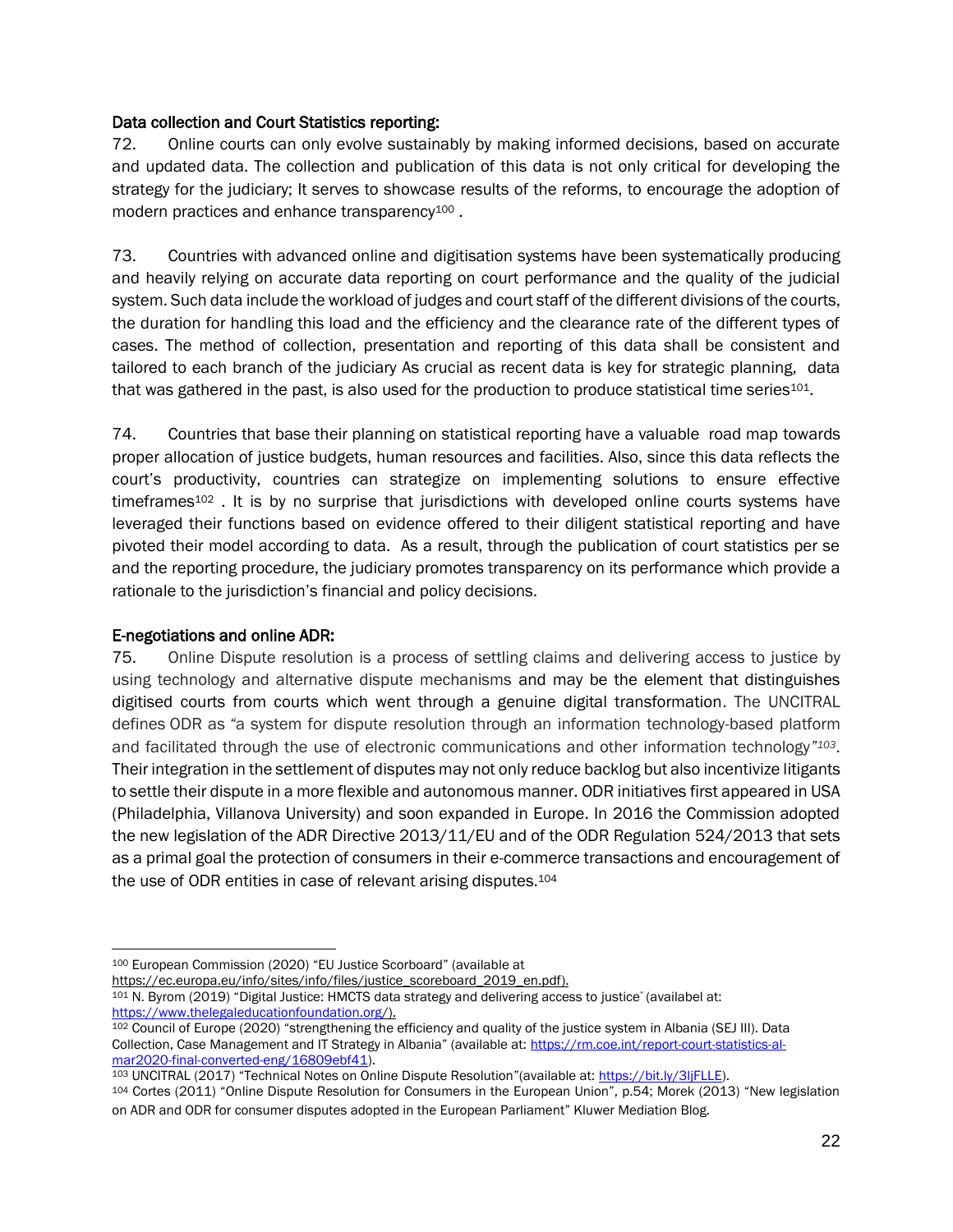76. In several jurisdictions, ODR is an integrated practice of online courts and digitized justice sector, which was leveraged due to the COVID-19 pandemic, as it offers a simple and cost-effective solution for SMEs and companies with a high volume of low value cases. The functionality of such platforms is user friendly and the adjudication is performed by either judge or through AI software; in Singapore<sup>105</sup> and Canada<sup>106</sup> parties negotiate their claim through several structured rounds of disputes, via a dedicated platform which allows for the discussion and resolution of a claim with no court fees. The pandemic accelerated the pace of development and spread of use of ODR, which had already been establishing as a key component of digital transformation of the judiciary, offering an alternative to frequent postponements and heavy backlogs of cases in regular courts, which is a severe risk in the post COVID era.<sup>107</sup>

77. Other aspect that may be considered is the possibility to conduct remote/online hearings. The default rule in many jurisdictions is that small claims proceedings do not envisage hearings. In some cases, however, at the request of a party or when the judge deems it appropriate a hearing may be scheduled.<sup>108</sup> As a result, for the online court to be fully functional, it should be possible to conduct such a hearing without the need for the litigants to go to the courtroom.

#### Other best practices:

78. There are several other best practices that either facilitate or result from the development of online courts. While not mandatory, these practices may prove very useful and should be considered by jurisdictions when developing online courts. Crucially, as the judiciary incorporates digital solutions to enable the effective function of all the stages of the litigation, such tools and services shall be structured on the basis of collaboration between stakeholders, stay flexible as technologies emerge, and improve judicial administration and access to justice109.

79. These practices aim in creating a secure and transparent online court environment for litigants, attorneys and the judiciary for the entire process: from filling an online claim to the enforcement of the judgment. The implementation of technological innovations such as eidentification, electronic enforcement and generation of court statistic reports doesn't only automate certain processes–it introduces a system of centralized, digital governance in the public sector, driven by data oriented policy strategies.

# <span id="page-24-0"></span>Questions for discussion

What are the key concerns/issues to be considered when embarking on a digital transformation path for the court system in your jurisdiction?

<sup>108</sup> For instance, in such jurisdictions as the UK, Estonia, Moldova.

<sup>109</sup> Judicial Council of California, "Tactical Plan for Technology 2019-2020" (available at: [https://www.courts.ca.gov/documents/jctc-Court-Technology-Tactical-Plan.pdf\)](https://www.courts.ca.gov/documents/jctc-Court-Technology-Tactical-Plan.pdf).

<sup>105</sup> State Courts, Singapore (available at: [https://www.statecourts.gov.sg/cws/SmallClaims/Pages/e-Negotiation.aspx\)](https://www.statecourts.gov.sg/cws/SmallClaims/Pages/e-Negotiation.aspx)

<sup>106</sup> Small Claims BC, Online dispute resolution (available at[: http://www.smallclaimsbc.ca/settlement-options/ODR\)](http://www.smallclaimsbc.ca/settlement-options/ODR)

<sup>107</sup> Karan Singh (2020) "India: Online Dispute Resolution (ODR): A Positive Contrivance To Justice Post Covid- 19" (available at: [https://www.mondaq.com/india/arbitration-dispute-resolution/935022/online-dispute-resolution-odr-a-positive](https://www.mondaq.com/india/arbitration-dispute-resolution/935022/online-dispute-resolution-odr-a-positive-contrivance-to-justice-post-covid-19)[contrivance-to-justice-post-covid-19\)](https://www.mondaq.com/india/arbitration-dispute-resolution/935022/online-dispute-resolution-odr-a-positive-contrivance-to-justice-post-covid-19).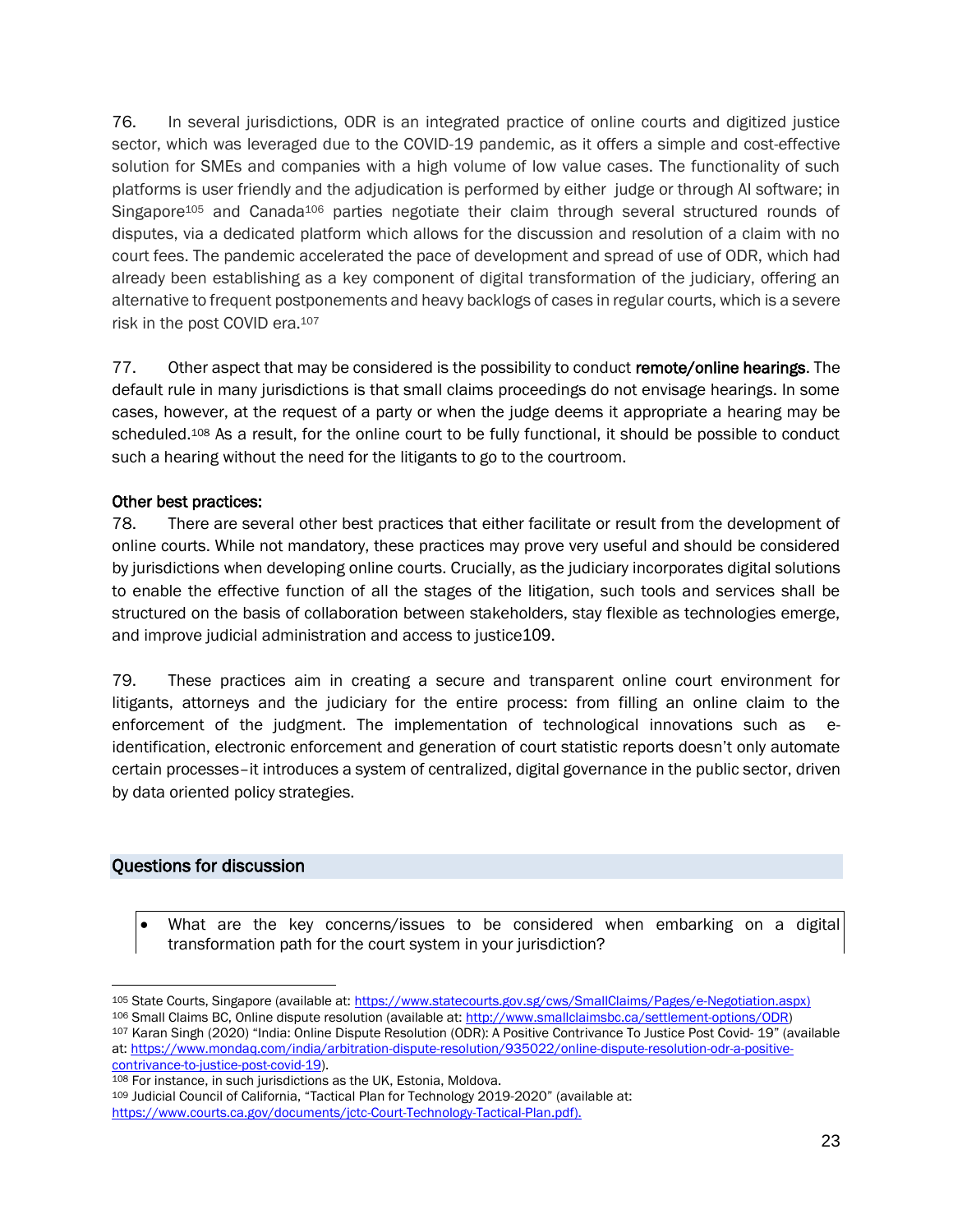- What do you think are the key technologies required for developing and progressing on-line courts?
- How would you assess the progress made in jurisdiction regarding each structural element of an online court? What recent developments have taken place in your jurisdiction that are not reflected in this analysis?
- Would you consider integrating e-negotiation and ODR service as part of the online courts? Wh<sub>v</sub>?

# <span id="page-25-0"></span>CHALLENGES IN THE DEVELOPMENT OF ONLINE COURTS FOR COMMERCIAL DISPUTES

80. There is a series of challenges that governments may face in an attempt to integrate more IT solutions for the judiciary. In this chapter, the paper draws attention to some of the key challenges that already exist or could be expected once any of these jurisdictions attempt to develop online courts. In particular, we focus on legislative and regulatory challenges, technological, budgetary and IT literacy challenges.

#### <span id="page-25-1"></span>**POLICY**

81. From a policy perspective, the development of an online court should be envisaged as a part of a broader strategy of the justice sector.<sup>110</sup> That is because such a court is only one chain in the judicial mechanism and needs to fit organically into the broader picture of the justice sector. Moreover, an online court has important implications for other areas, such as privacy and data protection, as well as e-government services such as online payments, etc. it is impossible to develop a well-functioning online court without understanding its interplay with other tools, services and concerns and understand the ultimate goals that shall be met through its implementation.

82. One of the key challenges that may be faced in the development of online courts for small claims is the reticence shown by legal professionals. On one hand, lawyers may fear that developing systems which empower litigants to settle their low value disputes without the service may lead to decrease demand of lawyers and, as a result, endanger their profession. In exploring this critique, Richard Susskind refers to "lawyerless courts".<sup>111</sup> On the other hand, in jurisdictions with strong traditions and a legacy of paper-based case management, there may be judges who may find it more difficult to navigate and manage cases online. Finally, some may argue that a small claims court, despite focusing on commercial disputes which usually entail more flexibility, could lose their solemnity or 'majesty'.<sup>112</sup> The key takeaways for countries which consider introducing small claims online courts should be that such resistance may occur and one of the ways to address these concerns is by engaging in a constant dialogue with the legal professions throughout the development of the system. It is well-known that early engagement will lead to more acceptance from users.

<sup>111</sup> Richard Susskind (2019) "Online Courts and the Future of Justice", p. 235. <sup>112</sup> Ibid, p. 207.

<sup>110</sup> See Ministry of Attorney General BC, "Court Digital Transformation Strategy 2019-23," (available at: [https://www2.gov.bc.ca/assets/gov/law-crime-and-justice/about-bc-justice-system/justice-reform-initiatives/digital](https://www2.gov.bc.ca/assets/gov/law-crime-and-justice/about-bc-justice-system/justice-reform-initiatives/digital-transformation-strategy-bc-courts.pdf)[transformation-strategy-bc-courts.pdf\)](https://www2.gov.bc.ca/assets/gov/law-crime-and-justice/about-bc-justice-system/justice-reform-initiatives/digital-transformation-strategy-bc-courts.pdf).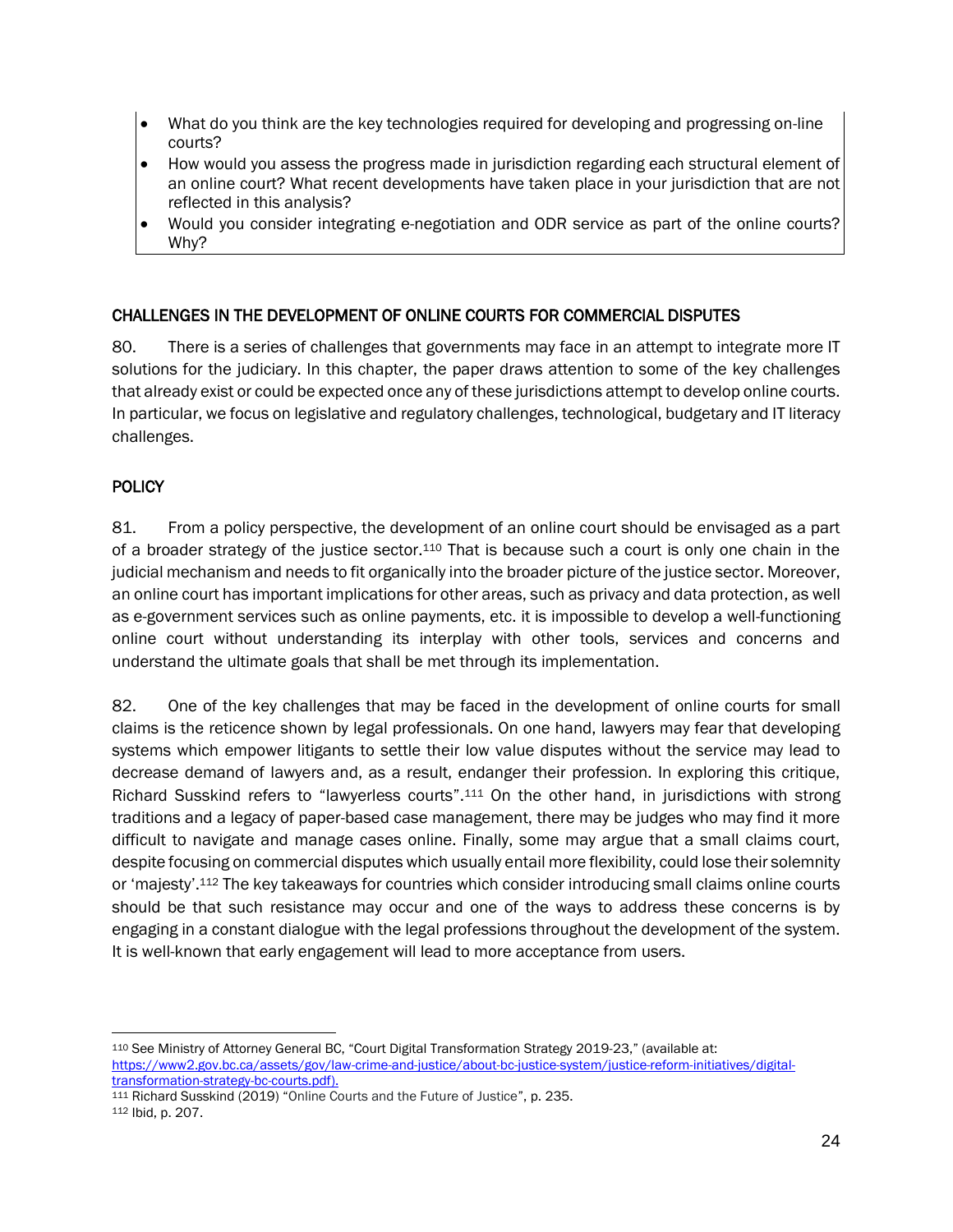83. Of course, significant changes in status quo are not possible without leadership convincing all the stakeholders that change is necessary and that this is the proper way to do it. So-called 'digital champions' in the justice sector are thus essential to advancing the digital transformation agenda.

84. The responsibility of IT literacy and the creation of an effective online structure and toolset for the attorneys and the public, lays on the Courts, the MoJ and the relevant associations, which can be practices through education, public consultations and financial support. To monitor the engagement with all the newly integrated online applications and tools the HMCT conducts reviews of the reform progress by collecting and analysing data by stakeholders and users of all demographic, with the purpose of orienting its strategy towards inclusive and practical services<sup>113</sup>. The Law Society of Singapore, through the SmartLaw platform provides practical and financial support to lawyers who wish to get educated and leverage their practice<sup>114</sup>. This platform is based on peer to peer assistance and exchange of good practices.

# <span id="page-26-0"></span>LEGISLATIVE AND REGULATORY FRAMEWORK

85. Legislative reform is imperative for the legitimization and operation of any substantive reform in the judiciary. Such reforms vary according to the degree of legislative readiness of each state. The transformation of Kenya's judiciary required the amendment of its constitution in 2010, which allowed the reconstruction of the case management system, tackle corruption, implement methods for accountability and take steps towards digitalization<sup>115</sup>. Many countries have introduced laws coupled with implemented systems like online payments, e-filing and case management by the court: Ukraine introduced legislation and implemented in 2016 and 2017 online payment of court fees, Armenia's 2015 law provided for automated random case assignment, Greece has passed a decree on e-service of process; Germany is planning to fully convert its rules of civil procedure by 2026 to electronic filling116.

86. From a regulatory perspective, developing clear internal rules is crucial. Particularly in civil law countries or in those jurisdictions where preference is given to more detailed regulation and less leeway for individual consideration, the development of regulations, guidelines and instructions is a prerequisite. The need for a comprehensive regulatory framework is also driven by the fact that, usually, online courts encourage self-representation and litigants should have access to clear rules in plain language. At the same time, judges and court staff should be actively engaged in developing such regulations and instructions to increase user acceptance and ensure that all issues that they encounter on a daily basis are included.

87. Where there are no small claims procedure, determining an appropriate value of the small claim may be a challenging task. In the case of the UK, some were worried about the implications for unrepresented litigants of the planned expansion of OCMC to claims up to the value of £25,000,

- 114 See SmartLaw (available at: [https://www.lawsociety.org.sg/for-lawyers/smart-law-guild/\)](https://www.lawsociety.org.sg/for-lawyers/smart-law-guild/).
- <sup>115</sup> Judiciary Transformation Framework, 2012 2016 (available at:
- [http://kenyalaw.org/kl/fileadmin/pdfdownloads/JudiciaryTransformationFramework.pdf\)](http://kenyalaw.org/kl/fileadmin/pdfdownloads/JudiciaryTransformationFramework.pdf)

<sup>113</sup> N. Byrom (2019) "Digital Justice: HMCTS data strategy and delivering access to justice" (availabel at: [https://www.thelegaleducationfoundation.org/\)](https://www.thelegaleducationfoundation.org/).

<sup>116</sup> Tom Braegelmann (2018) "The Digital Judiciary The Digitization of Restructuring Law as a Case Study, The Legal Revolutionary" (available at: [https://legal-revolution.com/images/pdf/The\\_Digital\\_Judiciary.pdf\)](https://legal-revolution.com/images/pdf/The_Digital_Judiciary.pdf).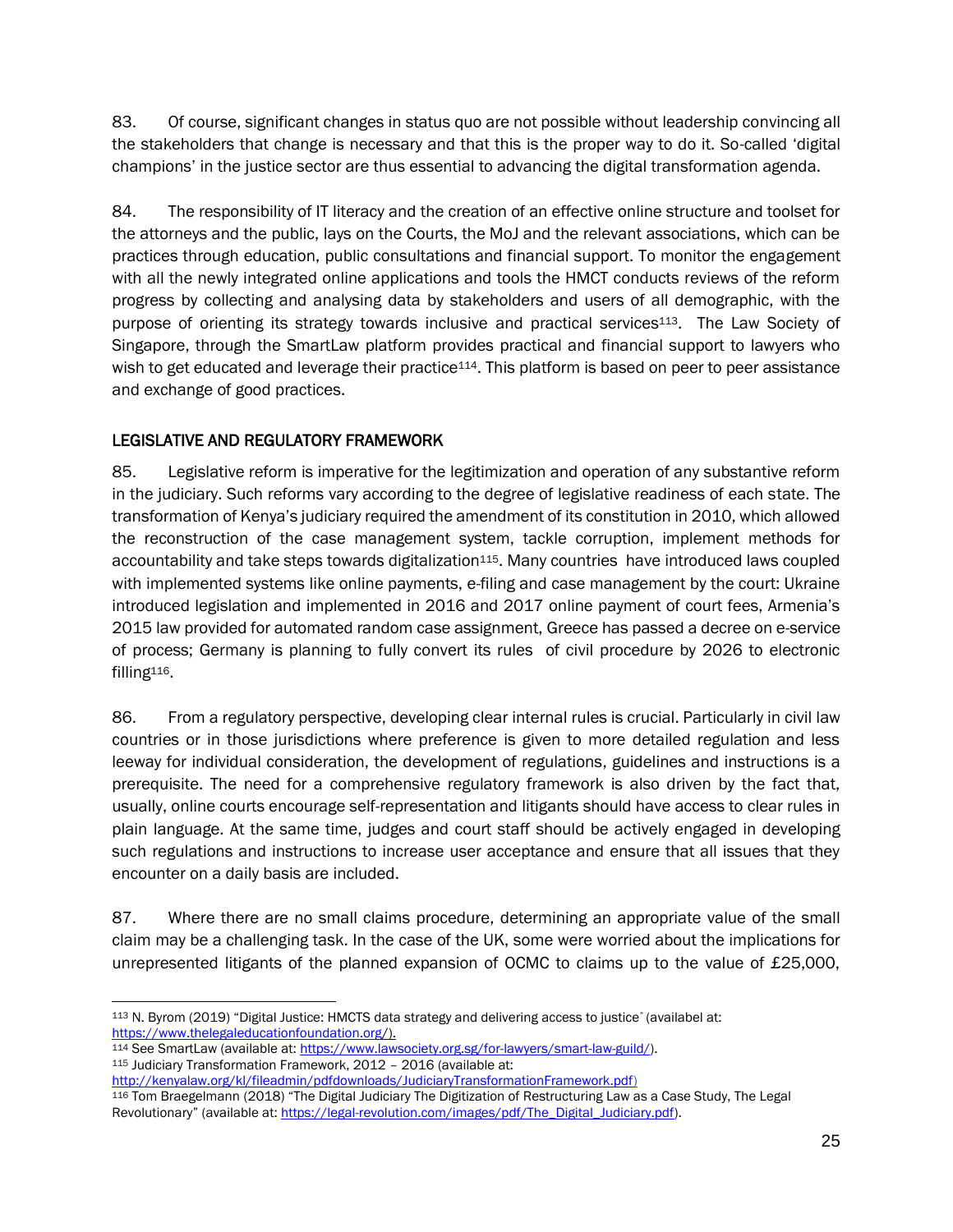because of the risk of adverse costs if the claim failed. Richard Miller from the Law Society argued that start to talk about making it much easier for litigants in person to issue proceedings above the small claims limit, you are significantly increasing the risk that people who are insufficiently advised will bring ill-advised proceedings.<sup>117</sup>

88. Ensuring the consistent and cross sector application of the digitised tools is key. The OECD Recommendation on Digital Government Strategy mentions that governments wishing to use digital technologies to create public value should "[e]nsure that general and sector-specific legal and regulatory frameworks allow digital opportunities to be seized".<sup>118</sup> Indeed, sometimes, legal and regulatory frameworks do not only lag behind the technological developments<sup>119</sup> but also hinder the use of existing digital solutions. For example, one of the primary reasons behind lawyers' reluctance in participating in the piloting of the E-File in Moldova was the fact that the Civil Procedure Code still requires that the claimant submits paper-based copies of the claim in court.<sup>120</sup> As a result, despite having the opportunity to submit a claim online, lawyers were deterred from doing so because they still had to submit the copies in person, which defied the concept of online submission and increased their workload. Fragmented legislation is another concern to be mindful of. When adopting new laws or amending existing ones, particular attention should be paid to assessing their impact on other laws. Harmonization and uniform application is key

# <span id="page-27-0"></span>Questions for discussion

- What are the primary concerns in the area of legislative, regulatory frameworks or policy pertaining to the development of online courts in your jurisdiction?
- How have you determined the cap for the small claims procedure? Would you revise the amount when introducing an online court?
- Would you integrate ADR in the online court processes? Why?

# <span id="page-27-1"></span>**TECHNOLOGY**

89. It is interesting to note that some jurisdictions outsource IT development services and others, such as Estonia, have established a permanent institution that deals with such tasks - RIK. Developing an entire structure for the development and maintenance of justice-related IT systems may prove more expensive for the short and mid-term, whereas outsourcing is easier and perhaps cheaper.<sup>121</sup> Nevertheless, IT systems with complex processes, which require detailed business analysis, are upgraded and improved in shorter time and better quality if there is a certain institutional memory. In this case, an established institution has a better competitive advantage. While substantive progress has been made, populations in many corners of the world -especially in low income countries - are

<sup>117</sup> House of Commons Justice Committee Court and Tribunal reforms (2019) "Second Report of Session" (available at: [https://publications.parliament.uk/pa/cm201919/cmselect/cmjust/190/190.pdf\)](https://publications.parliament.uk/pa/cm201919/cmselect/cmjust/190/190.pdf), p. 11;

<sup>118</sup> OECD Council (2014) "Recommendation of the Council on Digital Government Strategies" (available at: [http://www.oecd.org/gov/digital-government/Recommendation-digital-government-strategies.pdf\)](http://www.oecd.org/gov/digital-government/Recommendation-digital-government-strategies.pdf).

<sup>119</sup> Mark D. Fenwick , Wulf A. Kaal Ph.D. , Erik P.M. Vermeulen (2017) "Regulation Tomorrow: What Happens When Technology Is Faster than the Law?", American University Business Law Review Volume 6 | Issue 3 Article 1 2017.

<sup>120</sup> Civil Procedure Code No. 225 of 30-05-2003, Published in the Official Gazette on 03-08-2018, No. 285-294 art. 436. <sup>121</sup> Moon et al. (2014) "IT outsourcing success in the public sector: lessons from e-government practices in Korea", Information Development 1–19.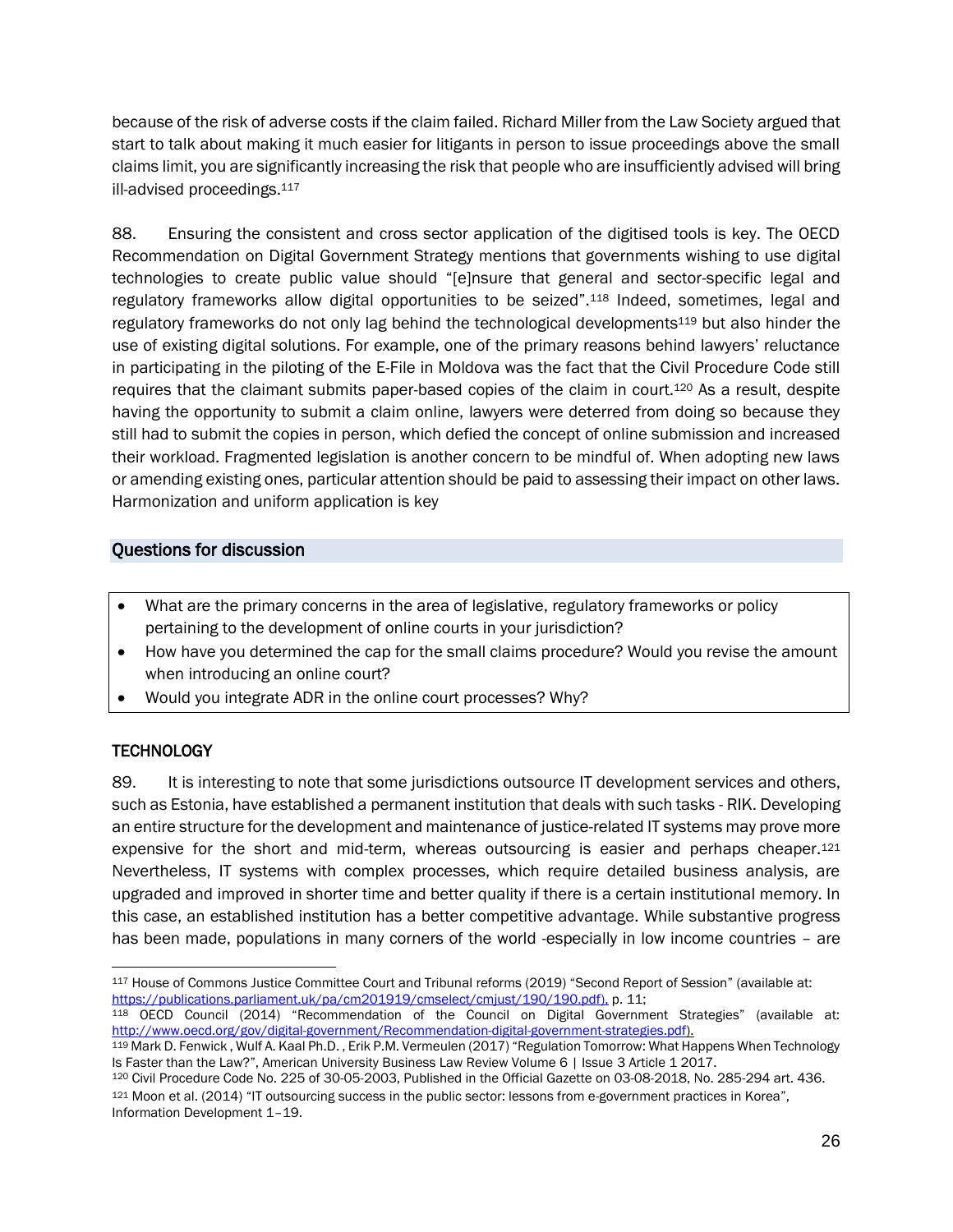facing difficulties in accessing justice institutions due to the lack of access to technological means. According to the UN Global SDG database, about half of the world's population does not have Internet access<sup>122</sup>, while the global growth in the percentage of households connected to the internet was slower in 2019, rising only slightly to 54.8% from 53.1% in 2018<sup>123</sup>. Such evidence of technological divide proves the need for a proportional adoption of digitisation of the judiciary according to the technological infrastructure of each jurisdiction.

90. It is often said that changes in the field of cyberjustice should be court-driven, not technologydriven.<sup>124</sup> This does not mean, however, that the digital processes should replicate the existing paperbased processes. That would lead to mere digitisation. Instead, the focus should be on identifying the needs and issues with the current system and choosing the kind of technology that addresses those issues. A good starting point may be the Checklist for "Driving Change Towards Cyberjustice" developed by CEPEJ.<sup>125</sup>

91. In most jurisdictions were online courts exist, those courts were developed on separate platforms. Estonia opted, however, on a centralized solution. When considering the development of online courts for small claims, special attention should be given to existing systems that litigants or court staff and judges might already use. To avoid the use of parallel systems, which is not user-friendly and might trigger user reluctance, the envisaged system should be designed to become fully interoperable with existing systems.

92. *Access to internet.* Adapting technology to visual, health or mental impairments. Concerns over such issues have been raised in several jurisdictions. In the UK, for instance this was raised in the case of welfare appeals, where the overwhelming majority of the claimants have a mental or physical disability, which can hinder their ability to follow and benefit from online processes.<sup>126</sup> Of course, in the case of small claims the probability of having claimants with certain impairments is less but that does not diminish the necessity to adapt the technology to provide them with an appropriate user experience, including offering alternatives to audio and video content and speech read or text-tospeech service.

93. *Security.* The issue of security in the context of online courts is particularly important, given the fact that courts deal with vast amount of sensitive data, commercial and even state secrets. As a result, integrity of data processed and stored should be a priority. This issue should be addressed from at least two perspectives: technological and human. As part of the first, jurisdictions considering the development of online courts should seek to identify best technical solutions for ensuring data integrity, including through security tests, database monitoring systems and checks and balances that

<sup>122</sup> Mercedes García-Escribano (2020) "Low Internet Access Driving Inequality", IMF blog (available at: [https://blogs.imf.org/2020/06/29/low-internet-access-driving-inequality/,](https://blogs.imf.org/2020/06/29/low-internet-access-driving-inequality/) (last accessed on 18 September 2020). 123 UNESCO (2019) "New report on global broadband access underscores urgent need to reach the half of the world still unconnected" (available at: [https://en.unesco.org/news/new-report-global-broadband-access-underscores-urgent-need](https://en.unesco.org/news/new-report-global-broadband-access-underscores-urgent-need-reach-half-world-still-unconnected)[reach-half-world-still-unconnected,](https://en.unesco.org/news/new-report-global-broadband-access-underscores-urgent-need-reach-half-world-still-unconnected) (last accessed on 18 September 2020).

<sup>124</sup> European Commission for the Efficiency of Justice (CEPEJ) (2016) "Guidelines on how to drive change towards Cyberjustice Stock-taking of tools deployed and summary of good practices". <sup>125</sup> Ibid.

<sup>126</sup> House of Commons Justice Committee (2019) "Second Report of Session 2019" (available at: [https://publications.parliament.uk/pa/cm201919/cmselect/cmjust/190/190.pdf\)](https://publications.parliament.uk/pa/cm201919/cmselect/cmjust/190/190.pdf), para 34.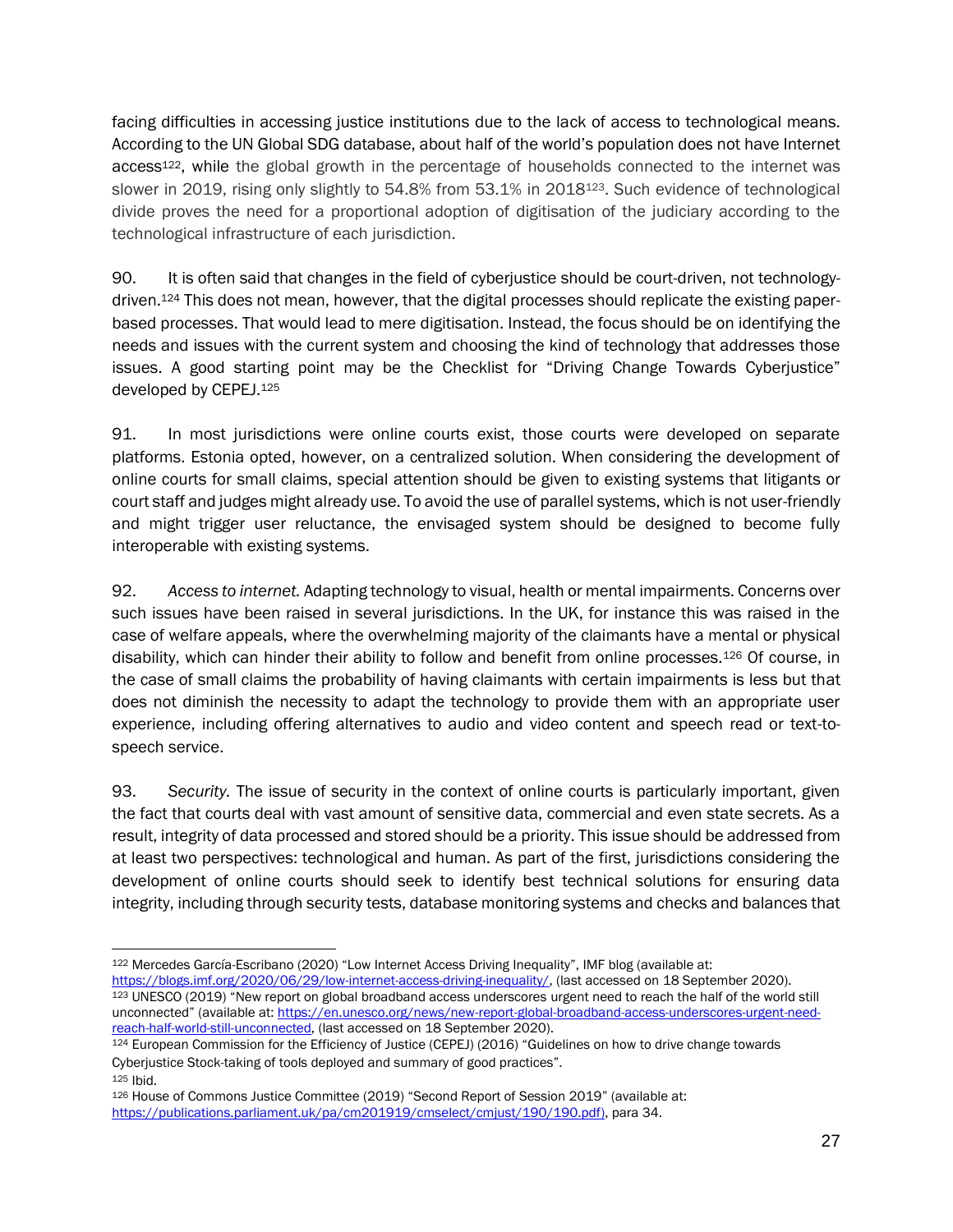would allow the periodical verification of user activity. The human factor is equally important. Layered user authentication and continuous training on security issues are some of the methods that could be employed to minimize risks.

94. Throughout the development of online courts, it is required for justice systems to come up with pragmatic answers to the question of how secure information systems need to be. Firstly, digital systems are in many cases more secure than old-fashioned paper systems, where losses, thefts and/or destruction of data can be commonplace. Secondly, a balance needs to be found and clearly articulated in a policy that seeks to manage risks, rather than simply avoid them.127 As pointed out earlier, the introduction of eIDs may be one of the solutions employed to minimize security risks as accessing the services comes with several layers of protection and any action can be traced.

95. *Data Protection and GDPR:* While the principle of open justice remains the cornerstone of judicial integrity, the judiciary has been called to protect and limit the use of personal data, by complying with national and EU regulations on data protection, such as the General Data Protection Regulation 2016/679. The advancement of technology and e-justice has made privacy and data protection a principle topic of consideration, in terms of the manner that personal data shall be shared, published, processed and stored by national courts<sup>128</sup>.

96. In its Justice Programme (2014-2020), the EU has structured, financed and piloting several practices that address and safeguard data protection in a e-justice environment. It has also laid the foundations for the further developments of similar initiatives by states<sup>129</sup>.

97. A point of practical consideration lies on the definition of data controlling stakeholders and their liability, during the various court operations. Further, good practices include anonymization and pseudonymisation by states in different court functions, that aim to ensure the protection of the data subjects, while safeguarding transparency and open justice. The GDPR allows countries to adapt the appropriate methods for the storage, processing and publication of their judgments and other means that may include personal data.

98. Several jurisdictions have adopted the anonymization of judgments before their publication. Bulgaria regulates the publication of judgments in the Law on the Judiciary. In addition, courts administrative, civil, criminal, regional and city courts—have their own internal rules for preparing the judgments for publication (for example, which decisions or parts of the decision should be published, at what stage after rendering the decision). Anonymization is subject to special rules—what information is anonymized (such as names of litigants and their unique citizenship number; bank accounts; addresses; commercial and trade secrets) and how. A designated court clerk enters each judicial decision and runs an algorithm which automatically deletes the information which by law must be anonymized and the algorithm automatically replaces it with special symbols. In order for the algorithm to correctly identify, delete and replace the information, there are rules on how such information should be entered in the judicial decision. In Denmark an anonymization tool for court orders was

<sup>127</sup> See the checklist available at: [https://rm.coe.int/16807482de#\\_ftn63.](https://rm.coe.int/16807482de#_ftn63) 

<sup>128</sup>Giovanni Buttarelli, European Data Protection Supervisor *(*2013) "Data Protection in the Judiciary: The Challenges for Modern Management" (available at: [https://edps.europa.eu/sites/edp/files/publication/13-10-24\\_speech-budapest\\_gbu](https://edps.europa.eu/sites/edp/files/publication/13-10-24_speech-budapest_gbu-speaking-note-final_en.pdf)[speaking-note-final\\_en.pdf\)](https://edps.europa.eu/sites/edp/files/publication/13-10-24_speech-budapest_gbu-speaking-note-final_en.pdf).

<sup>129</sup> Introduction of the data protection reform to the Judicial System, Ref. Ares(2018)4165275 - 08/08/2018, *[http://informproject.eu/wp-content/uploads/2018/05/D2.7.pdf.](http://informproject.eu/wp-content/uploads/2018/05/D2.7.pdf)*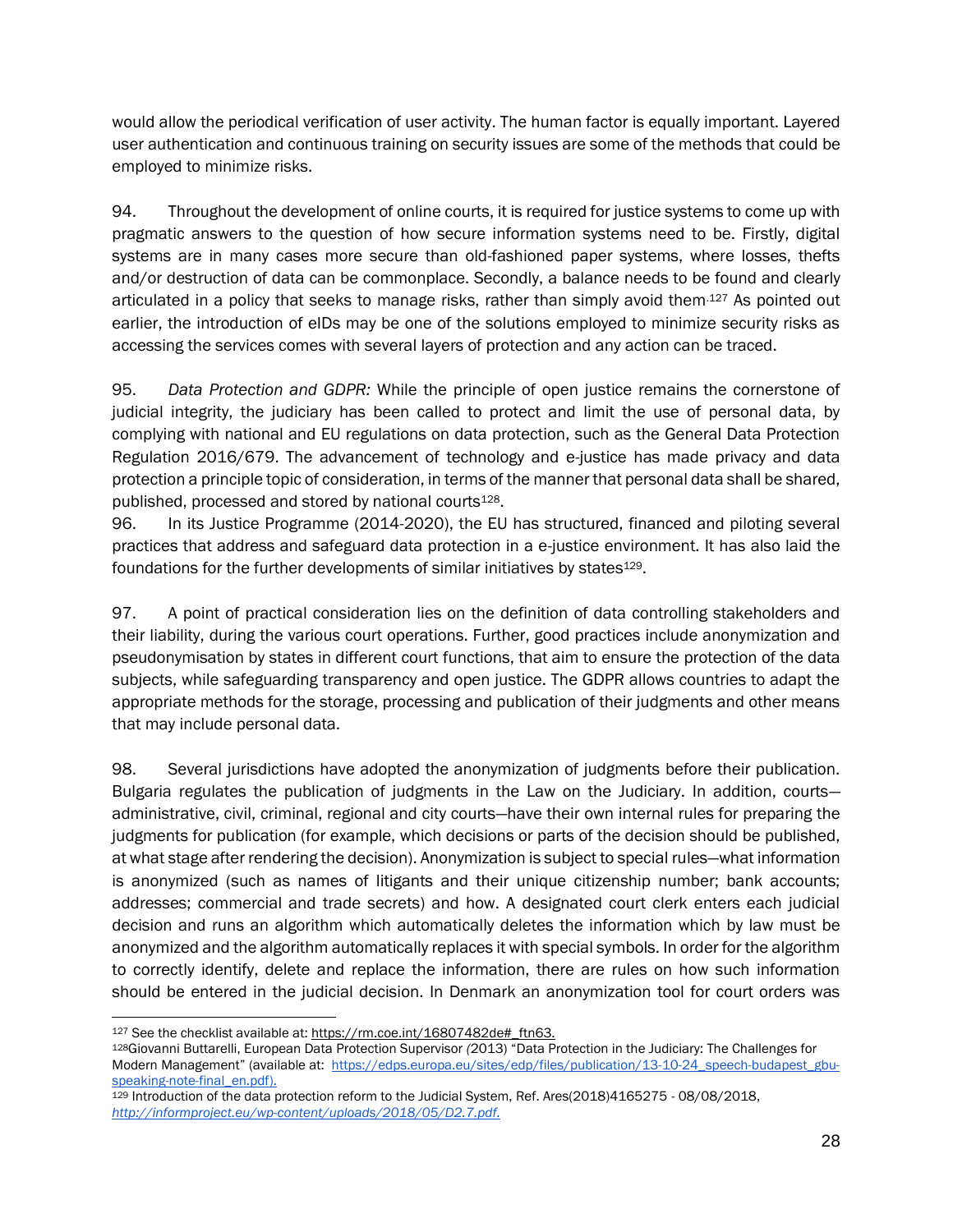implemented using solely manually crafted grammar rules to find the named entities in the texts. The Cypriot Supreme Court has issued a circular by which it instructed Courts to refrain from anonymizing their judgments, if they contain elements and personal data that are deemed essential for the court's ruling, taking, however into account the proportionality principle.<sup>130</sup> Anonymization is essential for the publication of certain specific categories, including family law cases and the exclusion of sensitive data of data subjects.

99. Automatic and computer-aided pseudonymization is a widely used method in the judiciaries of several EU jurisdictions. In Finland and France and Austria, the judiciary focused in the automatic pseudonymization of court orders, with the use of machine learning-based methods<sup>131</sup>. Pseudonymization is also applied in various operations, mostly relating to court documents that are made accessible to the public, storage in internal data bases and access to authorization catalogues.

100. GDPR also recognizes the sensitivity of certain categories of data that include gender, biometric information, religious and political beliefs that may come up as part of the evidence. Record keeping shall be treated with special attention by the court, as they are closely linked to the data subjects<sup>132</sup>.

#### <span id="page-30-0"></span>Questions for discussion

- Is there an internal IT-department at the MoJ or the authority in charge with court administration in your jurisdiction that has the capability to develop and maintain an online court? If not, how would you outsource such services?
- What technological challenges are you facing or expect to face in the process of developing online courts?

#### <span id="page-30-1"></span>COSTS

101. Allocation of national and institutional resources is a key factor in judicial transformation through administrative and technical initiatives. Adequate resources maintain the needs of the judiciary and also fuel progress. During the past 20 years, many European Countries have moved from the traditional line item budget, with a focus on the maintenance of the judicial status quo, to result oriented budget models<sup>133</sup>.

<sup>130</sup> Privacy Minders (July 2018) "Supreme Court's circular on anonymizing judgments" (available at:

[https://www.privacyminders.com/news/supreme-court%E2%80%99s-circular-on-anonymizing-judgments/\)](https://www.privacyminders.com/news/supreme-court%E2%80%99s-circular-on-anonymizing-judgments/) (last accessed September 16, 2020).

<sup>131</sup> A. Oksanen et al. (2019) "Anoppi: A Pseudonymization Service for Finnish Court Documents", Legal Knowledge and Information Systems, (available at[:](https://helda.helsinki.fi/bitstream/handle/10138/315951/FAIA_322_FAIA190335.pdf?sequence=1) 

[https://helda.helsinki.fi//bitstream/handle/10138/315951/FAIA\\_322\\_FAIA190335.pdf?sequence=1\)](https://helda.helsinki.fi/bitstream/handle/10138/315951/FAIA_322_FAIA190335.pdf?sequence=1).

<sup>132</sup> Court of Justice of the European Union, *Judgment in Case C-136/17 GC and Others v Commission nationale de l'informatique et des libertés (CNIL),* (available at[: https://curia.europa.eu/jcms/upload/docs/application/pdf/2019-](https://curia.europa.eu/jcms/upload/docs/application/pdf/2019-09/cp190113en.pdf) [09/cp190113en.pdf\)](https://curia.europa.eu/jcms/upload/docs/application/pdf/2019-09/cp190113en.pdf).

<sup>133</sup> Federica Viapiana (2019) "Funding the Judiciary: How Budgeting System Shapes Justice. A Comparative Analysis of Three Case Studies", International Journal for Court [Administration](https://www.researchgate.net/journal/2156-7964_International_Journal_for_Court_Administration) 10(1), Vol 9 No. 3.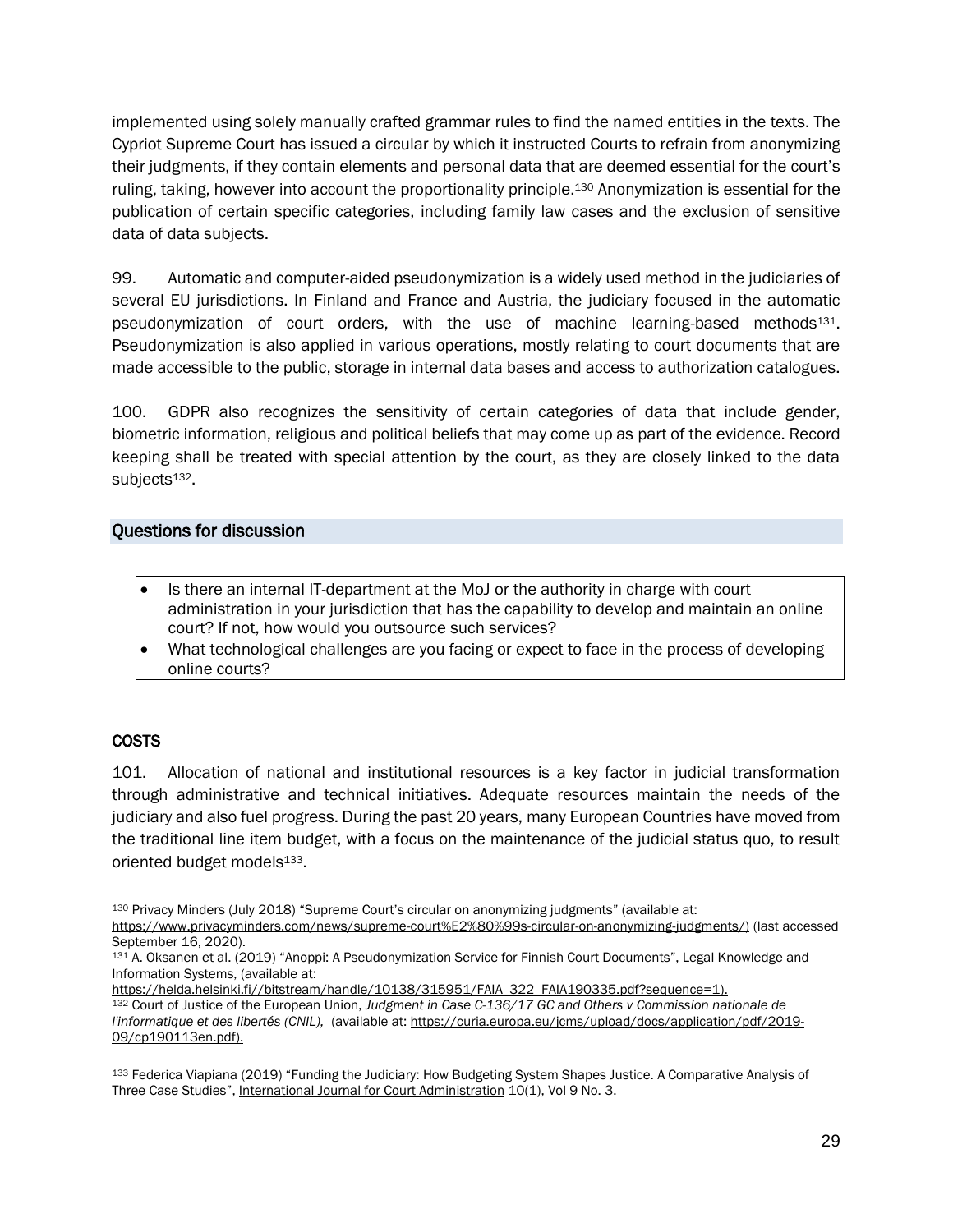102. One of the reasons behind the implementation of online courts is making dispute resolution affordable. Nevertheless, the development and maintenance of IT systems is a significant investment that not every country can commit to. It concerns not only the costs of the development and piloting of the system but also investment in user training, renewal or upgrading of IT infrastructure that can sustain the use of the system, as well as periodical upgrade and future system replacement.

103. In the countries that developed some forms of online courts or introduced important IT innovations in the judiciary, the budget allocated for IT developments was significant. The ambitious HMCTS reform programme in the UK launched in September 2016 estimates an investment of £1bn.<sup>134</sup> Out of the Canadian CRT total expenses of \$10,152,597 for the fiscal year 2019-2020, \$1,144,435 were spent on information systems and technology.<sup>135</sup> In 2018, the budget spent by Singapore of \$3,287,400 on e-Litigation Technology Refresh and \$809,400 out \$14,727,400 planned for the Courts of the Future program.<sup>136</sup> The New South Wales initiative in Australia costs about \$9.2 million.<sup>137</sup>

104. According to the European Commission for the Efficiency of Justice (CEPEJ) reports on the Evaluation of the judicial systems (2016-2018 cycle), the annual public budgets implemented by some EBRD countries of operation for computerisation (equipment, investments, maintenance) are as follows: Armenia - €69,466<sup>138</sup>; Bosnia and Herzegovina - €1,452,946<sup>139</sup>; Bulgaria - €1,031,772<sup>140</sup>; Croatia - €9,963,093141; Estonia- €118,352142; Georgia- €154,407143; Moldova- €379,144144; Montenegro-€382,646145; Romania-€2,557,371146; Ukraine- €4,816,308147.

<sup>144</sup> European Commission for the Efficiency of Justice (CEPEJ) (2018), "Evaluation fo the judicial systems. Moldova" (available at: [https://rm.coe.int/republic-of-moldova/16808d028e\)](https://rm.coe.int/republic-of-moldova/16808d028e).

<sup>134</sup> HMCTS (2018) "The HMCTS reform programme" (available at: [https://www.gov.uk/guidance/the-hmcts-reform](https://www.gov.uk/guidance/the-hmcts-reform-programme)[programme\)](https://www.gov.uk/guidance/the-hmcts-reform-programme).

<sup>135</sup> CRT (2020) "2019-2020 Annual report" (available at: [https://civilresolutionbc.ca/wp-content/uploads/2020/07/CRT-](https://civilresolutionbc.ca/wp-content/uploads/2020/07/CRT-Annual-Report-2019-2020.pdf)[Annual-Report-2019-2020.pdf\),](https://civilresolutionbc.ca/wp-content/uploads/2020/07/CRT-Annual-Report-2019-2020.pdf) p. 31.

<sup>136</sup> Se[e https://www.singaporebudget.gov.sg/docs/default-source/budget\\_2019/download/pdf/15-Judicature-2019.pdf.](https://www.singaporebudget.gov.sg/docs/default-source/budget_2019/download/pdf/15-Judicature-2019.pdf) For more informaiton about the courts of future initiative see also [https://www.weforum.org/agenda/2018/11/what-we](https://www.weforum.org/agenda/2018/11/what-we-can-learn-from-asia-s-courts-of-the-future/)[can-learn-from-asia-s-courts-of-the-future/.](https://www.weforum.org/agenda/2018/11/what-we-can-learn-from-asia-s-courts-of-the-future/)

<sup>137</sup> New South Wales Online Registry Courts and Tribunals (2015) "NSW pioneers online courts" (available at: [https://www.justice.nsw.gov.au/Pages/media-news/news/2015/NSW-pioneers-online-courts.aspx\)](https://www.justice.nsw.gov.au/Pages/media-news/news/2015/NSW-pioneers-online-courts.aspx).

<sup>138</sup> European Commission for the Efficiency of Justice (CEPEJ) (2018), "Evaluation fo the judicial systems. Armenia" (available a[t https://rm.coe.int/armenia/16808d0248\)](https://rm.coe.int/armenia/16808d0248).

<sup>139</sup> European Commission for the Efficiency of Justice (CEPEJ) (2018), "Evaluation fo the judicial systems. Bosnia and Herzegovina" (available at: [https://rm.coe.int/bosnia-and-herzegovina/16808d024d\)](https://rm.coe.int/bosnia-and-herzegovina/16808d024d).

<sup>140</sup> European Commission for the Efficiency of Justice (CEPEJ) (2018), "Evaluation fo the judicial systems. Bulgaria" (available at: [https://rm.coe.int/bulgaria/16808d024e\)](https://rm.coe.int/bulgaria/16808d024e).

<sup>141</sup> European Commission for the Efficiency of Justice (CEPEJ) (2018), "Evaluation fo the judicial systems. Croatia" (available at: [https://rm.coe.int/croatia/16808d024f\)](https://rm.coe.int/croatia/16808d024f).

<sup>142</sup> European Commission for the Efficiency of Justice (CEPEJ) (2018), "Evaluation fo the judicial systems. Estonia" (available at: [https://rm.coe.int/estonia/16808d025c\).](https://rm.coe.int/estonia/16808d025c)

<sup>143</sup> European Commission for the Efficiency of Justice (CEPEJ) (2018), "Evaluation fo the judicial systems. Georgia" (available at: [https://rm.coe.int/georgia/16808d0260\)](https://rm.coe.int/georgia/16808d0260).

<sup>145</sup> European Commission for the Efficiency of Justice (CEPEJ) (2018), "Evaluation fo the judicial systems. Montenegro" (available at: [https://rm.coe.int/montenegro/16808d027f\)](https://rm.coe.int/montenegro/16808d027f).

<sup>146</sup> European Commission for the Efficiency of Justice (CEPEJ) (2018), "Evaluation fo the judicial systems. Romania" (available at: [https://rm.coe.int/romania/16808d028f\)](https://rm.coe.int/romania/16808d028f).

<sup>147</sup> European Commission for the Efficiency of Justice (CEPEJ) (2018), "Evaluation fo the judicial systems. Ukraine (available at: [https://rm.coe.int/ukraine/16808d02b1\)](https://rm.coe.int/ukraine/16808d02b1).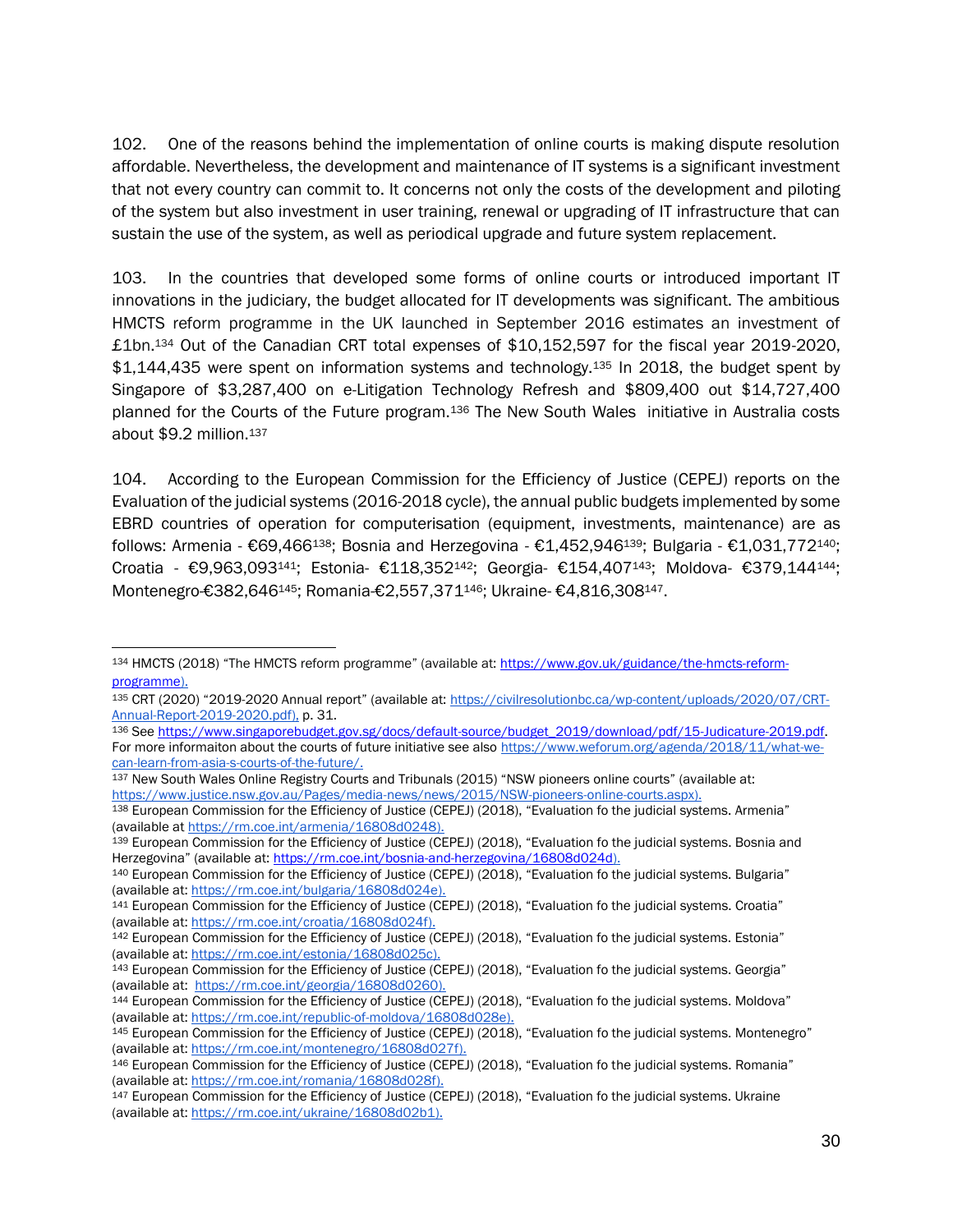#### <span id="page-32-0"></span>Questions for discussion

- Do you believe that with the advancement of technology developing online courts will become more affordable?
- Are there ways to reduce the cost of developing online courts?
- What are some alternative sources of funding for the development of online courts?
- Are free commercial applications a viable alternative for introducing elements of an online court under budget austerity? If yes, how should privacy and data protection concerns associated with their use be addressed?



#### <span id="page-32-1"></span>IT LITERACY OF POTENTIAL USERS

148

European Commission, Digital Scoreboard

105. The navigation of online courts and digital governance tools requires a basic degree of IT literacy by stakeholders and potential users. Although familiarity with such skills is the thread that ties the reform vision with the practical application by the public, the results have been far from encouraging: A 2017 research showcased that 9% of the UK population have no digital skills at all and that 21% lack basic technological skills (11.5 million people in total)<sup>149</sup>. Therefore, establishment of the feedback mechanisms, educational structures and constant engagement are vital for a sustainable digital transition.

148 European Union (2020) "Digital Agenda" (available at: [https://digital-agenda-data.eu/charts/desi](https://digital-agenda-data.eu/charts/desi-components#chart={%22indicator%22:%22desi_2_hc%22,%22breakdown-group%22:%22desi_2_hc%22,%22unit-measure%22:%22egov_score%22,%22time-period%22:%222020%22})[components#chart={%22indicator%22:%22desi\\_2\\_hc%22,%22breakdown-group%22:%22desi\\_2\\_hc%22,%22unit](https://digital-agenda-data.eu/charts/desi-components#chart={%22indicator%22:%22desi_2_hc%22,%22breakdown-group%22:%22desi_2_hc%22,%22unit-measure%22:%22egov_score%22,%22time-period%22:%222020%22})[measure%22:%22egov\\_score%22,%22time-period%22:%222020%22}\)](https://digital-agenda-data.eu/charts/desi-components#chart={%22indicator%22:%22desi_2_hc%22,%22breakdown-group%22:%22desi_2_hc%22,%22unit-measure%22:%22egov_score%22,%22time-period%22:%222020%22}).

<sup>149</sup> Lloyds Bank (2017) "Dot Everyone. Consumer Digital Index" (available at: https://www.lloydsbank.com/assets/ media/pdfs/lloyds-bank-consumer-digital-index-2017.pdf).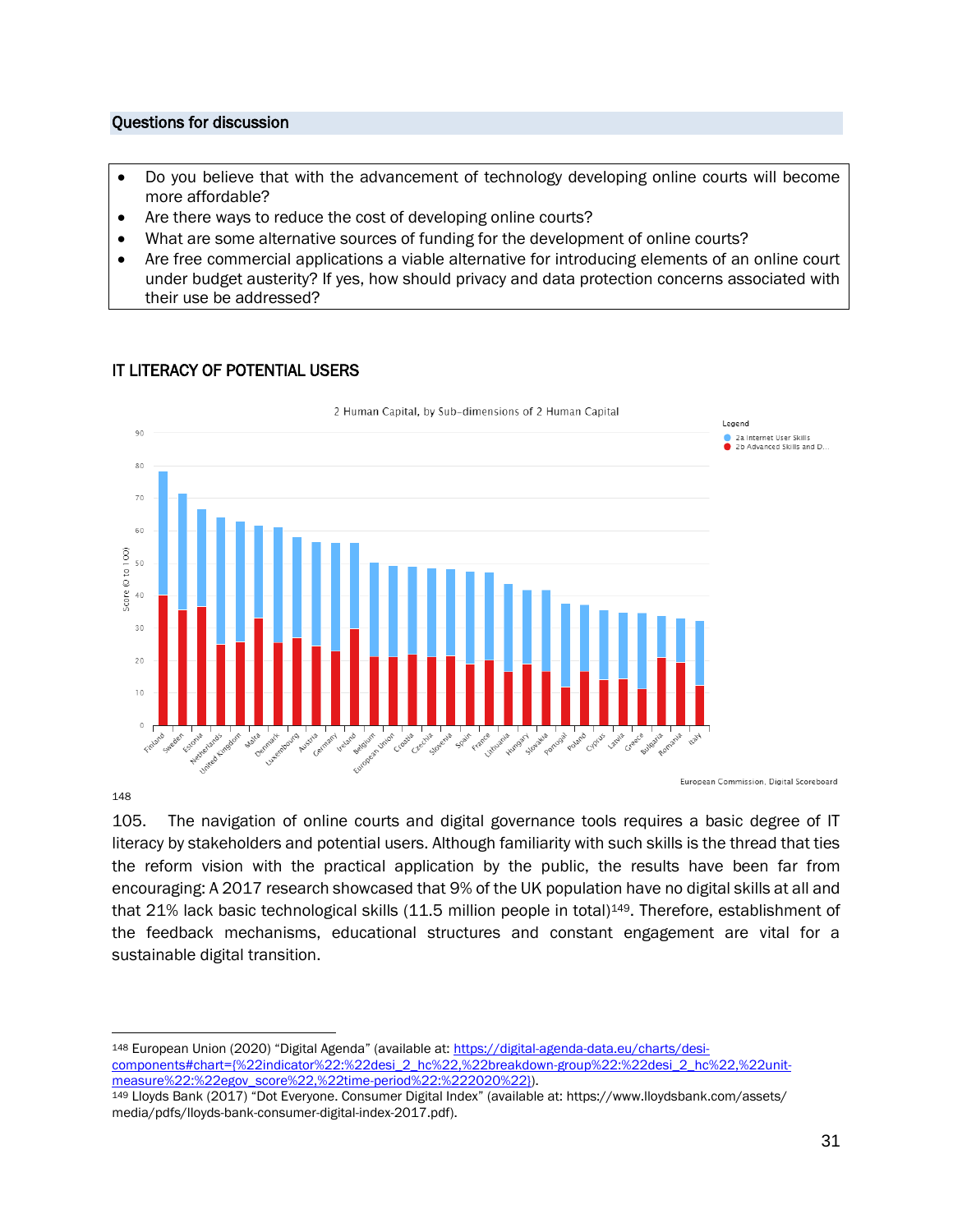106. Effective communication with the stakeholders: Even the best designed digital applications can be rendered useless in the hands of staff members that are skeptical of their use and resist their implementation. Stakeholders, administrative staff, attorneys and judges may not understand their use and may feel that their job is being threatened by digitized processes. Training sessions by experts and peers would allow stakeholders to comprehend the capabilities of the new tools and make use of the new resources for a more effective judicial process<sup>150</sup>.

107. The establishment of a feedback mechanism where citizens/end users and stakeholders may express their concerns is crucial in leveraging its refinement and allowing citizens participate in its progress and develop a sense of ownership on the digital tools.

#### <span id="page-33-0"></span>Questions for discussion

- How would you evaluate the IT literacy levels in your jurisdiction?
- What measures are taken to improve IT literacy?
- What other methods do you think could be applied to minimize the risk of reduced IT literacy in the context of online courts development and use?

#### <span id="page-33-1"></span>CONCLUSION AND NEXT STEPS

108. Technology will continue to infiltrate in various sectors, including the more conservative ones such as the justice sector and the judiciary, in particular. In many jurisdictions, courts are functioning in frameworks and processes established tens of years ago. The COVID-19 crisis has only emphasized this anachronism and underlined its structural and budgetary inefficiencies: Already under-funded judicial systems struggle with resolving the challenges and new types of cases and grievances have been introduced.

109. On-line courts for small claims on commercial disputes appear to be an appropriate area to begin the digital transformation of courts due to the nature of the disputes, the need for fast and effective resolution, the professionalism of the litigants who can usually navigate easier the procedural requirements, etc.

110. The brief research conducted by the EBRD LTP team has revealed that, while no fully functional on-line courts can be identified in EBRD countries of operation, there are many jurisdictions where certain essential elements of on-line courts exist such as case management systems, online payments of court fees, etc. There is a lot of potential to be built on in that existing infrastructure.

111. This discussion paper aims to give a context and framework for a transparent and coordinated discussion about the digital transformation of courts with a focus on commercial disputes with the ultimate scope of identifying areas of intervention for EBRD and various donors in the process of setting on-line courts in selected EBRD countries of operation. The shortlist of such potential countries will depend on the answers received from the contributors.

<sup>150</sup> Logan Finucan (2018) "Smart Courts: Roadmap for Digital Transformation of Justice in Africa" (available at: [https://pic.strathmore.edu/wp-content/uploads/2019/03/PIC\\_WP\\_Smart\\_Courts\\_Roadmap.pdf\)](https://pic.strathmore.edu/wp-content/uploads/2019/03/PIC_WP_Smart_Courts_Roadmap.pdf).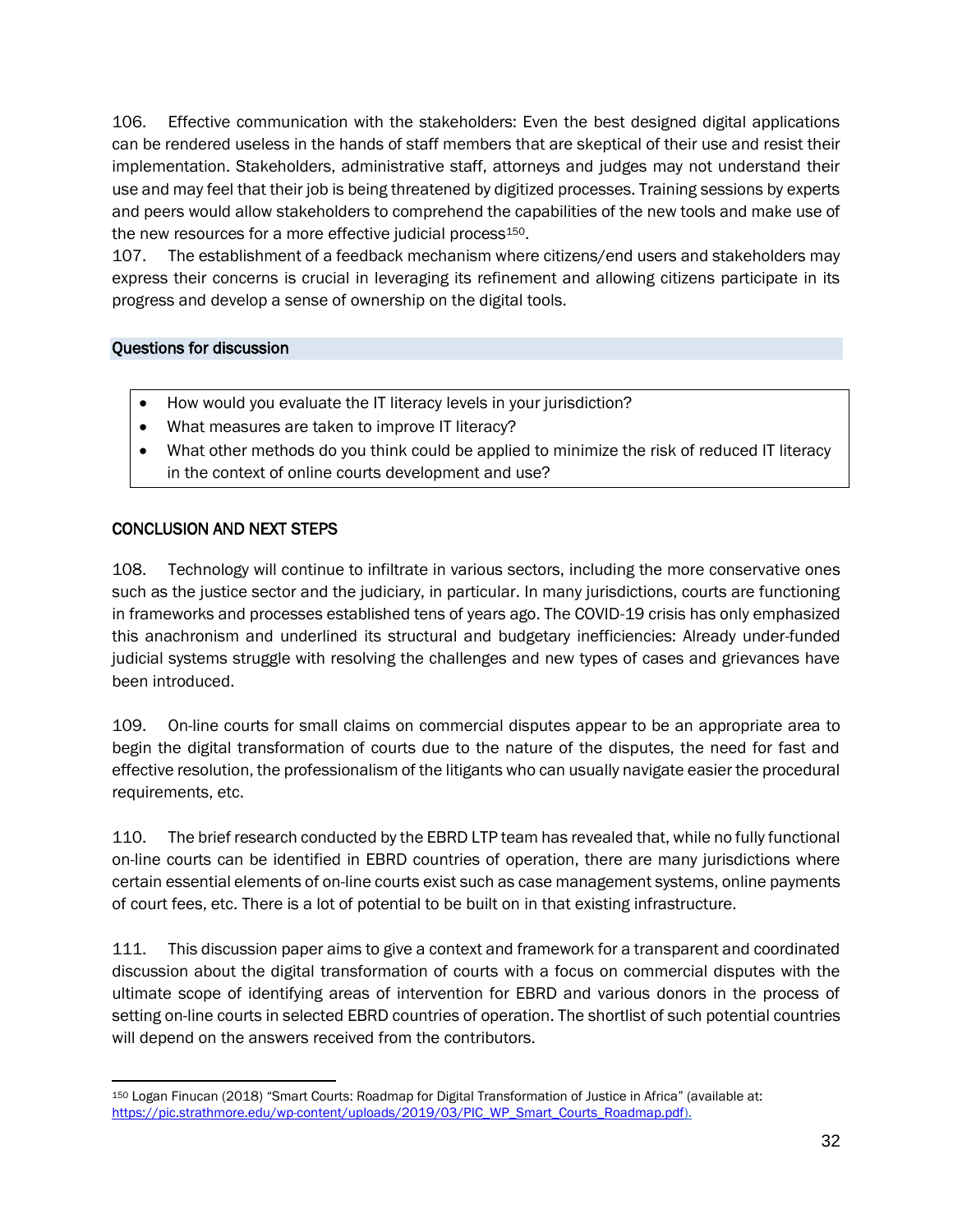112. Subject to responses to this paper, the EBRD will organize an on-line event, where key issues will be discussed more in-depth. The discussions during the event and the responses received from contributors will serve as a cornerstone for a follow-up paper with updated information and proposed next steps.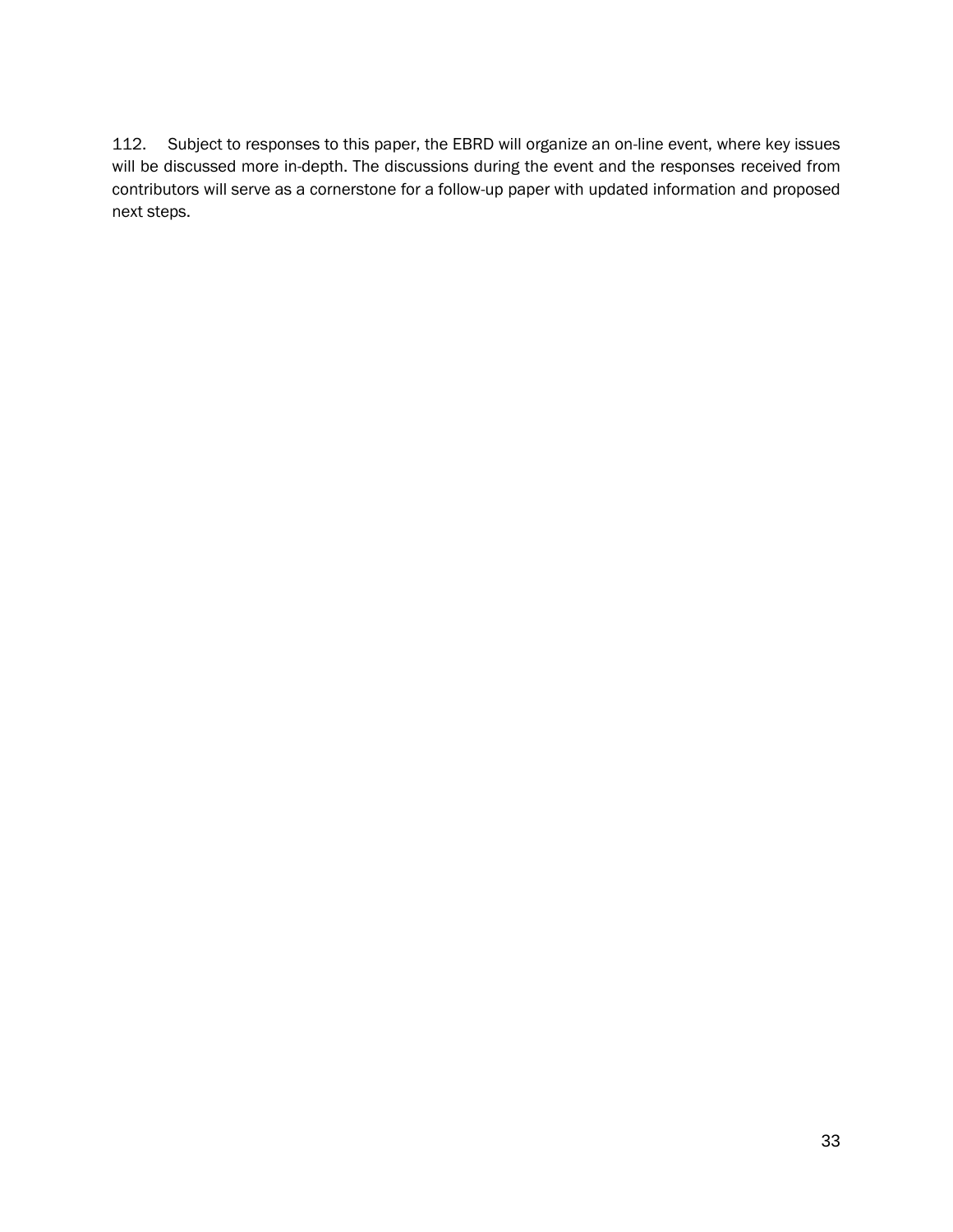# <span id="page-35-0"></span>**BIBLIOGRAPHY**

- A. Oksanen et al. (2019) "Anoppi: A Pseudonymization Service for Finnish Court Documents", Legal Knowledge and Information Systems, (available at: [https://helda.helsinki.fi//bitstream/handle/10138/315951/FAIA\\_322\\_FAIA190335.pdf?se](https://helda.helsinki.fi/bitstream/handle/10138/315951/FAIA_322_FAIA190335.pdf?sequence=1) [quence=1\)](https://helda.helsinki.fi/bitstream/handle/10138/315951/FAIA_322_FAIA190335.pdf?sequence=1).
- 1. ABA Task Force on Electronic Commerce And Alternative Dispute Resolution (2002) "Addressing Disputes in Electronic Commerce. Final Report and Recommendations of The American Bar Association's Task Force on Electronic Commerce and Alternative Dispute Resolution" (available at: [https://bit.ly/3daSqxS\)](https://bit.ly/3daSqxS), p. 1.
- 2. Ahmad Tholabi Kharlie, Achmad Cholil (2020) "E-Court and E-Litigation: The New Face of Civil Court Practices in Indonesia", International Journal of Advanced Science and Technology Vol. 29, No.02, pp. 2206-2213.
- 3. Annie Chen (2016) "Electronic Service of Process: A Practical and Affordable Option", Cornell Law School J.D. Student Research Papers, 39 (available at: [http://scholarship.law.cornell.edu/lps\\_papers/39\)](http://scholarship.law.cornell.edu/lps_papers/39).
- 4. BakerMckenzie (2009) "Dispute Resolution Around the World, Kazakhstan", [https://www.bakermckenzie.com/-](https://www.bakermckenzie.com/-/media/files/insight/publications/2016/10/dratw/dratw_kazakhstan_2009.pdf?la=en) [/media/files/insight/publications/2016/10/dratw/dratw\\_kazakhstan\\_2009.pdf?la=en](https://www.bakermckenzie.com/-/media/files/insight/publications/2016/10/dratw/dratw_kazakhstan_2009.pdf?la=en)
- 5. Civil Procedure Code No. 225 of 30-05-2003, Published in the Official Gazette on 03-08- 2018, No. 285-294 art. 436.
- 6. Civil Resolution Tribunal Act, [SBC 2012] CHAPTER 25 (availabel at: [https://bit.ly/33zC12H\)](https://bit.ly/33zC12H).
- 7. CMS (2020) "Bulgaria passes bill for digitalization of judicial proces" (available at: [https://bit.ly/30Dyqi8\)](https://bit.ly/30Dyqi8).
- 8. Commission Implementing Regulation (EU) 2015/1501 of 8 September 2015 on the interoperability framework pursuant to Article 12(8) of Regulation (EU) No 910/2014 of the European Parliament and of the Council on electronic identification and trust services for electronic transactions in the internal market (available at: [https://eur-lex.europa.eu/legal](https://eur-lex.europa.eu/legal-content/EN/TXT/?uri=CELEX:02015R1501-20150909)[content/EN/TXT/?uri=CELEX:02015R1501-20150909\)](https://eur-lex.europa.eu/legal-content/EN/TXT/?uri=CELEX:02015R1501-20150909).
- 9. Cortes (2011) "Online Dispute Resolution for Consumers in the European Union", p.54; Morek (2013) "New legislation on ADR and ODR for consumer disputes adopted in the European Parliament" Kluwer Mediation Blog.
- 10. Council of Europe (2020) "strengthening the efficiency and quality of the justice system in Albania (SEJ III). Data Collection, Case Management and IT Strategy in Albania" (available at: [https://rm.coe.int/report-court-statistics-al-mar2020-final-converted-eng/16809ebf41\)](https://rm.coe.int/report-court-statistics-al-mar2020-final-converted-eng/16809ebf41).
- 11. Court of Justice of the European Union, *Judgment in Case C-136/17 GC and Others v Commission nationale de l'informatique et des libertés (CNIL),* (available at: [https://curia.europa.eu/jcms/upload/docs/application/pdf/2019-09/cp190113en.pdf\)](https://curia.europa.eu/jcms/upload/docs/application/pdf/2019-09/cp190113en.pdf).
- 12.CRT (2020) "2019-2020 Annual report" (available at: [https://civilresolutionbc.ca/wp](https://civilresolutionbc.ca/wp-content/uploads/2020/07/CRT-Annual-Report-2019-2020.pdf)[content/uploads/2020/07/CRT-Annual-Report-2019-2020.pdf\)](https://civilresolutionbc.ca/wp-content/uploads/2020/07/CRT-Annual-Report-2019-2020.pdf).
- 13. Dentons (2020) "The impact of government provisions to tackle COVID–19 on the activity of tribunals. An overview of major European jurisdictions." (available at: [https://bit.ly/2GmTqDb\)](https://bit.ly/2GmTqDb).
- 14. Dr. Heike Gramckow and Barry Walsh (2013) "Developing Specialized Court Services International Experiences and Lessons Learned" (available at: [http://documents1.worldbank.org/curated/en/688441468335989050/pdf/819460WP0D](http://documents1.worldbank.org/curated/en/688441468335989050/pdf/819460WP0Devel00Box379851B00PUBLIC0.pdf) [evel00Box379851B00PUBLIC0.pdf\)](http://documents1.worldbank.org/curated/en/688441468335989050/pdf/819460WP0Devel00Box379851B00PUBLIC0.pdf).
- 15. EBRD, "Where we are", <https://www.ebrd.com/where-we-are.html> (last accessed 15 September 2020).
- 16. EBRD, "Why policy reform", [https://www.ebrd.com/what-we-do/policy-reform/why-policy](https://www.ebrd.com/what-we-do/policy-reform/why-policy-reform.html)[reform.html](https://www.ebrd.com/what-we-do/policy-reform/why-policy-reform.html) (last accessed 25 September 2020).
- 17. E-Estonia, "E-Identity" (available at: [https://e-estonia.com/solutions/e-identity/\)](https://e-estonia.com/solutions/e-identity/).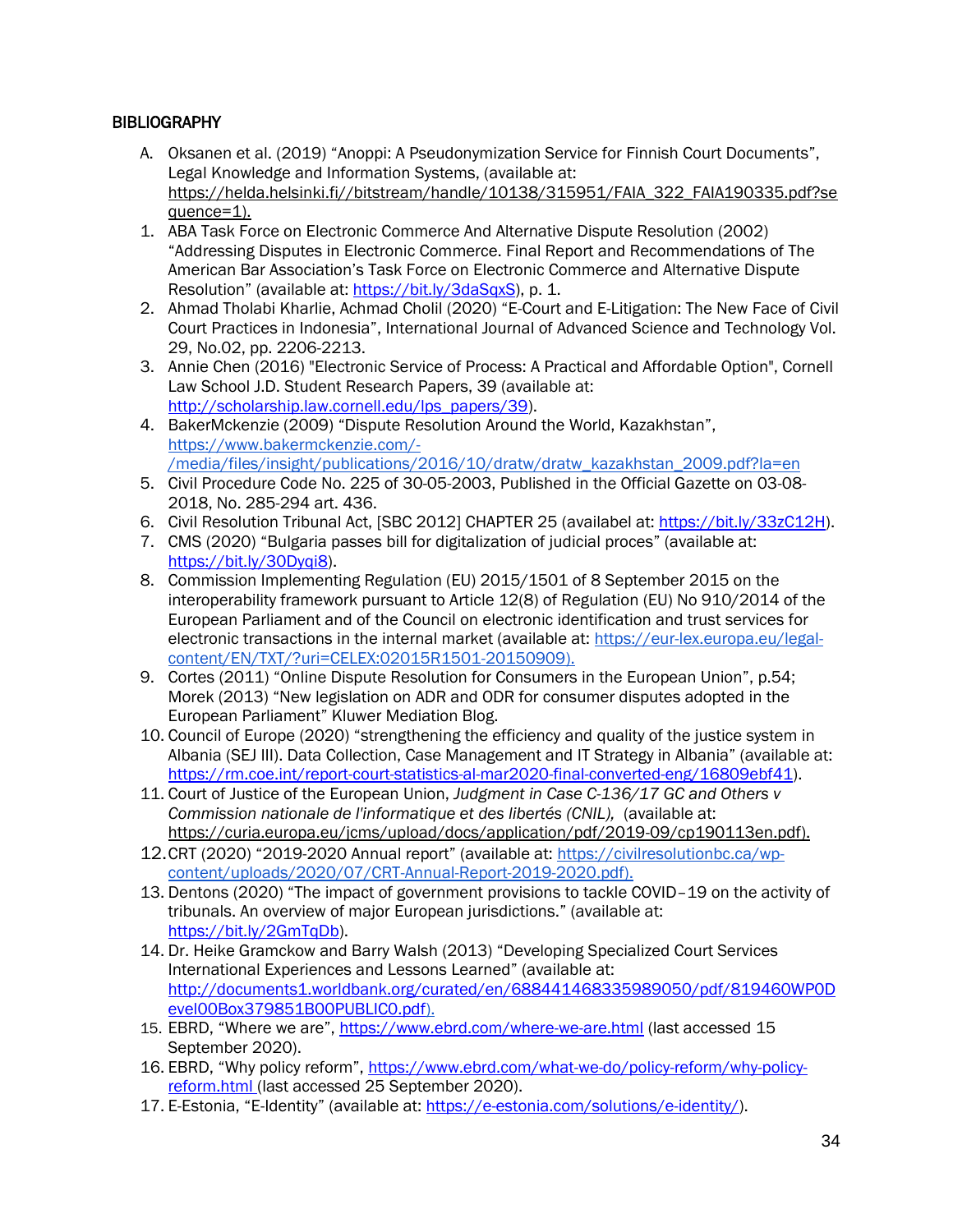- 18. E-Estonia, "Security and Safety" (available at: [https://e-estonia.com/solutions/security-and](https://e-estonia.com/solutions/security-and-safety/e-justice/)[safety/e-justice/\)](https://e-estonia.com/solutions/security-and-safety/e-justice/).
- 19. E-Payment (available at: [https://www1.gsis.gr/sgsisapps/eparavolo/public/welcome.htm\)](https://www1.gsis.gr/sgsisapps/eparavolo/public/welcome.htm).
- 20. Ethan Katsh, Orna Rabinovich-Einy (2017) "Digital justice: technology and the internet of disputes", Oxford University Press; Gabrielle Kaufmann-Kohler, Thomas Schultz (2007) "Online Dispute Resolution: Challenges for Contemporary Justice", Kluwer Law International.
- 21. European Commission (2012), "Business-to-Business Alternative Dispute Resolution in the EU", Flash Eurobarometer 347.
- 22. European Commission (2017) "Assessment Mission On The Rule Of Law In Armenia (JHA IND/EXP 64029)" (available at:
- [http://www.justice.am/storage/uploads/001.Final\\_Efficiency-Judiciary\\_Quintavalle-2.pdf\)](http://www.justice.am/storage/uploads/001.Final_Efficiency-Judiciary_Quintavalle-2.pdf). 23. European Commission (2020) "EU Justice Scorboard" (available at
- [https://ec.europa.eu/info/sites/info/files/justice\\_scoreboard\\_2019\\_en.pdf\)](https://ec.europa.eu/info/sites/info/files/justice_scoreboard_2019_en.pdf).
- 24. European Commission for the Efficiency of Justice (CEPEJ) (2016) "Guidelines on how to drive change towards Cyberjustice Stock-taking of tools deployed and summary of good practices".
- 25. European Commission for the Efficiency of Justice (CEPEJ) (2018), "Evaluation of the judicial systems. Armenia" (available at [https://rm.coe.int/armenia/16808d0248\)](https://rm.coe.int/armenia/16808d0248).
- 26. European Commission for the Efficiency of Justice (CEPEJ) (2018), "Evaluation of the judicial systems. Bosnia and Herzegovina" (available at: [https://rm.coe.int/bosnia-and](https://rm.coe.int/bosnia-and-herzegovina/16808d024d)[herzegovina/16808d024d\)](https://rm.coe.int/bosnia-and-herzegovina/16808d024d).
- 27. European Commission for the Efficiency of Justice (CEPEJ) (2018), "Evaluation of the judicial systems. Bulgaria" (available at: [https://rm.coe.int/bulgaria/16808d024e\)](https://rm.coe.int/bulgaria/16808d024e).
- 28. European Commission for the Efficiency of Justice (CEPEJ) (2018), "Evaluation of the judicial systems. Croatia" (available at: [https://rm.coe.int/croatia/16808d024f\)](https://rm.coe.int/croatia/16808d024f).
- 29. European Commission for the Efficiency of Justice (CEPEJ) (2018), "Evaluation of the judicial systems. Estonia" (available at: [https://rm.coe.int/estonia/16808d025c\)](https://rm.coe.int/estonia/16808d025c).
- 30. European Commission for the Efficiency of Justice (CEPEJ) (2018), "Evaluation of the judicial systems. Georgia" (available at: [https://rm.coe.int/georgia/16808d0260\)](https://rm.coe.int/georgia/16808d0260).
- 31. European Commission for the Efficiency of Justice (CEPEJ) (2018), "Evaluation of the judicial systems. Moldova" (available at: [https://rm.coe.int/republic-of-moldova/16808d028e\)](https://rm.coe.int/republic-of-moldova/16808d028e).
- 32. European Commission for the Efficiency of Justice (CEPEJ) (2018), "Evaluation of the judicial systems. Montenegro" (available at: [https://rm.coe.int/montenegro/16808d027f\)](https://rm.coe.int/montenegro/16808d027f).
- 33. European Commission for the Efficiency of Justice (CEPEJ) (2018), "Evaluation of the judicial systems. Romania" (available at: [https://rm.coe.int/romania/16808d028f\)](https://rm.coe.int/romania/16808d028f).
- 34. European Commission for the Efficiency of Justice (CEPEJ) (2018), "Evaluation of the judicial systems. Ukraine (available at: [https://rm.coe.int/ukraine/16808d02b1\)](https://rm.coe.int/ukraine/16808d02b1).
- 35. European Commission for the Efficiency of Justice (CEPEJ) (2019), "Toolkit for supporting the implementation of the Guidelines on how to drive change towards Cyberjustice" (available at: [https://rm.coe.int/cepej-toolkit-cyberjustice-en-cepej-2019-7/168094ef3e\)](https://rm.coe.int/cepej-toolkit-cyberjustice-en-cepej-2019-7/168094ef3e).
- 36. European Commission for the Efficiency of Justice (CEPEJ) (2020) "National Judiciaries' COVID-19 emergency measures of COE member States" (available at: [https://bit.ly/34xX6tP\)](https://bit.ly/34xX6tP).
- 37. European Commission for the Efficiency of Justice (CEPEJ) "Good Practice Guide on Enforcement" (available at: [https://rm.coe.int/european-commission-for-the-efficiency-of](https://rm.coe.int/european-commission-for-the-efficiency-of-justice-cepej-good-practice-/16807477bf)[justice-cepej-good-practice-/16807477bf\)](https://rm.coe.int/european-commission-for-the-efficiency-of-justice-cepej-good-practice-/16807477bf).
- 38. European Commission, "Impact of COVID-19 on the justice field (available at: [https://e](https://e-justice.europa.eu/content_impact_of_the_covid19_virus_on_the_justice_field-37147-en.do)[justice.europa.eu/content\\_impact\\_of\\_the\\_covid19\\_virus\\_on\\_the\\_justice\\_field-37147-en.do\)](https://e-justice.europa.eu/content_impact_of_the_covid19_virus_on_the_justice_field-37147-en.do).
- 39. European Union (2020) "Digital Agenda" (available at: [https://bit.ly/33xoUPv\)](https://bit.ly/33xoUPv).
- 40. Federal Court of Australia, "E-Lodgment" (available at: [https://www.fedcourt.gov.au/online](https://www.fedcourt.gov.au/online-services/elodgment)[services/elodgment\)](https://www.fedcourt.gov.au/online-services/elodgment).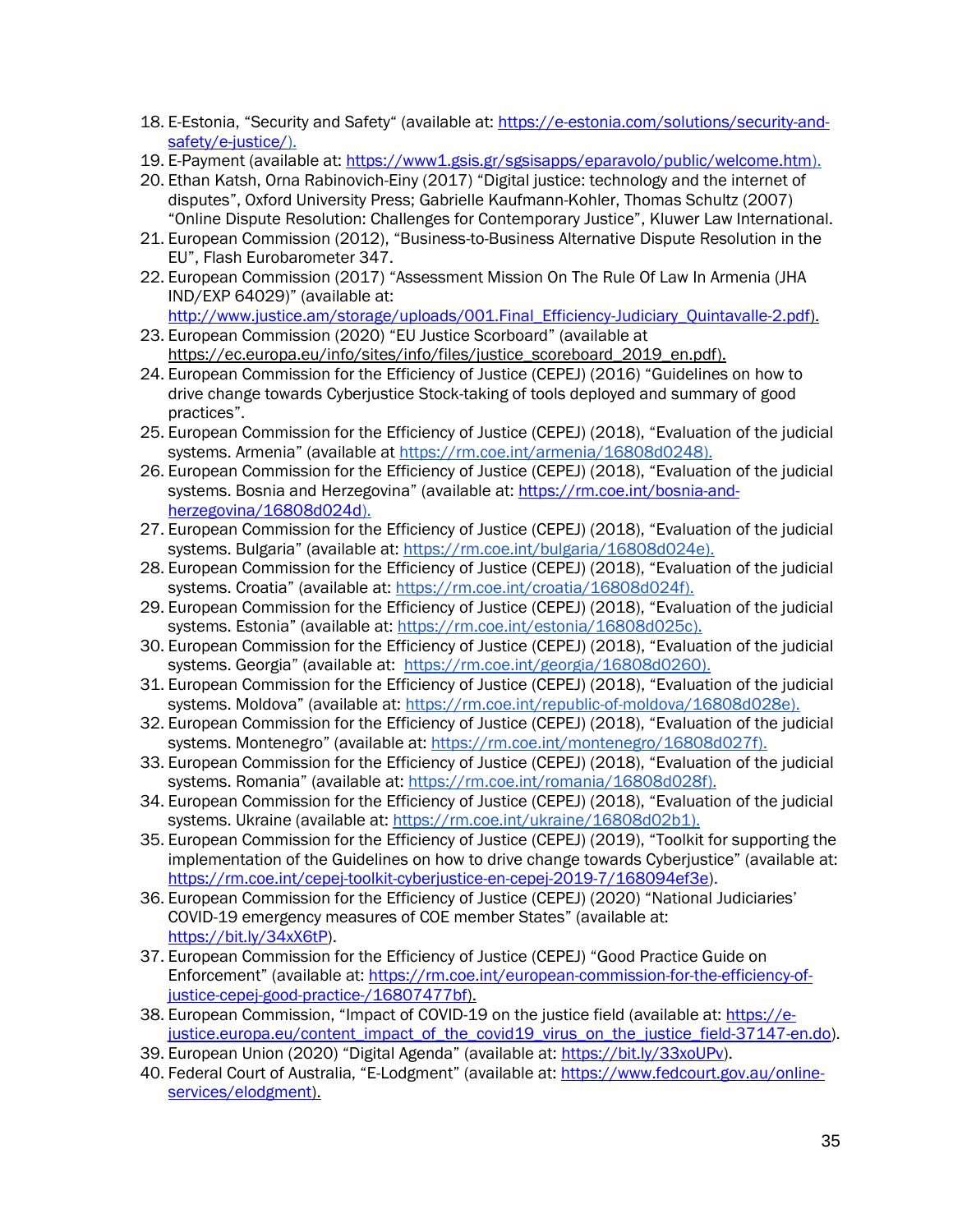- 41. Federica Viapiana (2019) "Funding the Judiciary: How Budgeting System Shapes Justice. A Comparative Analysis of Three Case Studies", [International](https://www.researchgate.net/journal/2156-7964_International_Journal_for_Court_Administration) Journal for Court [Administration](https://www.researchgate.net/journal/2156-7964_International_Journal_for_Court_Administration) 10(1), Vol 9 No. 3.
- 42. Fiona Lam (2019) "Bigger S\$3.68m scheme launched to boost tech use by Singapore law firms", Business Times (available at: [https://www.businesstimes.com.sg/government](https://www.businesstimes.com.sg/government-economy/bigger-s368m-scheme-launched-to-boost-tech-use-by-singapore-law-firms)[economy/bigger-s368m-scheme-launched-to-boost-tech-use-by-singapore-law-firms\)](https://www.businesstimes.com.sg/government-economy/bigger-s368m-scheme-launched-to-boost-tech-use-by-singapore-law-firms)
- 43. Giovanni Buttarelli, European Data Protection Supervisor *(*2013) "Data Protection in the Judiciary: The Challenges for Modern Management" (available at: [https://edps.europa.eu/sites/edp/files/publication/13-10-24\\_speech-budapest\\_gbu](https://edps.europa.eu/sites/edp/files/publication/13-10-24_speech-budapest_gbu-speaking-note-final_en.pdf)[speaking-note-final\\_en.pdf\)](https://edps.europa.eu/sites/edp/files/publication/13-10-24_speech-budapest_gbu-speaking-note-final_en.pdf).
- 44. Guodong Du 杜国栋 , Meng Yu 余萌, China Justice Observer (2019) "How to Litigate Before the Internet Courts in China: Inside China's Internet Courts Series -02" (available at: [https://www.chinajusticeobserver.com/a/how-to-litigate-before-the-internet-courts-in-china\)](https://www.chinajusticeobserver.com/a/how-to-litigate-before-the-internet-courts-in-china).
- 45. Heike Gramckow and Omniah Ebeid (2016) "Establishing small claims courts and the impact on service delivery in the justice system", Just Development, Issue 9. See European Small Claims procedure website: [https://europa.eu/youreurope/business/dealing-with](https://europa.eu/youreurope/business/dealing-with-customers/solving-disputes/european-small-claims-procedure/index_en.htm)[customers/solving-disputes/european-small-claims-procedure/index\\_en.htm](https://europa.eu/youreurope/business/dealing-with-customers/solving-disputes/european-small-claims-procedure/index_en.htm) (last accessed on 7 September 2020)
- 46. HMCTS (2018) "The HMCTS reform programme" (available at: [https://www.gov.uk/guidance/the-hmcts-reform-programme\)](https://www.gov.uk/guidance/the-hmcts-reform-programme).
- 47. Hou Na, China boosts online litigation services amid coronavirus epidemic, (CGTN, April, 2019), [https://news.cgtn.com/news/2020-04-20/China-boosts-online-litigation-services](https://news.cgtn.com/news/2020-04-20/China-boosts-online-litigation-services-amid-coronavirus-epidemic-PQ00XDUfPq/index.html)[amid-coronavirus-epidemic-PQ00XDUfPq/index.html](https://news.cgtn.com/news/2020-04-20/China-boosts-online-litigation-services-amid-coronavirus-epidemic-PQ00XDUfPq/index.html) (last accessed on 30 August 2020).
- 48. House of Commons Justice Committee (2019) "Second Report of Session 2019" (available at[: https://publications.parliament.uk/pa/cm201919/cmselect/cmjust/190/190.pdf\)](https://publications.parliament.uk/pa/cm201919/cmselect/cmjust/190/190.pdf), para 34.
- 49. [Ines Mergel, Noella Edelmannb, Nathalie Hauga](https://www.sciencedirect.com/science/article/pii/S0740624X18304131#!) (2019) "Defining digital transformation: Results from expert interviews panel", [Government Information Quarterly](https://www.sciencedirect.com/science/journal/0740624X) [Volume 36, Issue](https://www.sciencedirect.com/science/journal/0740624X/36/4)  [4,](https://www.sciencedirect.com/science/journal/0740624X/36/4) 101385, p. 9.
- 50. Introduction of the data protection reform to the Judicial System, Ref. Ares(2018)4165275 -08/08/2018, [http://informproject.eu/wp-content/uploads/2018/05/D2.7.pdf.](http://informproject.eu/wp-content/uploads/2018/05/D2.7.pdf)
- 51. [Jason Bloomberg](https://www.forbes.com/sites/jasonbloomberg/) (2018) 'Digitization, Digitalization, And Digital Transformation: Confuse Them At Your Peril' (available at: [https://bit.ly/2GGel3E\)](https://bit.ly/2GGel3E).
- 52. JS Brennen, D Kreiss (2016) "Digitalization", The international encyclopedia of communication theory and philosophy, pp. 1-11.
- 53. Judicial Council of California, "Tactical Plan for Technology 2019-2020" (available at: [https://www.courts.ca.gov/documents/jctc-Court-Technology-Tactical-Plan.pdf\)](https://www.courts.ca.gov/documents/jctc-Court-Technology-Tactical-Plan.pdf).
- 54. Judiciary Transformation Framework, 2012 2016 (available at: [http://kenyalaw.org/kl/fileadmin/pdfdownloads/JudiciaryTransformationFramework.pdf\)](http://kenyalaw.org/kl/fileadmin/pdfdownloads/JudiciaryTransformationFramework.pdf)
- 55. Karan Singh (2020) "India: Online Dispute Resolution (ODR): A Positive Contrivance To Justice Post Covid- 19" (available at: [https://www.mondaq.com/india/arbitration-dispute](https://www.mondaq.com/india/arbitration-dispute-resolution/935022/online-dispute-resolution-odr-a-positive-contrivance-to-justice-post-covid-19)[resolution/935022/online-dispute-resolution-odr-a-positive-contrivance-to-justice-post-covid-](https://www.mondaq.com/india/arbitration-dispute-resolution/935022/online-dispute-resolution-odr-a-positive-contrivance-to-justice-post-covid-19)[19\)](https://www.mondaq.com/india/arbitration-dispute-resolution/935022/online-dispute-resolution-odr-a-positive-contrivance-to-justice-post-covid-19).
- 56. Lloyds Bank (2017) "Dot Everyone. Consumer Digital Index" (available at: https://www.lloydsbank.com/assets/ media/pdfs/lloyds-bank-consumer-digital-index-2017.pdf).
- 57. Logan Finucan (2018) "Smart Courts: Roadmap for Digital Transformation of Justice in Africa" (available at: [https://pic.strathmore.edu/wp](https://pic.strathmore.edu/wp-content/uploads/2019/03/PIC_WP_Smart_Courts_Roadmap.pdf)[content/uploads/2019/03/PIC\\_WP\\_Smart\\_Courts\\_Roadmap.pdf\)](https://pic.strathmore.edu/wp-content/uploads/2019/03/PIC_WP_Smart_Courts_Roadmap.pdf).
- 58. Maksym Iavorskyi, Joseph Lemoine, World Bank blogs Let's talk Development (2020), "Achieving commercial justice in the new COVID-19 world" (available at: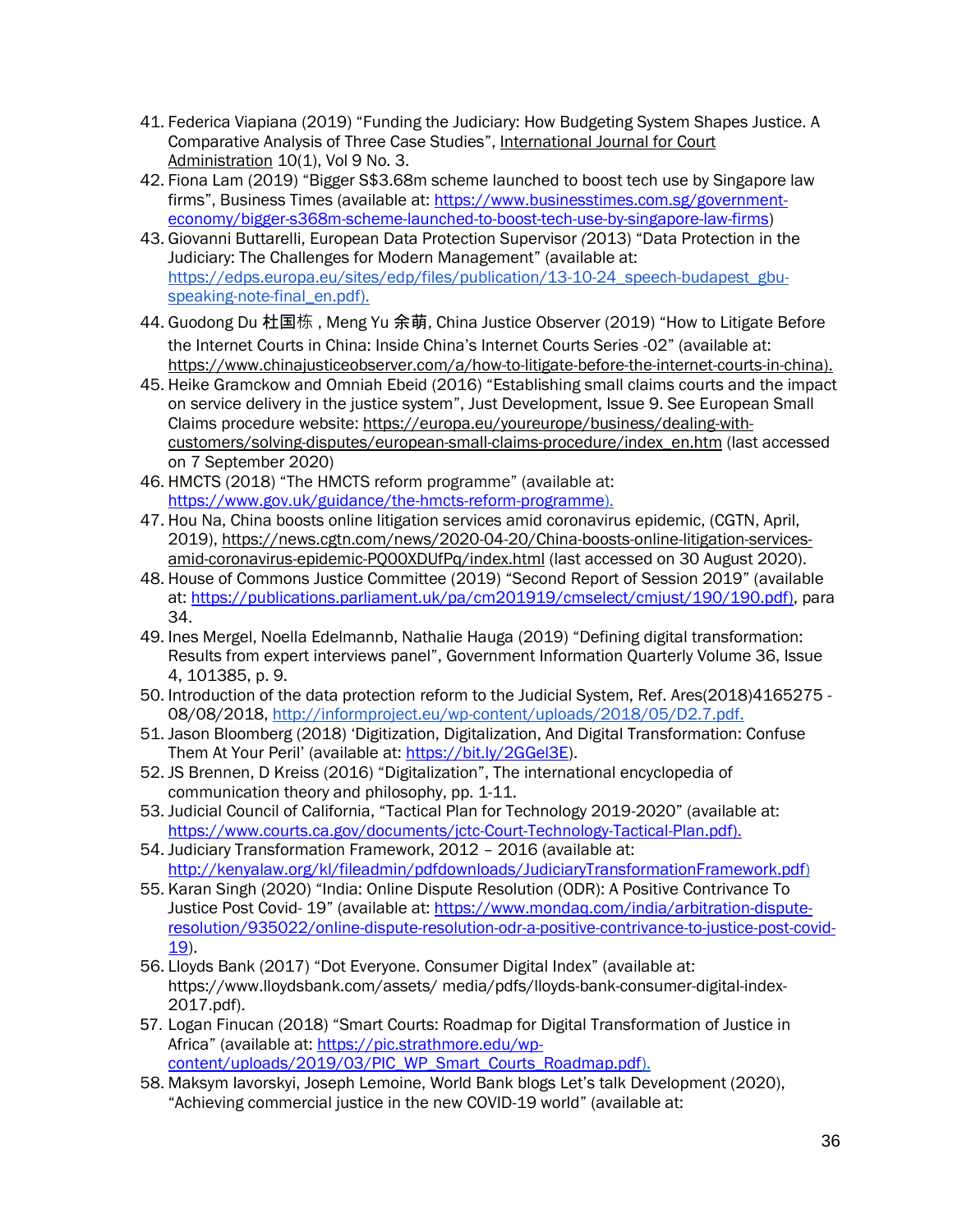[https://blogs.worldbank.org/developmenttalk/achieving-commercial-justice-new-covid-19](https://blogs.worldbank.org/developmenttalk/achieving-commercial-justice-new-covid-19-world) [world\)](https://blogs.worldbank.org/developmenttalk/achieving-commercial-justice-new-covid-19-world).

- 59. Mark D. Fenwick , Wulf A. Kaal Ph.D. , Erik P.M. Vermeulen (2017) "Regulation Tomorrow: What Happens When Technology Is Faster than the Law?", American University Business Law Review Volume 6 | Issue 3 Article 1 2017.
- 60. Mercedes García-Escribano (2020) "Low Internet Access Driving Inequality", IMF blog (available at: [https://blogs.imf.org/2020/06/29/low-internet-access-driving-inequality/,](https://blogs.imf.org/2020/06/29/low-internet-access-driving-inequality/) (last accessed on 18 September 2020).
- 61. Mergel et al. (n 34) p. 12.
- 62. Ministry of Attorney General BC, "Court Digital Transformation Strategy 2019-23," (available at[: https://www2.gov.bc.ca/assets/gov/law-crime-and-justice/about-bc-justice](https://www2.gov.bc.ca/assets/gov/law-crime-and-justice/about-bc-justice-system/justice-reform-initiatives/digital-transformation-strategy-bc-courts.pdf)[system/justice-reform-initiatives/digital-transformation-strategy-bc-courts.pdf\)](https://www2.gov.bc.ca/assets/gov/law-crime-and-justice/about-bc-justice-system/justice-reform-initiatives/digital-transformation-strategy-bc-courts.pdf).
- 63. Ministry of Justice of the Croatian Republic,
- 64. Ministry of Justice, "National Judiciary Informatics System"[http://www.e](http://www.e-justice.gov.tr/General-Information)[justice.gov.tr/General-Information](http://www.e-justice.gov.tr/General-Information)
- 65. Moon et al. (2014) "IT outsourcing success in the public sector: lessons from e-government practices in Korea", Information Development 1–19.
- 66. N. Byrom (2019) "Digital Justice: HMCTS data strategy and delivering access to justice" (availabel at: [https://www.thelegaleducationfoundation.org/\)](https://www.thelegaleducationfoundation.org/).
- 67. New South Wales Government Courts and Tribunals Service (2019) "User Guide Online Court" (available at: [https://s3-ap-southeast-2.amazonaws.com/jol-orw-prod-flysystem](https://s3-ap-southeast-2.amazonaws.com/jol-orw-prod-flysystem-s3/docs/online-courts/JLUG_OnlineCourt_BAR_v1.6.pdf)[s3/docs/online-courts/JLUG\\_OnlineCourt\\_BAR\\_v1.6.pdf\)](https://s3-ap-southeast-2.amazonaws.com/jol-orw-prod-flysystem-s3/docs/online-courts/JLUG_OnlineCourt_BAR_v1.6.pdf).
- 68. New South Wales Online Registry Courts and Tribunals (2014) "Virtual Registry open anytime" (available at: [https://www.justice.nsw.gov.au/Pages/media-news/media](https://www.justice.nsw.gov.au/Pages/media-news/media-releases/2014/Virtual-registry-open-anytime.aspx)[releases/2014/Virtual-registry-open-anytime.aspx\)](https://www.justice.nsw.gov.au/Pages/media-news/media-releases/2014/Virtual-registry-open-anytime.aspx).
- 69. New South Wales Online Registry Courts and Tribunals (2015) "NSW pioneers online courts" (available at: [https://www.justice.nsw.gov.au/Pages/media-news/news/2015/NSW](https://www.justice.nsw.gov.au/Pages/media-news/news/2015/NSW-pioneers-online-courts.aspx)[pioneers-online-courts.aspx\)](https://www.justice.nsw.gov.au/Pages/media-news/news/2015/NSW-pioneers-online-courts.aspx).
- 70. New South Wales Online Registry Courts and Tribunals "About online court" (available at: [https://onlineregistry.lawlink.nsw.gov.au/content/about-online-court\)](https://onlineregistry.lawlink.nsw.gov.au/content/about-online-court).
- 71. New South Wales Online Registry Courts and Tribunals "Available Forms" (available at: [https://onlineregistry.lawlink.nsw.gov.au/content/available-forms\)](https://onlineregistry.lawlink.nsw.gov.au/content/available-forms).
- 72. OECD Council (2014) "Recommendation of the Council on Digital Government Strategies" (available at: [http://www.oecd.org/gov/digital-government/Recommendation-digital](http://www.oecd.org/gov/digital-government/Recommendation-digital-government-strategies.pdf)[government-strategies.pdf\)](http://www.oecd.org/gov/digital-government/Recommendation-digital-government-strategies.pdf).
- 73. Privacy Minders (July 2018) "Supreme Court's circular on anonymizing judgments" (available at[: https://www.privacyminders.com/news/supreme-court%E2%80%99s-circular-on](https://www.privacyminders.com/news/supreme-court%E2%80%99s-circular-on-anonymizing-judgments/)[anonymizing-judgments/\)](https://www.privacyminders.com/news/supreme-court%E2%80%99s-circular-on-anonymizing-judgments/) (last accessed September 16, 2020).
- 74. Richard Susskind (2019) "Online Courts and the Future of Justice", Oxford University Press.
- 75. RIK, "E-Court Information System" (available at: [https://www.rik.ee/sites/www.rik.ee/files/elfinder/article\\_files/RIK\\_e\\_Court\\_Information\\_Sy](https://www.rik.ee/sites/www.rik.ee/files/elfinder/article_files/RIK_e_Court_Information_System%2B3mm_bleed.pdf) [stem%2B3mm\\_bleed.pdf\)](https://www.rik.ee/sites/www.rik.ee/files/elfinder/article_files/RIK_e_Court_Information_System%2B3mm_bleed.pdf).
- 76. RIK, "E-File" (available at: [https://www.rik.ee/sites/www.rik.ee/files/elfinder/article\\_files/RIK%20eFile.pdf\)](https://www.rik.ee/sites/www.rik.ee/files/elfinder/article_files/RIK%20eFile.pdf).
- 77. RIK, "Public E-File" (available at: [https://www.rik.ee/sites/www.rik.ee/files/elfinder/article\\_files/RIK%20Public%20eFile.pdf\)](https://www.rik.ee/sites/www.rik.ee/files/elfinder/article_files/RIK%20Public%20eFile.pdf).
- 78. Secretariat Directorate General of Human Rights and Rule of Law, Council of Europe, Technical Study On Online Dispute Resolution Mechanisms, Strasbourg, 1 August 2018, CDCJ(2018)5.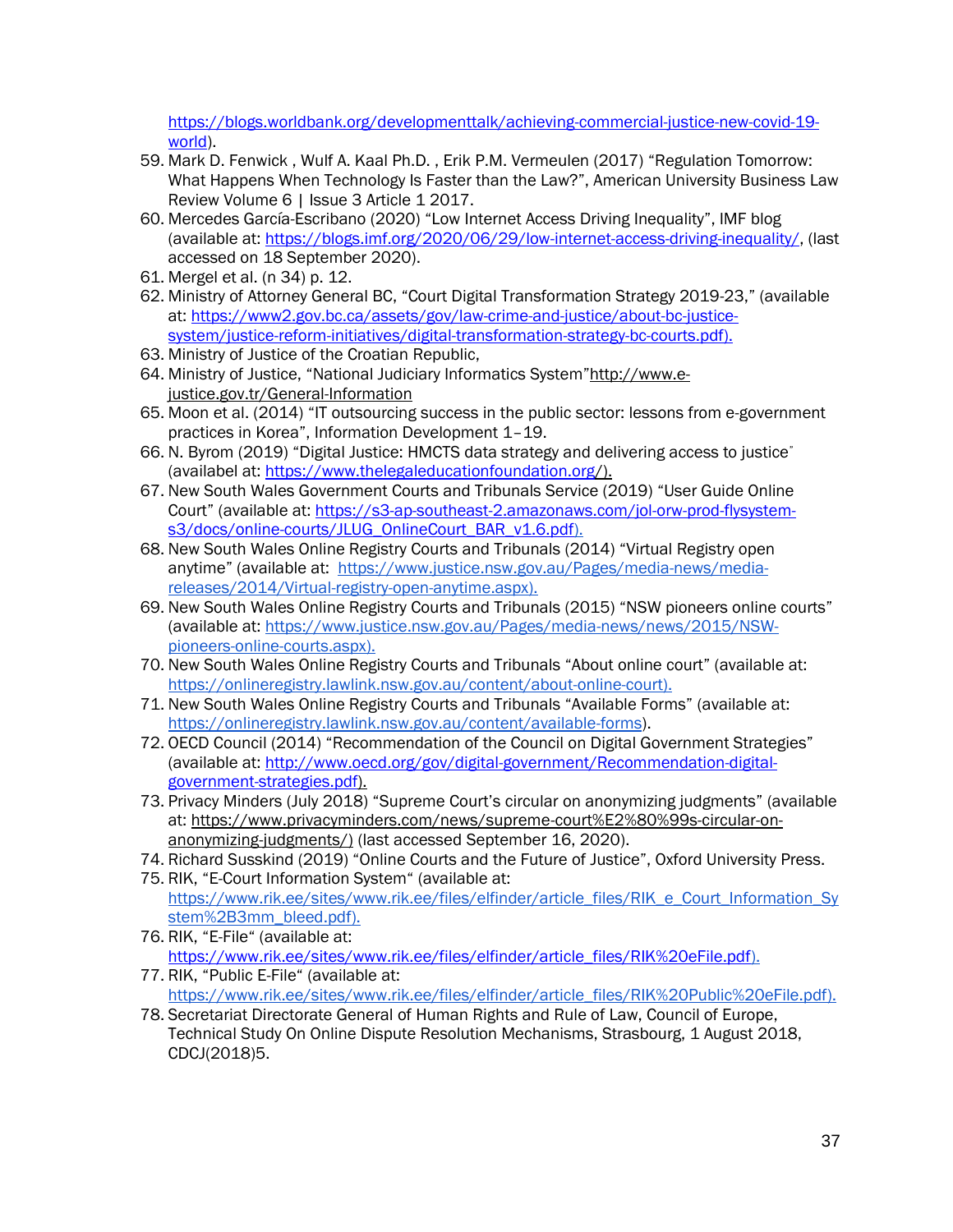- 79. See, for example, CEPEJ, 'European judicial systems Efficiency and quality of justice', [https://rm.coe.int/european-judicial-systems-efficiency-and-quality-of-justice-cepej](https://rm.coe.int/european-judicial-systems-efficiency-and-quality-of-justice-cepej-stud/1680786b57)[stud/1680786b57,](https://rm.coe.int/european-judicial-systems-efficiency-and-quality-of-justice-cepej-stud/1680786b57)
- 80. SingPass,<https://www.singpass.gov.sg/spauth/login/loginpage> (last accessed on 5 October 2020)
- 81. Small Claims BC, Online dispute resolution (available at: [http://www.smallclaimsbc.ca/settlement-options/ODR\)](http://www.smallclaimsbc.ca/settlement-options/ODR)
- 82. SmartLaw (available at: [https://www.lawsociety.org.sg/for-lawyers/smart-law-guild/\)](https://www.lawsociety.org.sg/for-lawyers/smart-law-guild/).
- 83. Special Rapporteur Diego García-Sayán (2017) "Corruption, Human Rights, and Judicial Independence", United Nations, A/72/140 (available at: https://www.unodc.org/dohadeclaration/en/news/2018/04/corruption--human-rights--andjudicial-independence.html).
- 84. State Courts Singapore, Community Justice and Tribunal Systems[,](https://www.statecourts.gov.sg/CJTS/#!/index1) <https://www.statecourts.gov.sg/CJTS/#!/index1> (last accessed on 18 August 2020).
- 85. State Courts, Singapore (available at: [https://www.statecourts.gov.sg/cws/SmallClaims/Pages/e-Negotiation.aspx\)](https://www.statecourts.gov.sg/cws/SmallClaims/Pages/e-Negotiation.aspx)
- 86. Supreme Court of New South Wales (2007) "Practice Note No. SC Gen 12. Supreme Court online court Protocol" (available at: [https://bit.ly/3nmJqKz\)](https://bit.ly/3nmJqKz).
- 87. Supreme Court of Singapore (2019) "One Judiciary, annual report" (avaialble at: [https://www.supremecourt.gov.sg/docs/default-source/default-document-library/2019-one](https://www.supremecourt.gov.sg/docs/default-source/default-document-library/2019-one-judiciary-annual-report.pdf)[judiciary-annual-report.pdf\)](https://www.supremecourt.gov.sg/docs/default-source/default-document-library/2019-one-judiciary-annual-report.pdf).
- 88. Supreme Court of Singapore "E-litigation" (available at: [https://www.supremecourt.gov.sg/services/services-for-the-legal-profession/elitigation\)](https://www.supremecourt.gov.sg/services/services-for-the-legal-profession/elitigation).
- 89. The World Bank Group, "Fast-Tracking the Resolution of Minor Disputes: Experience from EU Member States" (available at: [https://bit.ly/30Fshlw\)](https://bit.ly/30Fshlw), p. 11.
- 90. Tom Braegelmann (2018) "The Digital Judiciary The Digitization of Restructuring Law as a Case Study, The Legal Revolutionary" (available at: [https://legal](https://legal-revolution.com/images/pdf/The_Digital_Judiciary.pdf)[revolution.com/images/pdf/The\\_Digital\\_Judiciary.pdf\)](https://legal-revolution.com/images/pdf/The_Digital_Judiciary.pdf).
- 91. UK Government "The HMCTS reform programme" (available at: [https://www.gov.uk/guidance/the-hmcts-reform-programme#our-reform-programme\)](https://www.gov.uk/guidance/the-hmcts-reform-programme#our-reform-programme).
- 92. UK Government, Legislation Gov.UK, "The Civil Procedure (Amendment No. 5) (Coronavirus) Rules 2020", 2020 No. 889 (available at: [https://www.legislation.gov.uk/uksi/2020/889/made\)](https://www.legislation.gov.uk/uksi/2020/889/made).
- 93. UK Government, Ministry of Justice (2017) "Transforming our justice system: assisted digital strategy, automatic online conviction and statutory standard penalty, and panel composition in tribunals, Government response." (available at: [https://consult.justice.gov.uk/digital](https://consult.justice.gov.uk/digital-communications/transforming-our-courts-and-tribunals/results/transforming-our-justice-system-government-response.pdf)[communications/transforming-our-courts-and-tribunals/results/transforming-our-justice](https://consult.justice.gov.uk/digital-communications/transforming-our-courts-and-tribunals/results/transforming-our-justice-system-government-response.pdf)[system-government-response.pdf\)](https://consult.justice.gov.uk/digital-communications/transforming-our-courts-and-tribunals/results/transforming-our-justice-system-government-response.pdf).
- 94. UK Government, Small claims mediation service, [https://www.gov.uk/guidance/small](https://www.gov.uk/guidance/small-claims-mediation-service)[claims-mediation-service](https://www.gov.uk/guidance/small-claims-mediation-service) (last accessed on 2 October 2020).
- 95. UNCITRAL (2017) "Technical Notes on Online Dispute Resolution"(available at: [https://bit.ly/3ljFLLE\)](https://bit.ly/3ljFLLE).
- 96. UNESCO (2019) "New report on global broadband access underscores urgent need to reach the half of the world still unconnected" (available at: [https://en.unesco.org/news/new](https://en.unesco.org/news/new-report-global-broadband-access-underscores-urgent-need-reach-half-world-still-unconnected)[report-global-broadband-access-underscores-urgent-need-reach-half-world-still-unconnected,](https://en.unesco.org/news/new-report-global-broadband-access-underscores-urgent-need-reach-half-world-still-unconnected) (last accessed on 18 September 2020).
- 97. UNIDROIT (2020) "Best practices of effective enforcement".
- 98. United Nations Division for Public Institutions and Digital Government (2020) "UN/DESA Policy Brief #61: COVID-19: Embracing digital government during the pandemic and beyond" (available at: [https://bit.ly/2GudT90\)](https://bit.ly/2GudT90).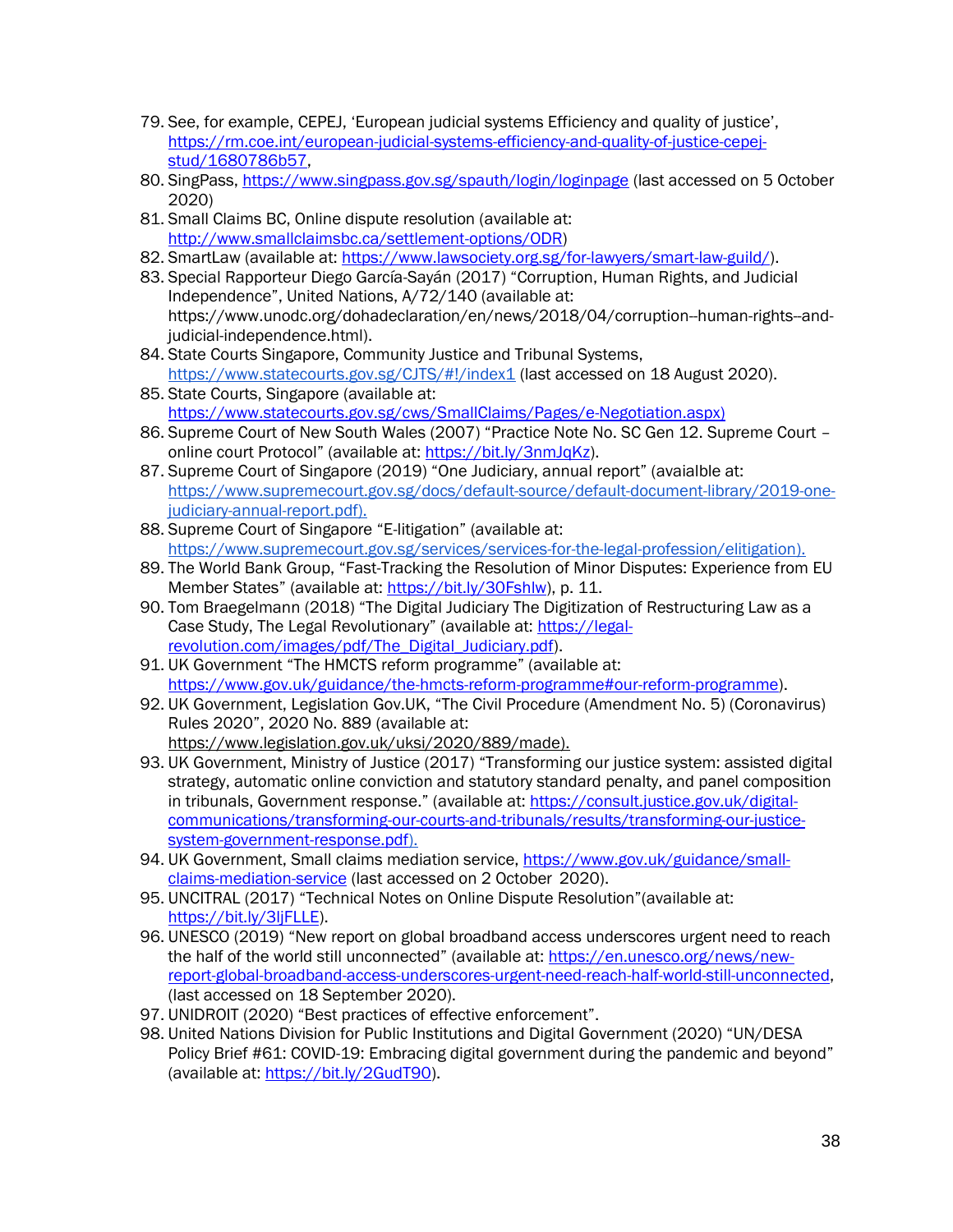- 99. United Nations Office on Drugs and Crime (2020) "Guidance Note Ensuring Access to Justice in the Context of COVID-19" (available at: [https://bit.ly/3izFWkg\)](https://bit.ly/3izFWkg) p. 36; International Commission of Jurists (2020) "The Courts and COVID-19" (available at [https://bit.ly/3lle0Tg\)](https://bit.ly/3lle0Tg) p. 6.
- 100. UNODC (2020) "Guidance Note: Ensuring Access to Justice in the Context of COVID19" (available at: [https://bit.ly/3d1F8Ua\)](https://bit.ly/3d1F8Ua).
- 101. Waleed Haider Malik (2007) "Judiciary-Led Reforms in Singapore: Framework, Strategies, and Lessons, World Bank, Directions in Development, Public Sector Governance" (available at: [https://bit.ly/3d2AMw5\)](https://bit.ly/3d2AMw5).
- 102. WoltersKluwer (2018) "Impact of e-justice on law firms" (avaialble at: [https://www.wolterskluwer.com/en-gb/expert-insights/impact-of-e-justice-on-law-firms\)](https://www.wolterskluwer.com/en-gb/expert-insights/impact-of-e-justice-on-law-firms).
- 103. Working Party of the CCJE, "Report of the 22nd Meeting", Strasbourg 26-28 March 2012[,](https://rm.coe.int/168074733d) <https://rm.coe.int/168074733d>
- 104. World Bank (2014) "Improving court efficiency: the Republic of Korea's e-court experience" (available at: [https://bit.ly/34sVdhU\)](https://bit.ly/34sVdhU).
- 105. World Bank (2016) "GOOD PRACTICES FOR COURTS: Helpful Elements for Good Court Performance and the World Bank's Quality of Judicial Process Indicators" (available at: [http://documents1.worldbank.org/curated/en/465991473859097902/pdf/108234-WP-](http://documents1.worldbank.org/curated/en/465991473859097902/pdf/108234-WP-GoodPracticesforCourtsReport-PUBLIC-ABSTRACT-EMAILED.pdf)[GoodPracticesforCourtsReport-PUBLIC-ABSTRACT-EMAILED.pdf\)](http://documents1.worldbank.org/curated/en/465991473859097902/pdf/108234-WP-GoodPracticesforCourtsReport-PUBLIC-ABSTRACT-EMAILED.pdf).
- 106. World Bank (2020) "Doing Business 2020" (available at: [https://bit.ly/3iwbOGp\)](https://bit.ly/3iwbOGp).
- 107. World Bank (April, 2018), "Report No. 125611-KZA. New Growth model for Building a securemiddle class" (available at: [https://bit.ly/33AgK9e\)](https://bit.ly/33AgK9e)
- 108. World Bank, "Doing Business, Enforcing Contract Methodology" (available at: [https://bit.ly/3jBTPjo\)](https://bit.ly/3jBTPjo).
- 109. World Bank, "Fast-tracking the resolution of minor disputes experience from EU Member States" (available at: [https://bit.ly/30Fshlw\)](https://bit.ly/30Fshlw).
- 110. World Bank, the Ministry of Foreign Affairs of the Kingdom of the Netherlands (2017) "Fast-Tracking the Resolution of Minor Disputes: Experience from EU Member States", p. 7.
- 111. World Justice Project (2019) "Global Insights on Access to Justice 2019" (available at: https://worldjusticeproject.org/our-work/research-and-data/access-justice/ measuringjustice-gap).
- 112. Zou, Mimi (2020) "'Smart Courts' in China and the Future of Personal Injury Litigation", Journal of Personal Injury Law (available at: [https://ssrn.com/abstract=3552895\)](https://ssrn.com/abstract=3552895).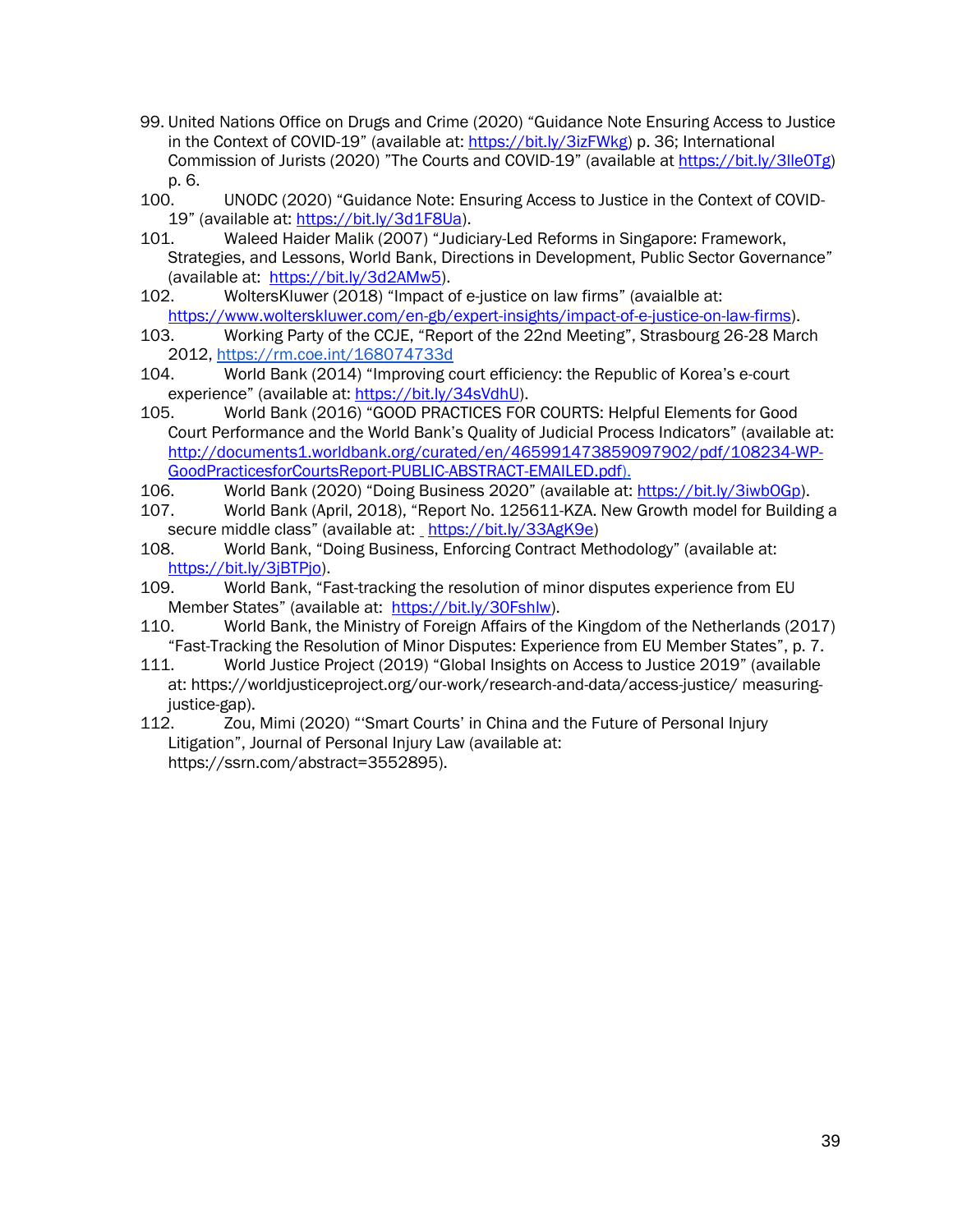# <span id="page-41-0"></span>ANNEXES

#### Annex **1**

# List of law firms that provided expertise for this paper:

| Law firm                                          | Country                                                                                     | Contact details |
|---------------------------------------------------|---------------------------------------------------------------------------------------------|-----------------|
| <b>TK&amp;Partners</b>                            | Armenia                                                                                     |                 |
| <b>CMS</b>                                        | <b>Bosnia</b><br>and<br>Herzegovina.<br>Croatia, Morocco, Montenegro,<br>Serbia and Ukraine |                 |
| Soiranen                                          | Estonia                                                                                     |                 |
| Kinstellar                                        | Bulgaria, Romania and Turkey                                                                |                 |
| Begiashvili & Co                                  | Georgia                                                                                     |                 |
| Ali Sharif Zu'bi Advocates &<br>Legal Consultants | Jordan                                                                                      |                 |
| <b>Eversheds Sutherland</b>                       | Jordan                                                                                      |                 |
| Gladei & Partners                                 | Moldova                                                                                     |                 |
| KhanLex Partners LLP                              | Mongolia                                                                                    |                 |
| Ferchiou & Associés                               | Tunisia                                                                                     |                 |
| Centil                                            | Kazakhstan,<br>Kyrgyzstan,<br>Tajikistan and Uzbekistan                                     |                 |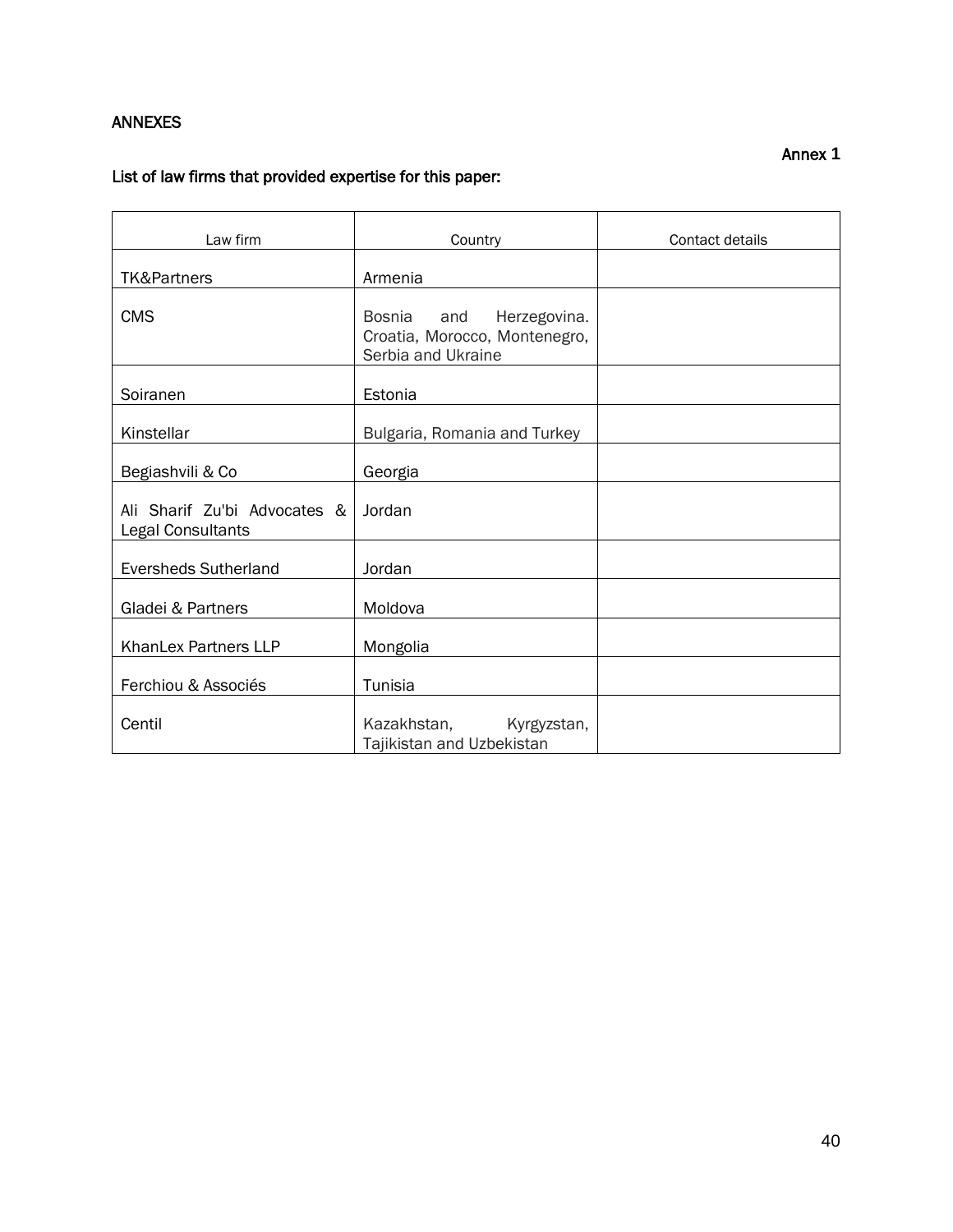#### COURT DIGITALISATION QUESTIONNAIRE

Addressed query: *"We are very grateful for your cooperation with the EBRD's legal department and would be very grateful if you could help us with a few brief questions about court digitalisation in your jurisdiction, pro-bono. This information is for our internal use and policy dialogue in relevant countries. However, should we decide to publish any information on the basis of your answers we will make sure to indicate your law firm as contributor to this work.*

*These questions are in order to gather basic understanding of the courts system digital infrastructure in your country. The focus of the questions is on commercial law courts and cases. The current pandemic has brought to the fore the importance of digitalisation, hence the first question. Other questions are not related to the pandemic, but rather to map out the digital needs and preparedness. Yes/No answers are sufficient, and brief comments are welcome where you feel the need. There is no need to make reference to laws and regulations, or extensive description of exceptions."*

|      | Question                                                                                                                                                                                                                                                |
|------|---------------------------------------------------------------------------------------------------------------------------------------------------------------------------------------------------------------------------------------------------------|
| 1.   | Case postponement (yes/no) - brief comments are welcome                                                                                                                                                                                                 |
| 1.1. | Were courts recommended/ directed to postpone (move the hearing to a later date in the<br>future) commercial case hearings?                                                                                                                             |
| 1.2. | Do you believe there will be a significant backlog of commercial cases in courts (due to<br>postponement and increase in the number of disputes)? If there are any relevant sources of<br>data in this regard please include a link, for us to consult. |
| 2.   | e-case management system (yes/no) – include very brief comments only if you feel the<br>need                                                                                                                                                            |
| 2.1. | Is there a case management system which allows commercial judges to:                                                                                                                                                                                    |
|      | access laws, regulations and court decisions?                                                                                                                                                                                                           |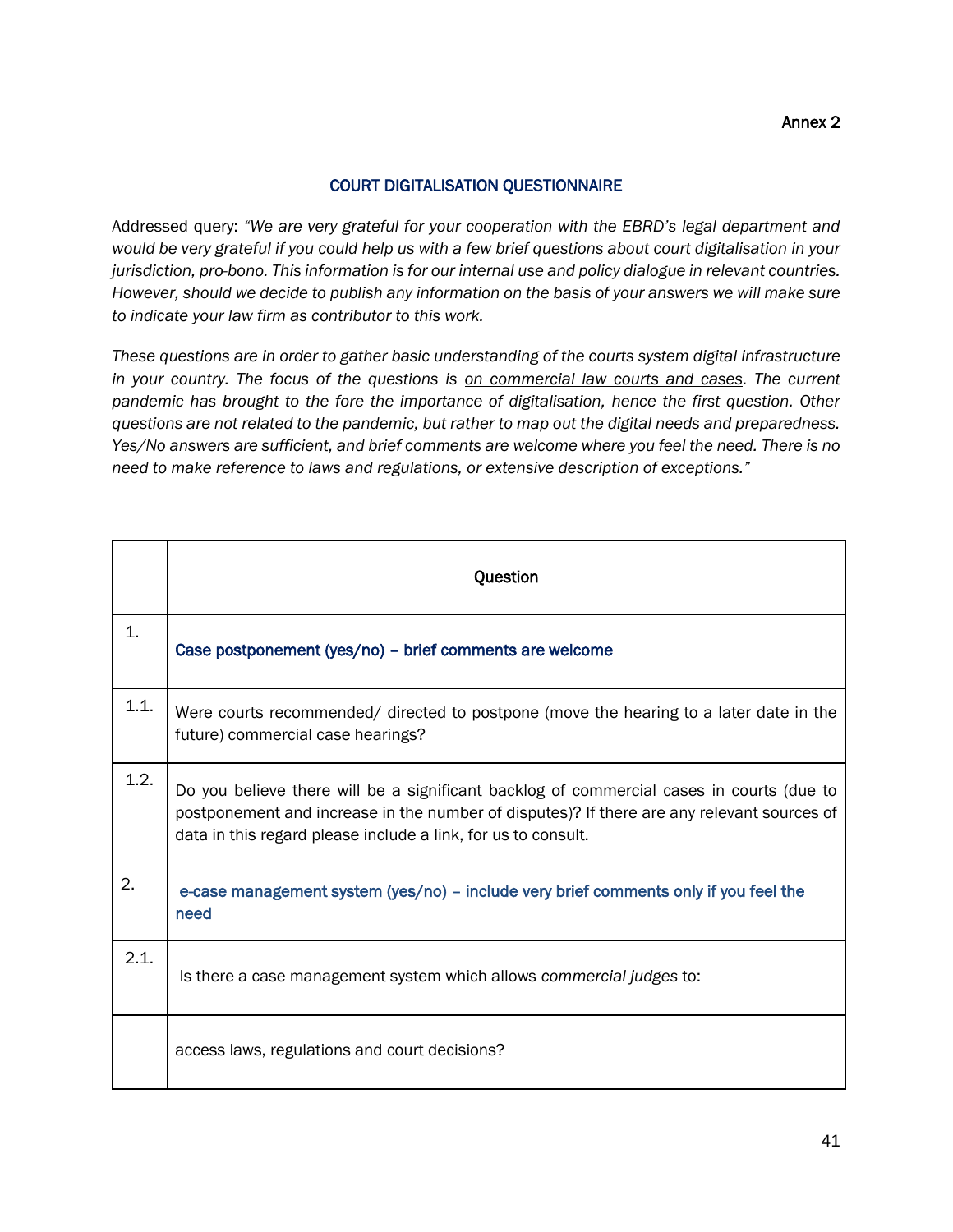|      | automatically generate a hearing schedule for all cases on their docket?                                          |
|------|-------------------------------------------------------------------------------------------------------------------|
|      | send notifications (for example, e-mails) to lawyers/parties?                                                     |
|      | track the status of a case on their docket?                                                                       |
|      | view and manage case documents (briefs, motions)?                                                                 |
|      | assist in writing judgments?                                                                                      |
|      | semi-automatically generate court orders?                                                                         |
|      | view court orders and judgments in a particular case?                                                             |
| 2.2. | Are there any technical/ legislative hurdles to the setting up /usage of e-case management<br>platform by judges? |
| 2.3. | Is there a case management system which allows lawyers/ parties to the dispute to:                                |
|      | access laws, regulations and court decisions?                                                                     |
|      | access forms to be submitted to the court?                                                                        |
|      | receive notifications (for example, e-mails)?                                                                     |
|      | track the status of a case?                                                                                       |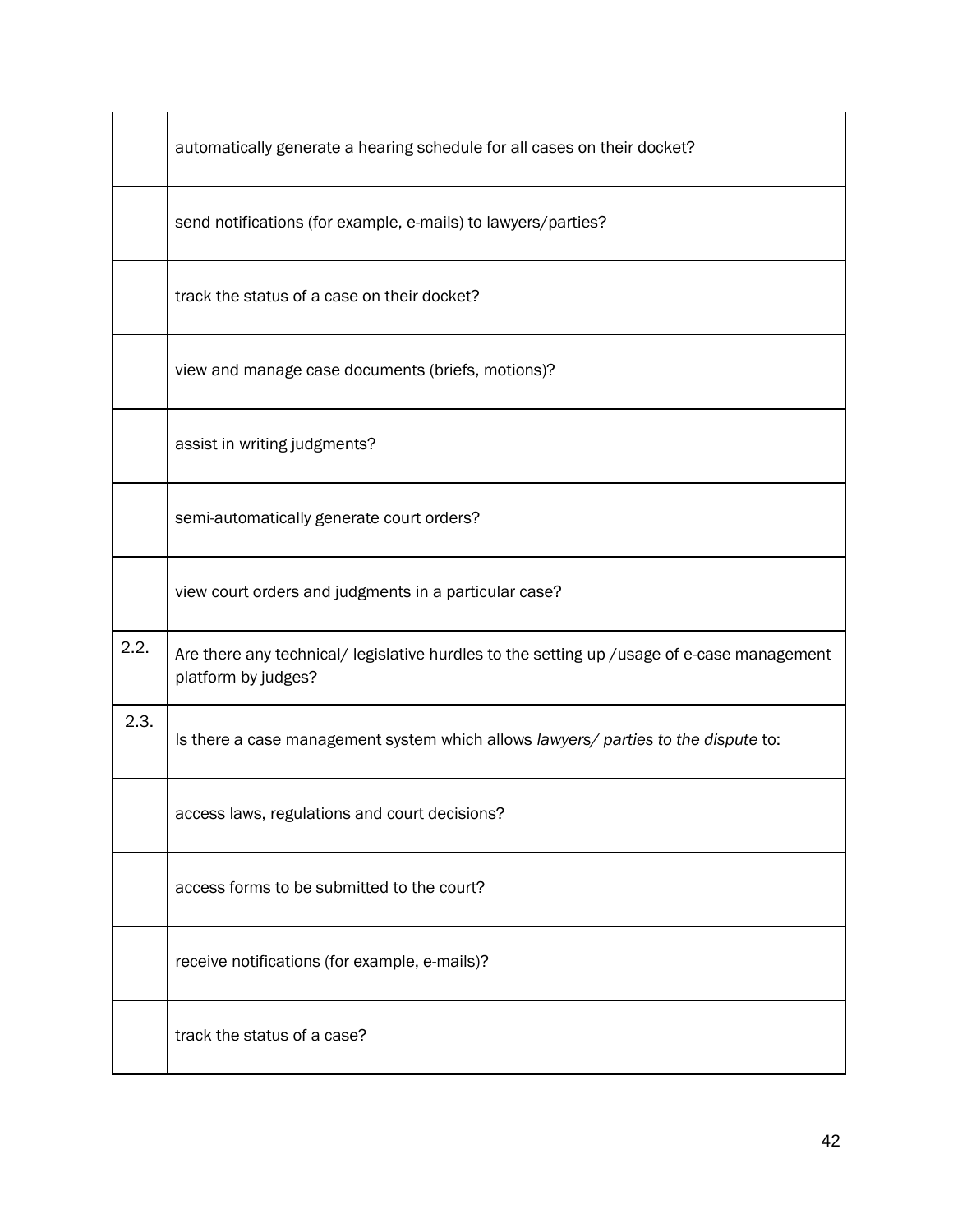|      | view and manage case documents (briefs, motions)?                                                                                                                                                                                                                          |
|------|----------------------------------------------------------------------------------------------------------------------------------------------------------------------------------------------------------------------------------------------------------------------------|
|      | file briefs and documents with the court?                                                                                                                                                                                                                                  |
|      | view court orders and decisions in a particular case?                                                                                                                                                                                                                      |
| 2.4. | Are there any technical/legislative hurdles to the usage of e-case management platform by<br>lawyers/ parties to the dispute?                                                                                                                                              |
| 3.   | 1.<br>Court automation (yes/no) - include very brief comments only if you feel the need.                                                                                                                                                                                   |
| 3.1. | Can the claim be filed to the commercial court electronically (by law and in practice)<br>through a dedicated platform (not e-mail or fax)?                                                                                                                                |
| 3.2. | Can the initial complaint be filed through an email (by law and in practice)?                                                                                                                                                                                              |
| 3.3. | Can the initial complaint be served on the defendant electronically, through a dedicated<br>system or by e-mail, fax or SMS (by law and in practice)?                                                                                                                      |
| 3.4. | Do the submissions require e-signature?                                                                                                                                                                                                                                    |
| 3.4. | Can court fees be paid electronically, either through a dedicated platform or through online<br>banking (by law and in practice)? Are litigants required to follow-up with a hard copy of the<br>receipt or produce a stamped copy of the receipt?                         |
| 3.5. | Can further documents, relevant to the case, be filed to the commercial court electronically<br>(by law and in practice) through a dedicated platform (not e-mail or fax)? Who can file and<br>store these documents electronically (disputing parties, lawyers, experts)? |
| 3.6. | Do all participants (disputing parties, lawyers, experts) have access to the documents that<br>were filed electronically by other participants to the dispute (by law and in practice)?                                                                                    |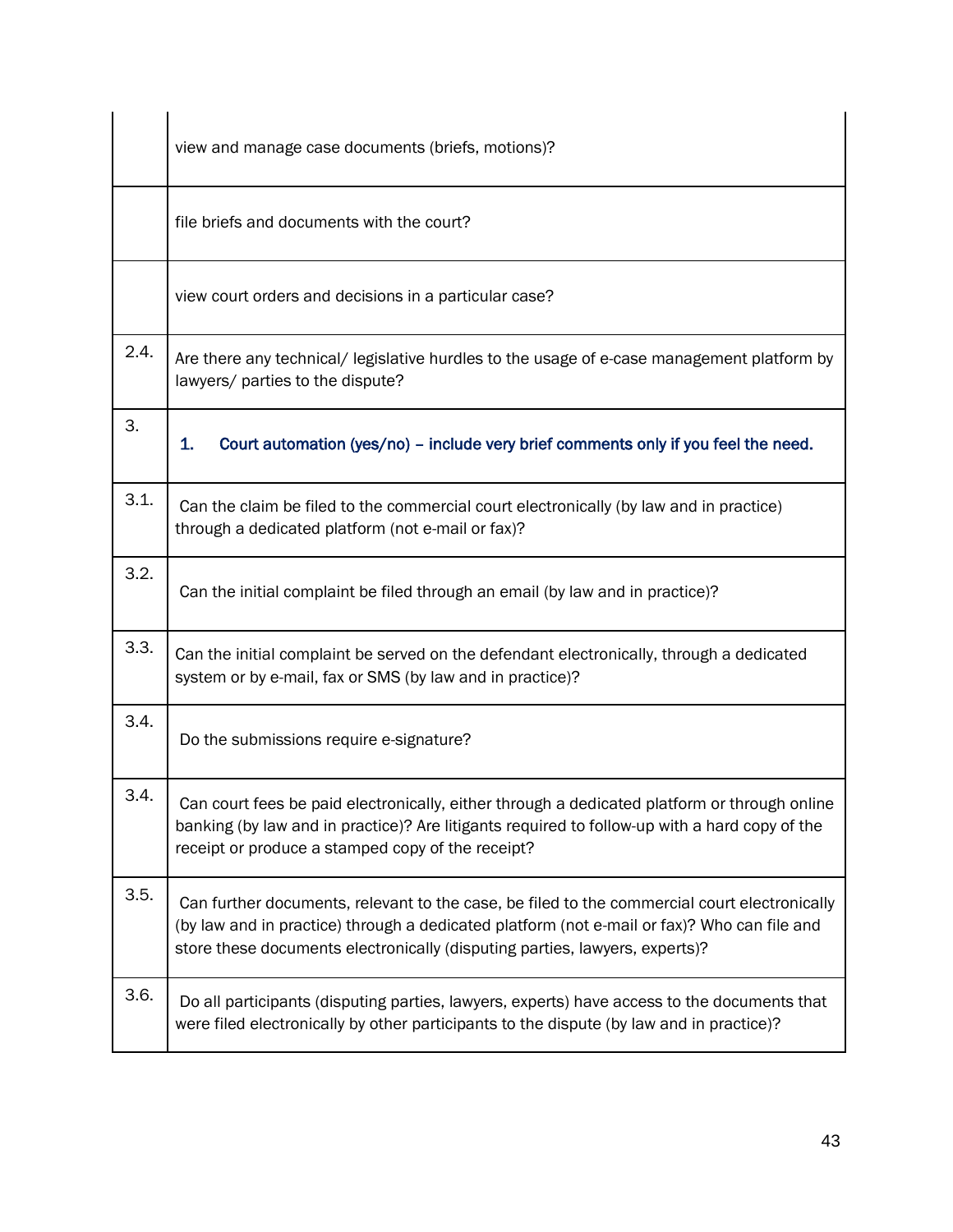| 3.7. | How are the participants' identities identified to access the documents online on a<br>dedicated online platform? |
|------|-------------------------------------------------------------------------------------------------------------------|
| 3.8. | Are judgments made available to the general public through publication on the internet?                           |
| 4.   | 4. Remote hearings (yes/no) – brief comments are welcome                                                          |
| 4.1. | Are remote hearings (where parties are located outside of the court premises) allowed by<br>law?                  |
| 4.2. | Is videoconferencing (where parties are located at the court premises but in different<br>courts) allowed by law? |
| 4.3. | Is there the required software in place to hold online hearings?                                                  |
| 4.4. | Are commercial courts sufficiently equipped to hold remote hearings?                                              |
| 4.5. | How are the participants' identities identified during remote hearings?                                           |